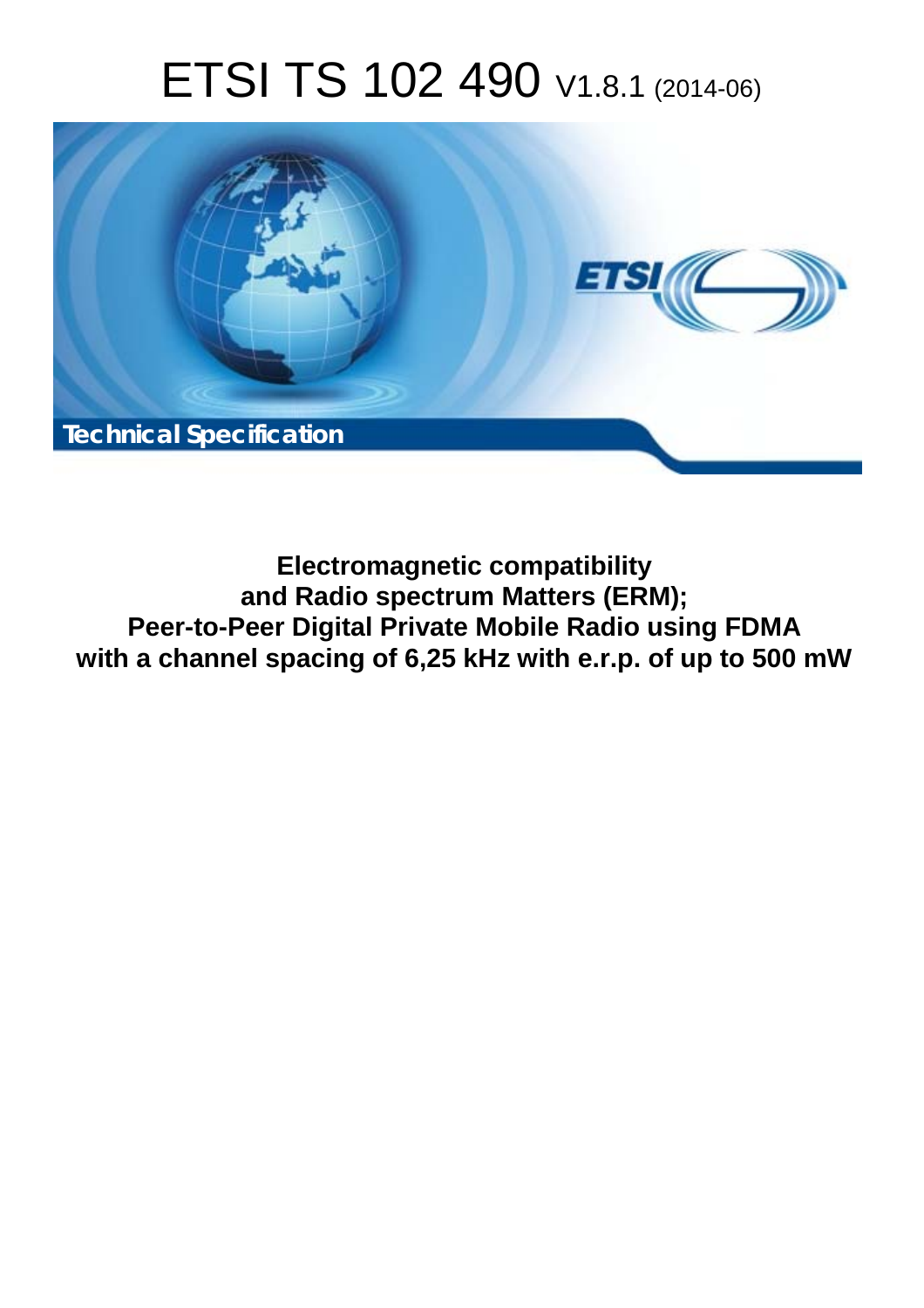Reference RTS/ERM-TGDMR-320

Keywords air interface, digital, FDMA, PMR, protocol, radio

#### *ETSI*

#### 650 Route des Lucioles F-06921 Sophia Antipolis Cedex - FRANCE

Tel.: +33 4 92 94 42 00 Fax: +33 4 93 65 47 16

Siret N° 348 623 562 00017 - NAF 742 C Association à but non lucratif enregistrée à la Sous-Préfecture de Grasse (06) N° 7803/88

#### *Important notice*

The present document can be downloaded from: [http://www.etsi.org](http://www.etsi.org/)

The present document may be made available in electronic versions and/or in print. The content of any electronic and/or print versions of the present document shall not be modified without the prior written authorization of ETSI. In case of any existing or perceived difference in contents between such versions and/or in print, the only prevailing document is the print of the Portable Document Format (PDF) version kept on a specific network drive within ETSI Secretariat.

Users of the present document should be aware that the document may be subject to revision or change of status. Information on the current status of this and other ETSI documents is available at <http://portal.etsi.org/tb/status/status.asp>

If you find errors in the present document, please send your comment to one of the following services: [http://portal.etsi.org/chaircor/ETSI\\_support.asp](http://portal.etsi.org/chaircor/ETSI_support.asp)

#### *Copyright Notification*

No part may be reproduced or utilized in any form or by any means, electronic or mechanical, including photocopying and microfilm except as authorized by written permission of ETSI.

The content of the PDF version shall not be modified without the written authorization of ETSI. The copyright and the foregoing restriction extend to reproduction in all media.

> © European Telecommunications Standards Institute 2014. All rights reserved.

**DECT**TM, **PLUGTESTS**TM, **UMTS**TM and the ETSI logo are Trade Marks of ETSI registered for the benefit of its Members. **3GPP**TM and **LTE**™ are Trade Marks of ETSI registered for the benefit of its Members and of the 3GPP Organizational Partners.

**GSM**® and the GSM logo are Trade Marks registered and owned by the GSM Association.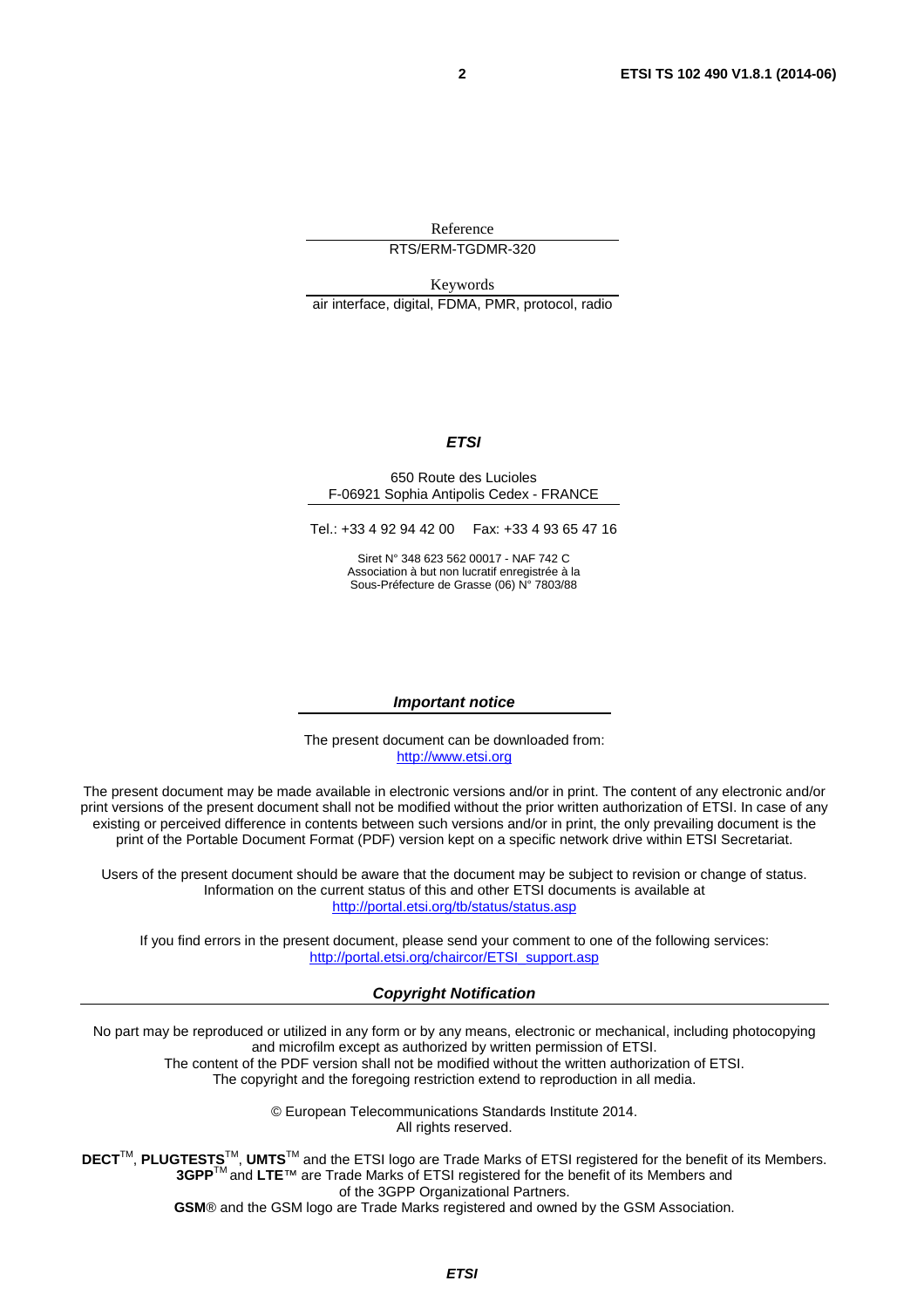## Contents

| 1                |  |
|------------------|--|
| 2                |  |
| 2.1              |  |
| 2.2              |  |
|                  |  |
| 3                |  |
| 3.1              |  |
| 3.2              |  |
| 3.3              |  |
| $\overline{4}$   |  |
| 4.1              |  |
| 4.1.1            |  |
| 4.1.2            |  |
| 4.1.3            |  |
| 4.2              |  |
| 4.2.1            |  |
| 4.2.2            |  |
| 4.2.3            |  |
| 5                |  |
| 5.1              |  |
| 5.2              |  |
| 5.3              |  |
| 5.4              |  |
| 5.5              |  |
| 5.6              |  |
| 5.7              |  |
| 5.8              |  |
| 5.9              |  |
| 5.9.1            |  |
| 5.9.2            |  |
| 5.10             |  |
| 5.10.1<br>5.10.2 |  |
| 5.10.3           |  |
| 5.10.4           |  |
| 5.10.5           |  |
| 5.11             |  |
| 5.12             |  |
| 5.13             |  |
| 5.14             |  |
| 5.15             |  |
| 5.16             |  |
| 6                |  |
| 6.1              |  |
| 6.1.1            |  |
| 6.1.2            |  |
| 6.1.3            |  |
| 6.1.4            |  |
| 6.1.5            |  |
| 6.1.6            |  |
|                  |  |
| 7                |  |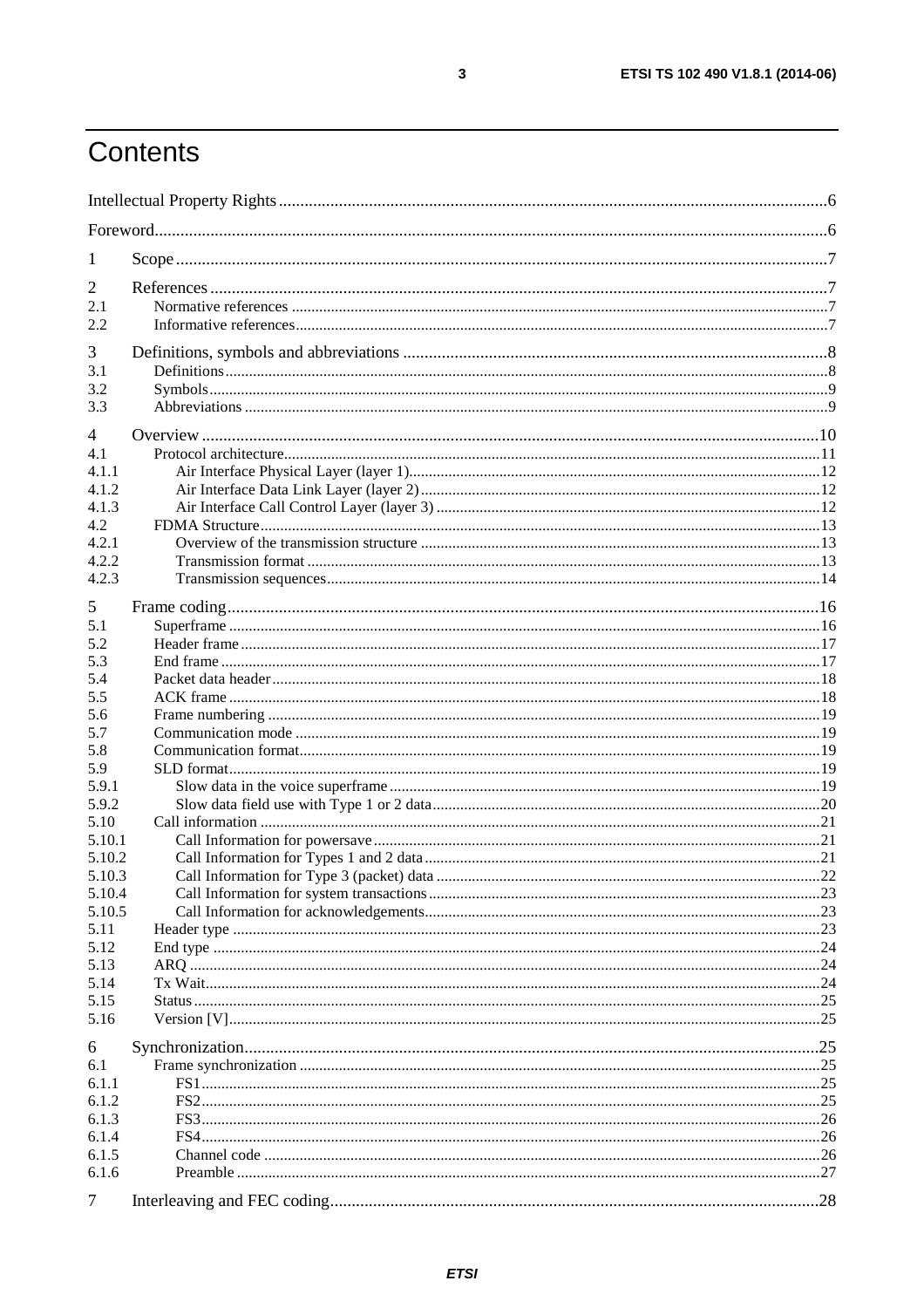$\overline{\mathbf{4}}$ 

| 7.1              |  |
|------------------|--|
| 7.2              |  |
| 7.3              |  |
| 7.4              |  |
| 7.5              |  |
| 7.6              |  |
| 7.7              |  |
| 7.8              |  |
| 8                |  |
| 8.1              |  |
| 8.1.1            |  |
|                  |  |
| 8.1.1.1          |  |
| 8.1.1.2          |  |
| 8.1.2            |  |
| 8.2              |  |
| 8.2.1            |  |
| 8.2.1.1          |  |
| 8.2.1.2<br>8.2.2 |  |
|                  |  |
| 8.2.3            |  |
| 8.3              |  |
| 8.3.1            |  |
| 8.3.2            |  |
| 8.3.3            |  |
| 8.3.4            |  |
| 8.3.5            |  |
| 8.3.6            |  |
| 9                |  |
| 9.1              |  |
| 9.2              |  |
| 9.3              |  |
| 9.4              |  |
| 9.5              |  |
| 9.6              |  |
|                  |  |
| 10               |  |
| 10.1             |  |
| 10.2             |  |
| 10.2.1           |  |
| 10.2.2           |  |
| 10.2.3           |  |
| 10.3             |  |
| 10.4             |  |
| 10.4.1           |  |
| 10.4.2           |  |
| 10.4.3           |  |
| 10.5             |  |
| 10.6             |  |
| 10.6.1           |  |
| 10.6.2           |  |
| 11               |  |
| 11.1             |  |
| 11.2             |  |
|                  |  |
| 12               |  |
| 12.1             |  |
| 12.1.1           |  |
| 12.1.2           |  |
| 12.1.3           |  |
| 12.1.4           |  |
| 12.2             |  |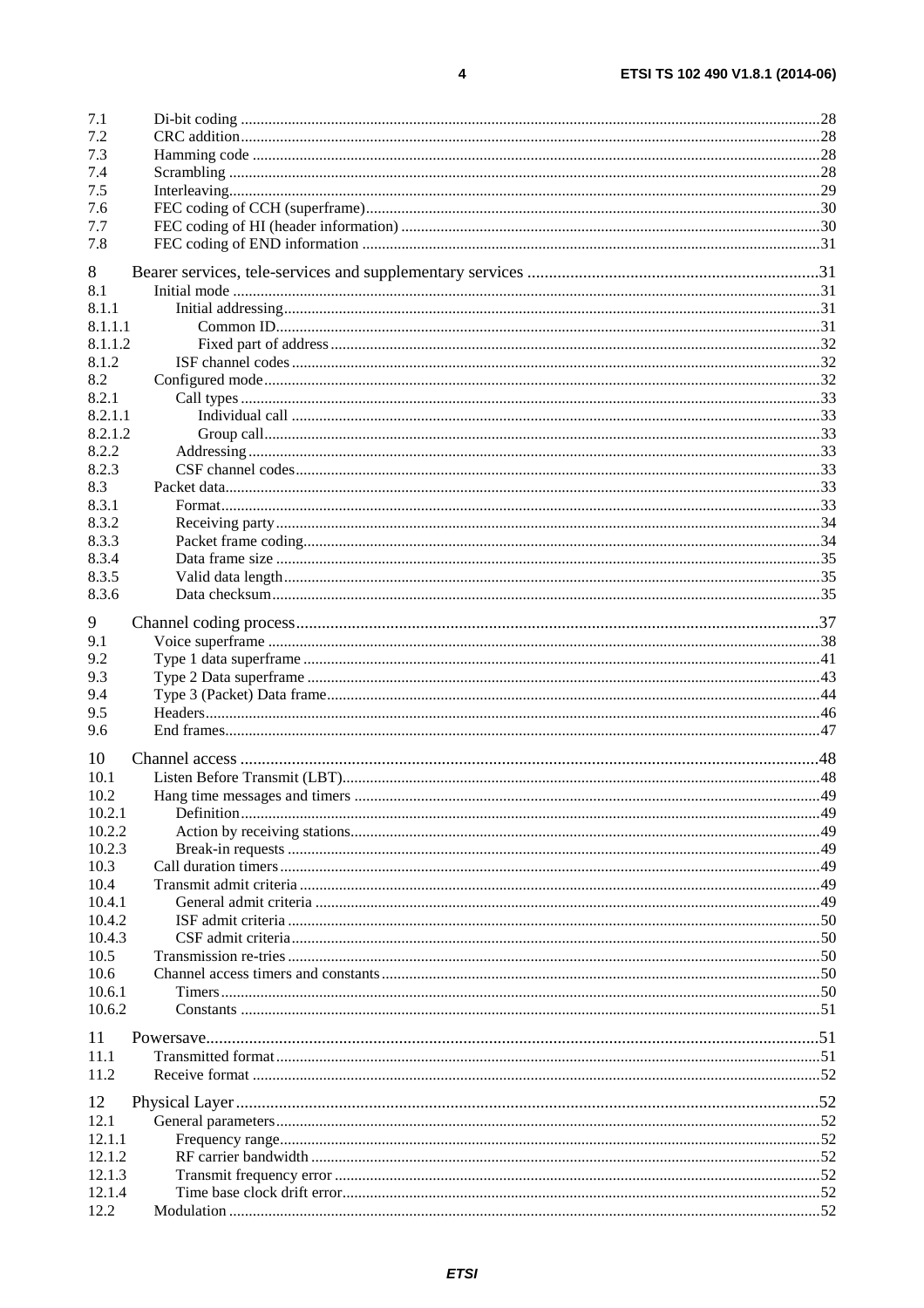| 12.2.1                      |  |
|-----------------------------|--|
| 12.2.2                      |  |
| 12.2.2.1                    |  |
| 12.2.2.2                    |  |
| 12.2.2.3                    |  |
| <b>Annex A (normative):</b> |  |
|                             |  |
| A.1                         |  |
| A.1.1                       |  |
| A.2                         |  |
| A.2.1                       |  |
| A.2.1.1                     |  |
| A.2.1.1.1                   |  |
| A.2.1.1.2                   |  |
| A.2.1.1.3                   |  |
| A.2.1.1.4                   |  |
| A.2.1.1.5                   |  |
| A.2.1.1.6                   |  |
| A.2.1.1.6.1                 |  |
| A.2.2                       |  |
| A.2.3                       |  |
| A.2.3.1                     |  |
| A.2.3.2                     |  |
| A.2.3.3                     |  |
| A.3                         |  |
| A.3.1                       |  |
| A.3.1.1                     |  |
| A.3.1.2                     |  |
| A.3.1.3                     |  |
| A.3.2                       |  |
| A.3.3                       |  |
| A.3.3.1                     |  |
| A.3.3.2                     |  |
| A.3.3.3                     |  |
| A.3.3.4                     |  |
| A.3.3.5                     |  |
| A.3.3.5.1                   |  |
| A.3.3.5.2                   |  |
| A.3.3.5.3                   |  |
| A.3.4                       |  |
| A.3.4.1                     |  |
| A.3.4.1.1                   |  |
| A.3.4.1.2                   |  |
| A.3.4.1.3                   |  |
| A.3.4.1.4                   |  |
| A.3.4.2                     |  |
| A.3.4.2.1                   |  |
| A.3.4.2.2                   |  |
| A.3.4.2.3                   |  |
| A.3.4.3                     |  |
|                             |  |
|                             |  |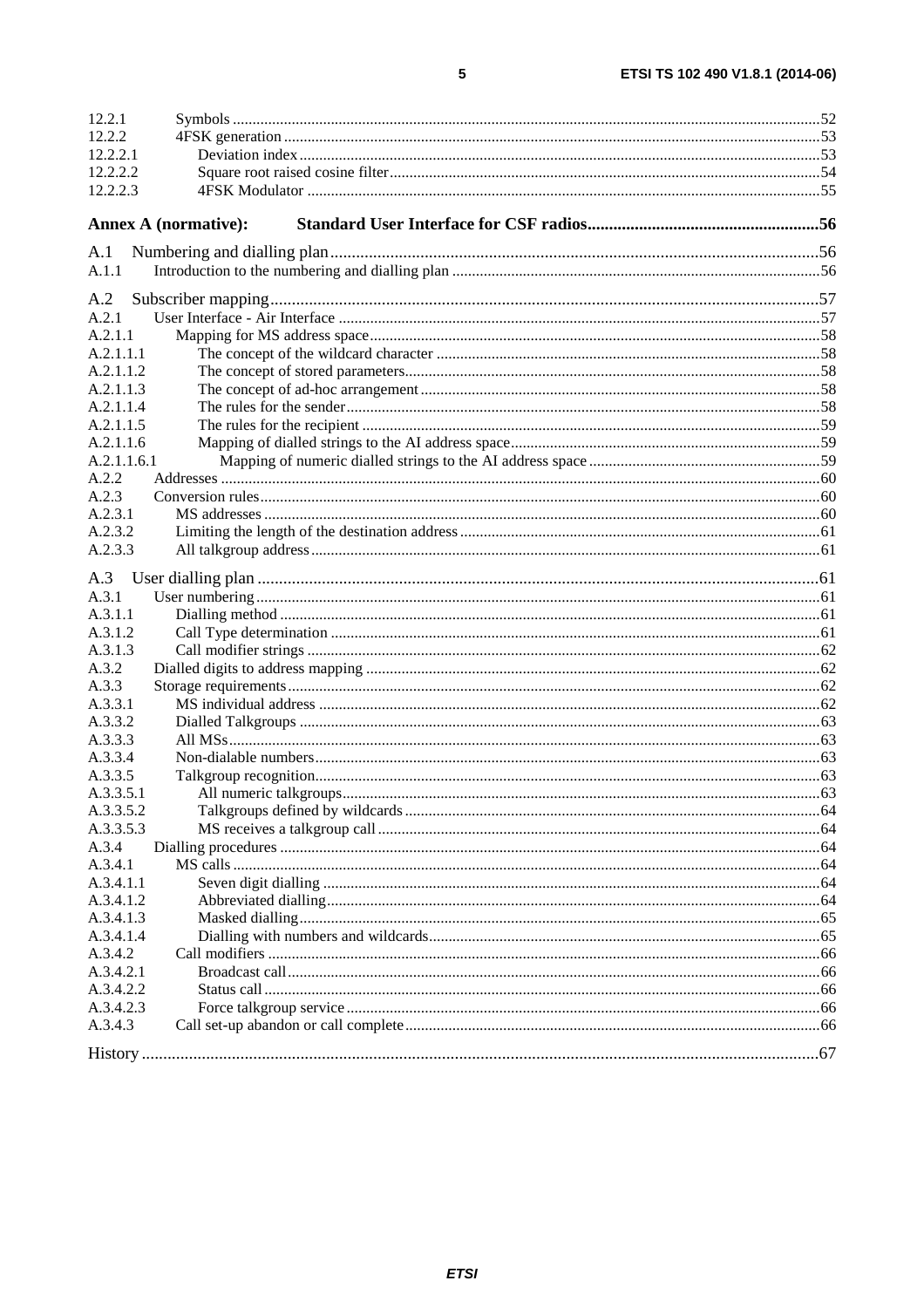<span id="page-5-0"></span>IPRs essential or potentially essential to the present document may have been declared to ETSI. The information pertaining to these essential IPRs, if any, is publicly available for **ETSI members and non-members**, and can be found in ETSI SR 000 314: *"Intellectual Property Rights (IPRs); Essential, or potentially Essential, IPRs notified to ETSI in respect of ETSI standards"*, which is available from the ETSI Secretariat. Latest updates are available on the ETSI Web server ([http://ipr.etsi.org\)](http://webapp.etsi.org/IPR/home.asp).

Pursuant to the ETSI IPR Policy, no investigation, including IPR searches, has been carried out by ETSI. No guarantee can be given as to the existence of other IPRs not referenced in ETSI SR 000 314 (or the updates on the ETSI Web server) which are, or may be, or may become, essential to the present document.

## Foreword

This Technical Specification (TS) has been produced by ETSI Technical Committee Electromagnetic compatibility and Radio spectrum Matters (ERM).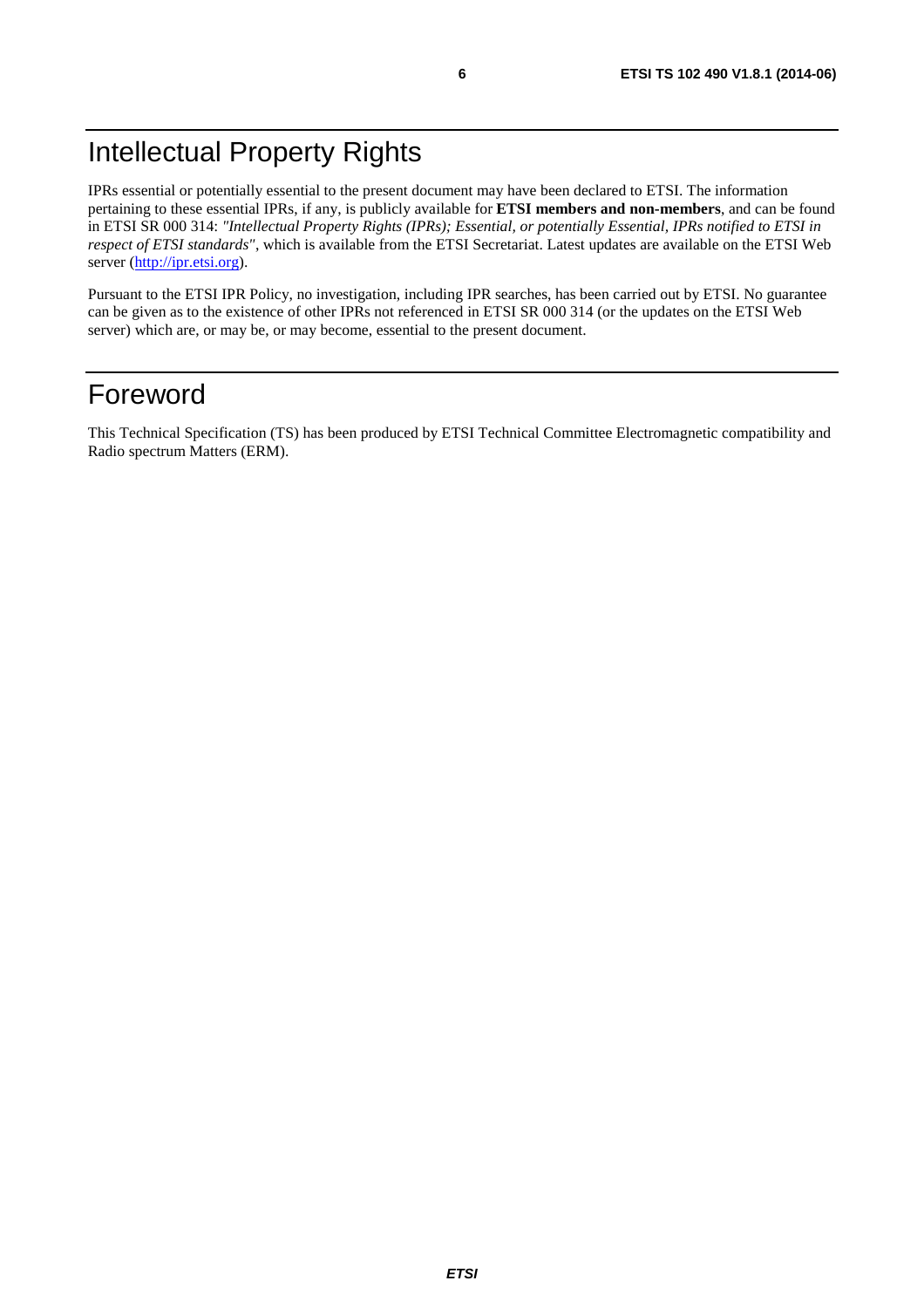## <span id="page-6-0"></span>1 Scope

The present document covers digital private mobile radio equipment operating in peer-to-peer mode only.

The equipment is based on FDMA with channel spacing of 6,25 kHz supporting voice and data applications.

It covers only hand portable equipment complying with EN 301 166-2 [1] and having an integral antenna.

This equipment is for use:

- i) In accordance with ECC/DEC/(05)12 [i.1] on harmonized frequencies, technical characteristics, exemption from individual licensing and free carriage and use of digital PMR 446 applications operating in the frequency band 446,100 MHz to 446,200 MHz.
- NOTE 1: The technical requirements for Digital PMR 446 included in ECC/DEC/(05)12 [i.1] are: operation in the frequency range 446,100 MHz to 446,200 MHz, maximum e.r.p. of 500 mW, and a maximum transmitter time-out-time of 180 seconds.
- ii) In the frequency band 149,01875 MHz to 149,11875 MHz under exemption from individual licensing.
- NOTE 2: These requirements are: maximum e.r.p. of 500 mW, and a maximum transmitter time-out-time of 180 seconds.

## 2 References

References are either specific (identified by date of publication and/or edition number or version number) or non-specific. For specific references, only the cited version applies. For non-specific references, the latest version of the reference document (including any amendments) applies.

Referenced documents which are not found to be publicly available in the expected location might be found at [http://docbox.etsi.org/Reference.](http://docbox.etsi.org/Reference)

NOTE: While any hyperlinks included in this clause were valid at the time of publication ETSI cannot guarantee their long term validity.

## 2.1 Normative references

The following referenced documents are necessary for the application of the present document.

| $\lceil 1 \rceil$ | ETSI EN 301 166-2: "Electromagnetic compatibility and Radio spectrum Matters (ERM); Land<br>Mobile Service; Radio equipment for analogue and/or digital communication (speech and/or data)<br>and operating on narrow band channels and having an antenna connector; Part 2: Harmonized EN<br>covering essential requirements of article 3.2 of the R&TTE Directive". |
|-------------------|-----------------------------------------------------------------------------------------------------------------------------------------------------------------------------------------------------------------------------------------------------------------------------------------------------------------------------------------------------------------------|
| $\lceil 2 \rceil$ | Void.                                                                                                                                                                                                                                                                                                                                                                 |
| $\lceil 3 \rceil$ | ETSI ETS 300 230: "Radio Equipment and Systems (RES); Land mobile service; Binary<br>Interchange of Information and Signalling (BIIS) at 1200 bit/s (BIIS 1 200)".                                                                                                                                                                                                    |

### [4] MPT 1327 (June 1997): "A Signalling Standard for Trunked Private Land Mobile Radio Systems".

## 2.2 Informative references

The following referenced documents are not necessary for the application of the present document but they assist the user with regard to a particular subject area.

[i.1] CEPT ECC/DEC/(05)12: "ECC Decision of 28 October 2005 on harmonized frequencies, technical characteristics, exemption from individual licensing and free carriage and use of digital PMR 446 applications operating in the frequency band 446.1-446.2 MHz".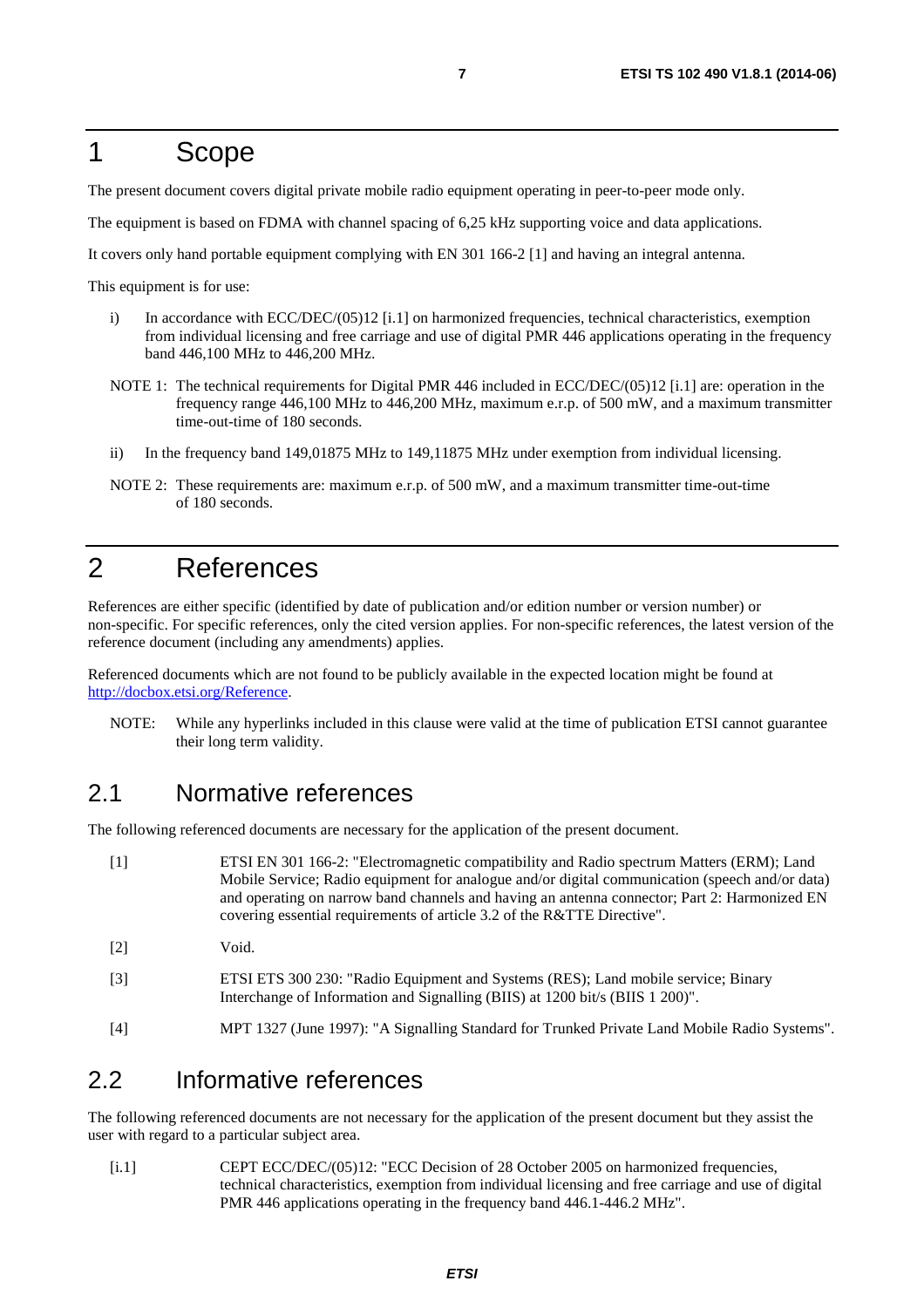## <span id="page-7-0"></span>3 Definitions, symbols and abbreviations

### 3.1 Definitions

For the purposes of the present document, the following terms and definitions apply:

**bearer service:** type of telecommunication service that provides the capability for the information transfer between user network interfaces, involving only low layer functions (layers 1 to 3 of the OSI model)

NOTE: Confirmed Data and Unconfirmed Data are examples of bearer services.

**burst:** short duration RF signal that may cause interference to a dPMR™ transmission item

**call:** complete sequence of related transactions between radios

NOTE: Transactions may be one or more items containing specific call related information.

**Configured Services and Facilities (CSF):** those functions available in the radio after re-programming

**Control plane (C-plane):** part of the protocol stack dedicated to control and data services

**feature:** attribute intrinsic to a station, e.g. MS has an address

**Handportable Station (HS):** physical grouping that contains all of the mobile equipment that is used to obtain dPMR™ mobile services and operating with an integral antenna

**initial services and facilities:** those functions available in the radio at point of sale (out-of-the box functions)

**late entry:** where receiving stations that have missed the start of a transmission are able to recover all information about the call from data that is interspersed within each superframe

**logical channel:** distinct data path between logical endpoints

**payload:** bits in the information field

**peer-to-peer mode:** mode of operation where radios may communicate outside the control of a network

NOTE: This is communication technique where any radio unit may communicate with one or more other radio units without the need for any additional equipment (e.g. BS).

**personalization:** address and configuration information that characterizes a particular dPMR™ HS

NOTE: This information may be implanted by the installer before putting an HS into service.

**physical channel:** FDMA transmission

**polite protocol:** Listen Before Transmit (LBT) protocol

NOTE: This is a medium access protocol that implements a LBT function in order to ensure that the channel is free before transmitting.

**prefix:** most significant digit of a HS address in the user domain

**Protocol Data Unit (PDU):** unit of information consisting of protocol control information (signalling) and possibly user data exchanged between peer protocol layer entities

**radio frequency channel:** radio frequency carrier (RF carrier)

NOTE: This is a specified portion of the RF spectrum. The RF carrier separation is 6,25 kHz.

**Received Signal Strength Indication (RSSI):** root mean squared value of the signal received at the receiver antenna

**signalling:** exchange of information specifically concerned with the establishment and control of connections, and with management, in a telecommunication network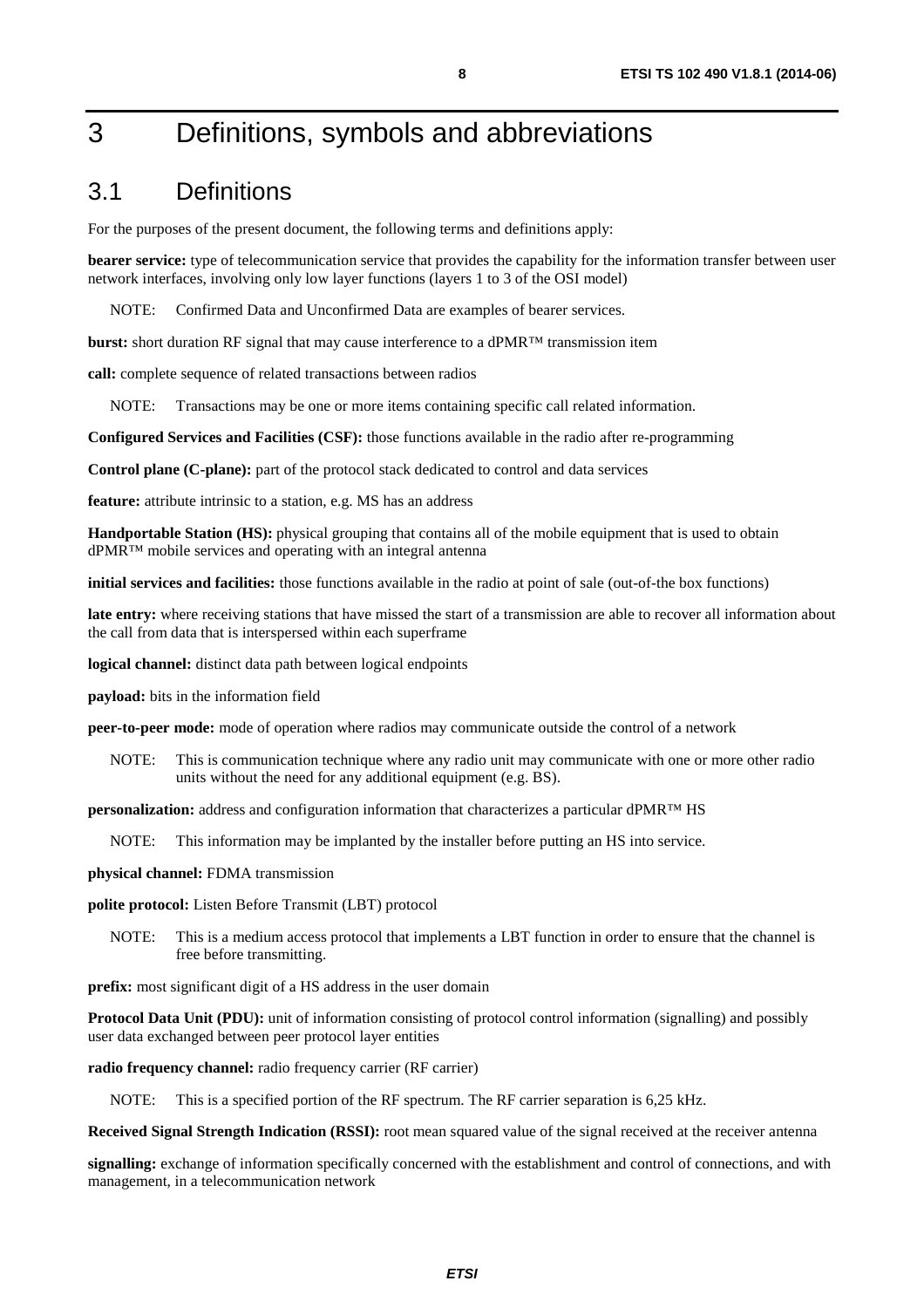<span id="page-8-0"></span>**simplex:** mode of working by which information can be transferred in both directions but not at the same time

NOTE: Simplex is also known as half duplex.

**superframe:** four concatenated FDMA frames

NOTE: A superframe has a length of 320 ms.

**supplementary service:** supplementary service modifies or supplements a tele-service or bearer service

NOTE: Consequently, it cannot be offered to a user as a standalone service. It is offered together with or in association with a tele-service or bearer service. The same supplementary service may be common to a number of telecommunication services. Late entry is an example of supplementary service.

**telecommunication service:** offered by a dPMR™ entity in order to satisfy a specific telecommunication requirement

**tele-service:** type of telecommunication service that provides the complete capability, including terminal equipment functions, for communication between users

NOTE: Individual voice calls and group voice calls are examples of tele-services.

**user numbering:** decimal representation of dPMR™ air interface addresses, as seen by the user, i.e. user visible numbering

User plane (U-plane): part of the protocol stack dedicated to user voice services

**vocoder socket:** 216 bits vocoder payload

wildcard: character in the user domain that represents all digits 0 to 9

## 3.2 Symbols

For the purposes of the present document, the following symbols apply:

| B <sub>2</sub> | algorithm that converts HS dialable talkgroup addresses between the User Interface and the Air |
|----------------|------------------------------------------------------------------------------------------------|
|                | Interface                                                                                      |
| dBm            | absolute power level relative to 1 mW, expressed in dB                                         |
| dBp            | power relative to the average power transmitted during an item in deciBel                      |
| Eb             | Energy per bit                                                                                 |
| N <sub>0</sub> | Noise per Hz                                                                                   |

## 3.3 Abbreviations

For the purposes of the present document, the following abbreviations apply:

| 4FSK         | Four-level Frequency Shift Keying                              |
|--------------|----------------------------------------------------------------|
| <b>ACK</b>   | ACKnowledgment                                                 |
| AI           | Air Interface                                                  |
| <b>ARQ</b>   | Automatic Retransmission reQuest                               |
| CC           | Channel Code                                                   |
| <b>CCH</b>   | Control CHannel                                                |
| <b>CCITT</b> | Comité Consultatif International Téléphonique et Télégraphique |
| <b>CCL</b>   | Call Control Layer                                             |
| CI           | Call Information                                               |
| CM           | <b>Communications Mode</b>                                     |
| Cont         | Continuation flag                                              |
| C-plane      | Control-plane                                                  |
| <b>CRC</b>   | Cyclic Redundancy Checksum for data error detection            |
| CRC-D        | Cyclic Redundancy Check - Data field                           |
| <b>CSF</b>   | Configured Services and Facilities                             |
| <b>CTCSS</b> | Continuous Tone Carrier Squelch System                         |
| Di-bit       | 2 bits grouped together to represent a 4-level symbol          |
| DLL          | Data Link Layer                                                |
|              |                                                                |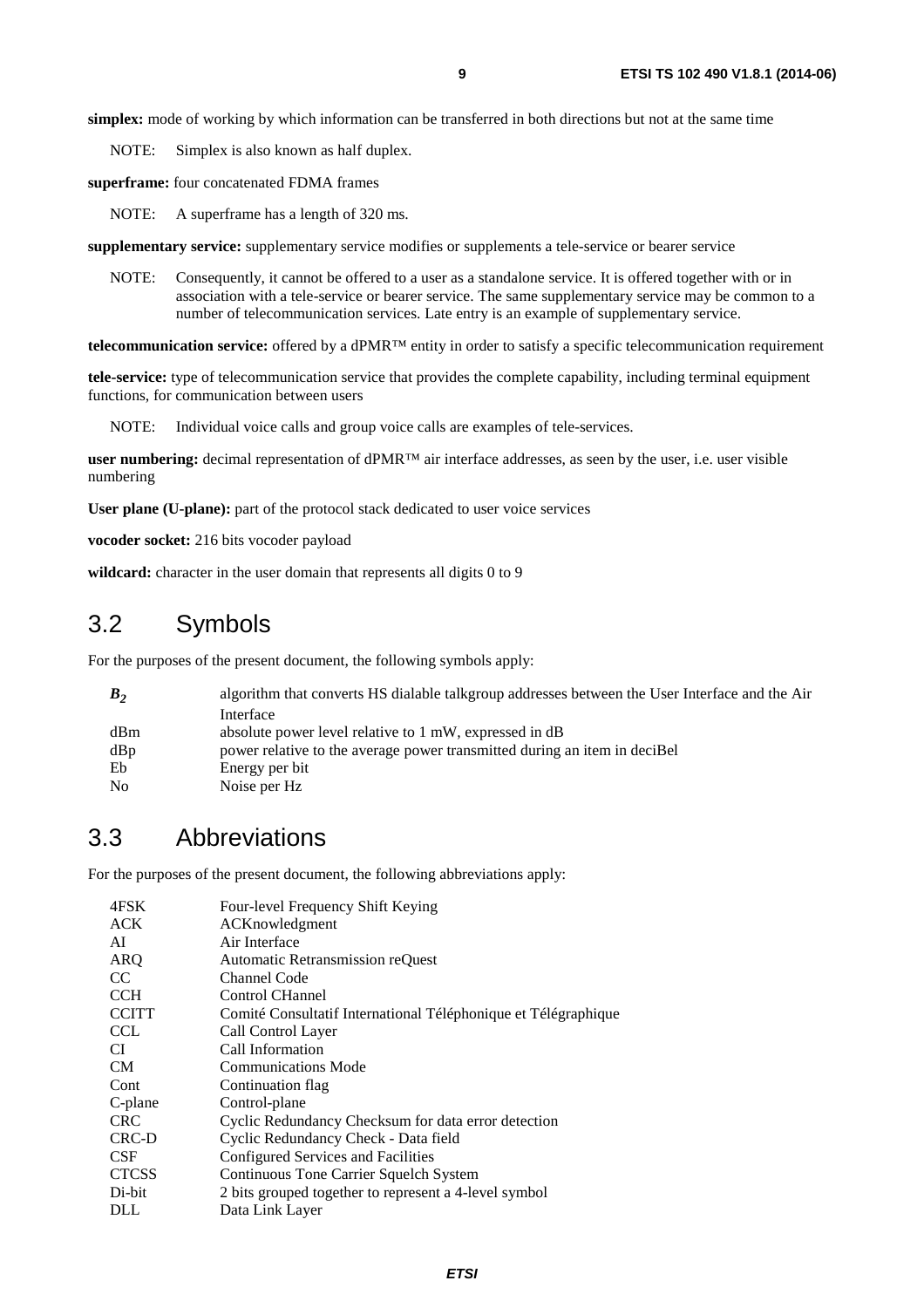<span id="page-9-0"></span>

| DP            | Data Position                             |
|---------------|-------------------------------------------|
| <b>dPMRTM</b> | digital Private Mobile Radio              |
| e.r.p.        | effective radiated power                  |
| <b>ESN</b>    | <b>Electronic Serial Number</b>           |
| ET            | End Type                                  |
| <b>FDMA</b>   | <b>Frequency Division Multiple Access</b> |
| FEC           | <b>Forward Error Correction</b>           |
| <b>FN</b>     | <b>Frame Numbering</b>                    |
| <b>FS</b>     | Frame Sync                                |
| <b>FSK</b>    | Frequency Shift Keying                    |
| HI            | Header Information                        |
| <b>HS</b>     | <b>Handportable Station</b>               |
| <b>HSs</b>    | <b>Handheld Station</b>                   |
| HT            | Header Type                               |
| ID            | <b>IDentifier</b>                         |
| IP            | <b>Internet Protocol</b>                  |
| ISF           | Initial Services and Facilities           |
| <b>LBT</b>    | Listen Before Transmit                    |
| <b>LEN</b>    | data byte Length                          |
| <b>MFID</b>   | Manufacturer's FID                        |
| MMI           | Man Machine Interface                     |
| MS            | <b>Mobile Station</b>                     |
| MSB           | Most Significant Bit                      |
| <b>NACK</b>   | Negative ACKnowledgment                   |
| OACSU         | Off Air Call Set Up                       |
| OSI           | Open System Interconnection               |
| PAR           | Parameter data                            |
| <b>PDF</b>    | Packet Data Format                        |
| pdM           | Number of packet data frames              |
| PDU           | Protocol Data Unit                        |
| PL            | Physical Layer                            |
| PMR           | Private Mobile Radio                      |
| <b>PTT</b>    | Push-To-Talk                              |
| <b>RES</b>    | Radio Equipment and Systems               |
| RF            | Radio Frequency                           |
| RSSI          | Received Signal Strength Indication       |
| SF            | SuperFrame                                |
| <b>SLD</b>    | <b>SLow Data</b>                          |
| <b>SYNC</b>   | <b>SYNChronization</b>                    |
| TBD           | To Be Done                                |
| <b>TCH</b>    | <b>Traffic CHannel</b>                    |
| U-plane       | User-plane                                |

## 4 Overview

The present document describes a narrow band Digital Private Mobile Radio system which employs a Frequency Division Multiple Access (FDMA) technology with an RF carrier bandwidth of 6,25 kHz.

The present document describes the Physical Layer (PL) and the Data Link Layer (DLL) of the Air Interface (AI) as well as the standardized services and facilities of the radio. Radio equipments which conform to the present document shall be interoperable at the PL and DLL with equipment from other manufacturers.

The present document describes 2 levels of functionality (services and facilities) that can be offered by the equipment. For the purposes of interoperability, a basic level of services and facilities (ISF) is defined along with a simplified mode of addressing such that all radios shall be capable of interoperating without the need for any set-up or programming at the point of sale. An advanced level of services and facilities (CSF) is also defined for those equipments that can be reprogrammed to offer a higher level of functionality.

Where manufacturers have declared compliance to the "Standard User Interface" for CSF radios, the MMI shall also comply with the relevant requirements of annex A.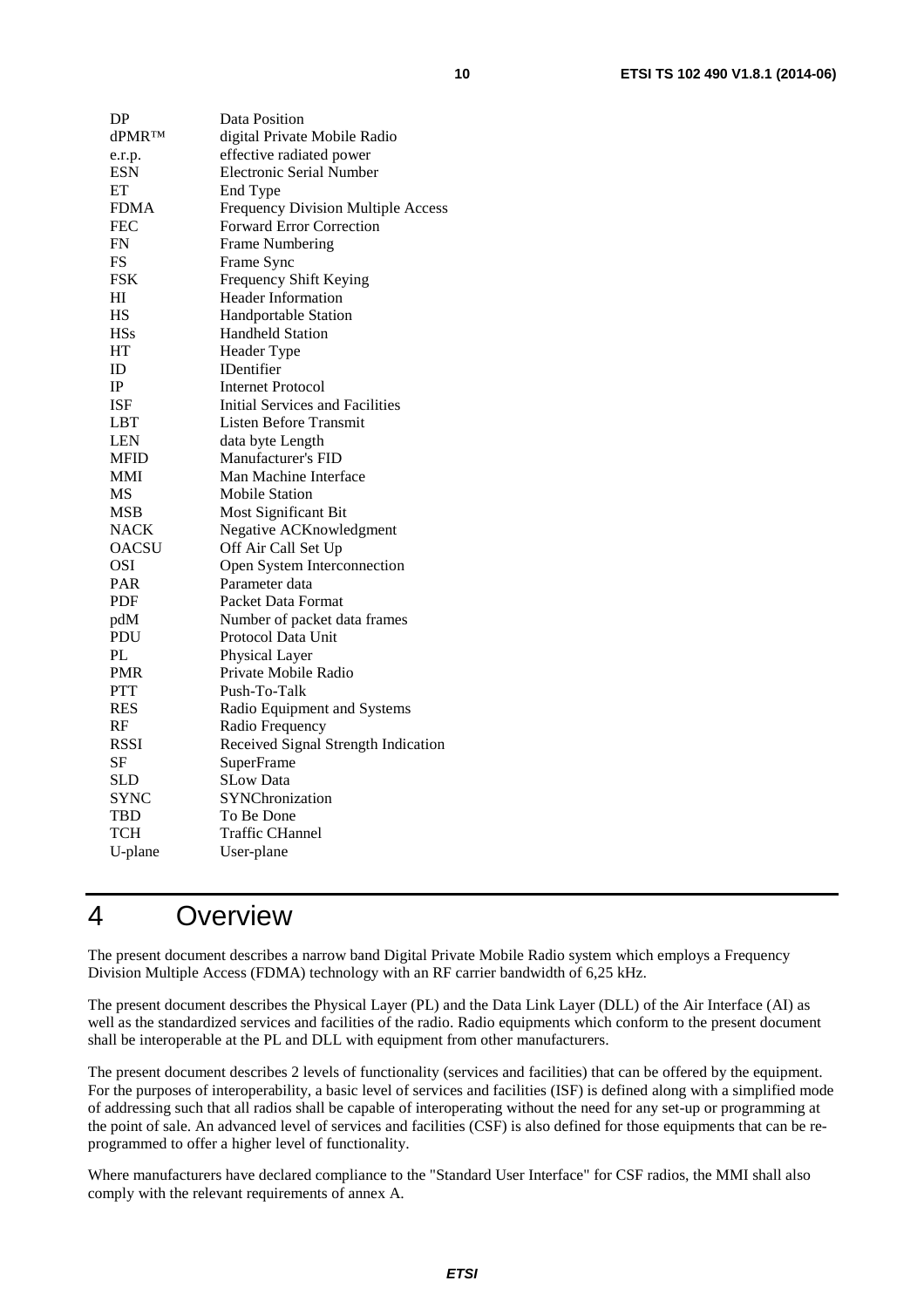<span id="page-10-0"></span>The present document does not provide the specification or operational detail for system implementations which include but are not limited to, vocoder, security, data, and other interfaces.

## 4.1 Protocol architecture

The purpose of this clause is to provide a model where the different functions and processes are identified and allocated to different layers in the protocol stack.

The protocol stack in this clause and all other related clauses describe and specify the interfaces, but this stack does not imply or restrict any implementation.

The protocol architecture which is defined herein follows the generic layered structure, which is accepted for reference description and specification of layered communication architectures.

The present document defines the protocols for the following 3 layered model as shown in figure 1.

The base of the protocol stack is the Physical Layer (PL) which is the layer 1.

The Data Link Layer (DLL), which is the layer 2, shall handle sharing of the medium by a number of users. At the DLL, the protocol stack shall be divided vertically into two parts, the User plane (U-plane), for transporting information without addressing capability (e.g. voice or data stream), and the Control plane (C-plane) for signalling with addressing capability, as illustrated by figure 1.

The Call Control Layer (CCL), which is layer 3, lies in the C-plane and is responsible for control of the call (addressing, facilities, etc.), provides the services supported by the radio, and supports the Data Service. U-plane access at layer 2 (DLL) supports voice service.





### 4.1.1 Air Interface Physical Layer (layer 1)

The Air Interface layer 1 shall be the physical interface. It shall deal with the physical transmission, composed of bits, which is to be sent and/or received. The Physical Layer is described in clause 12. The Air Interface layer 1 shall contain the following functions:

- modulation and demodulation;
- transmitter and receiver switching;
- RF characteristics;
- bits and symbol definition;
- frequency and symbol synchronization;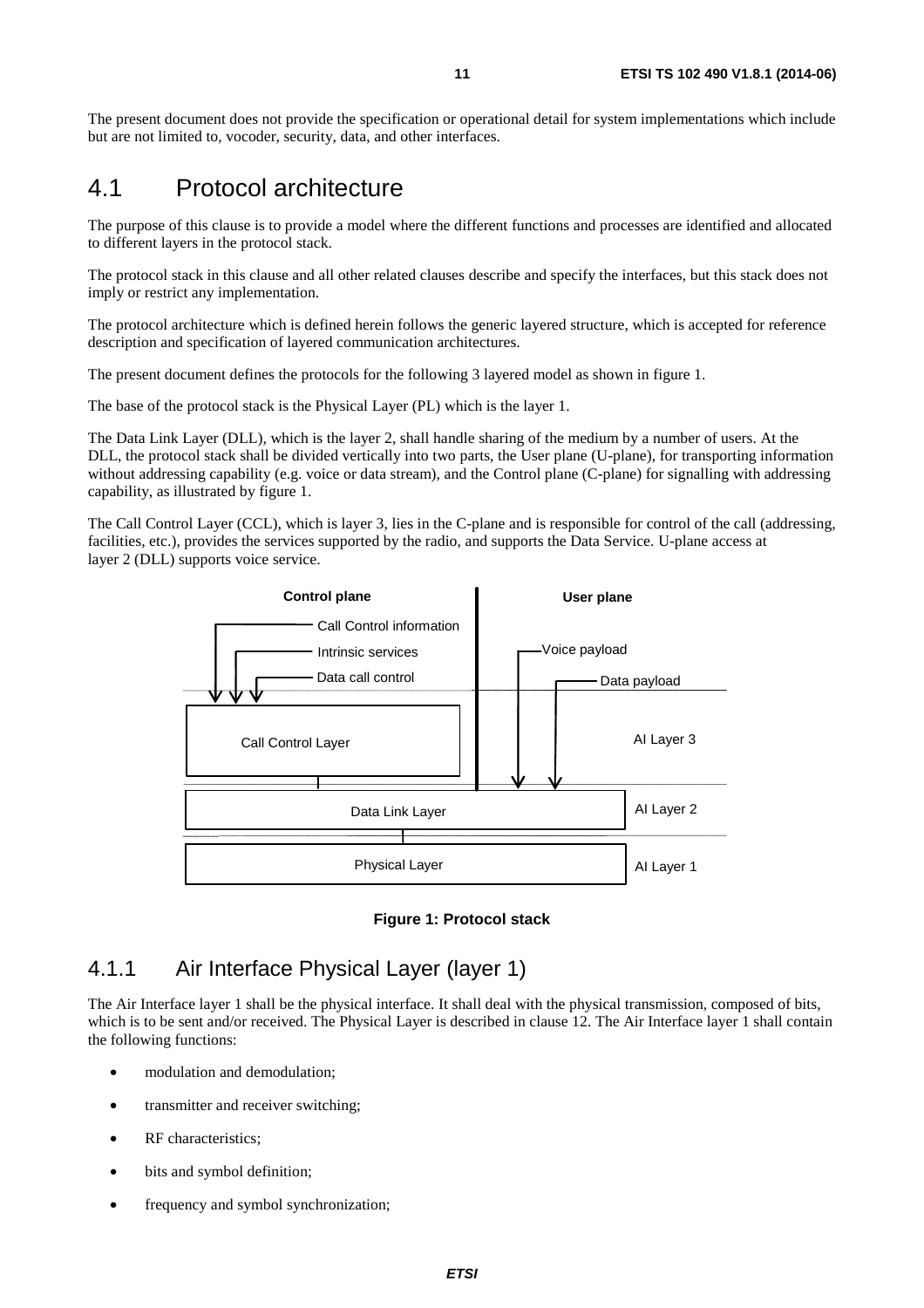<span id="page-11-0"></span>• transmission item building.

## 4.1.2 Air Interface Data Link Layer (layer 2)

The Air Interface layer 2 shall handle logical connections and shall hide the physical medium from the upper layers. The Data Link Layer is described in clauses 7 to 10.

The main functions are as follows:

- channel coding (FEC, CRC);
- interleaving, de-interleaving and bit ordering;
- acknowledgement and retry mechanism;
- media access control and channel management;
- framing, superframe building and synchronization;
- transmission and parameter definition;
- link addressing (source and/or destination);
- interfacing of voice applications (vocoder data) with the PL;
- data bearer services;
- exchanging signalling and/or user data with the CCL.

### 4.1.3 Air Interface Call Control Layer (layer 3)

Air Interface layer 3 (CCL) is applicable only to the C-plane, and shall be an entity for the services and facilities supported by the radio on top of the layer 2 functionality.

The CCL provides the following functions:

- establishing, maintaining and terminating of calls;
- individual or group call transmission and reception;
- destination addressing;
- support of intrinsic services (late entry, call divert, etc.);
- data call control.

## 4.2 FDMA Structure

### 4.2.1 Overview of the transmission structure

The described solution is based on a FDMA structure.

All transmissions are asynchronous, since there is no entity to provide frame or slot timing.

The physical resource available to the radio system is an allocation of the radio spectrum.

A transmission item is a period of RF carrier that is modulated by a data stream. The physical channel of an FDMA transmission is required to support the logical channels.

A logical channel is defined as a logical communication pathway between two or more parties. The logical channels represent the interface between the protocol and the radio subsystem. The logical channels may be separated into two categories: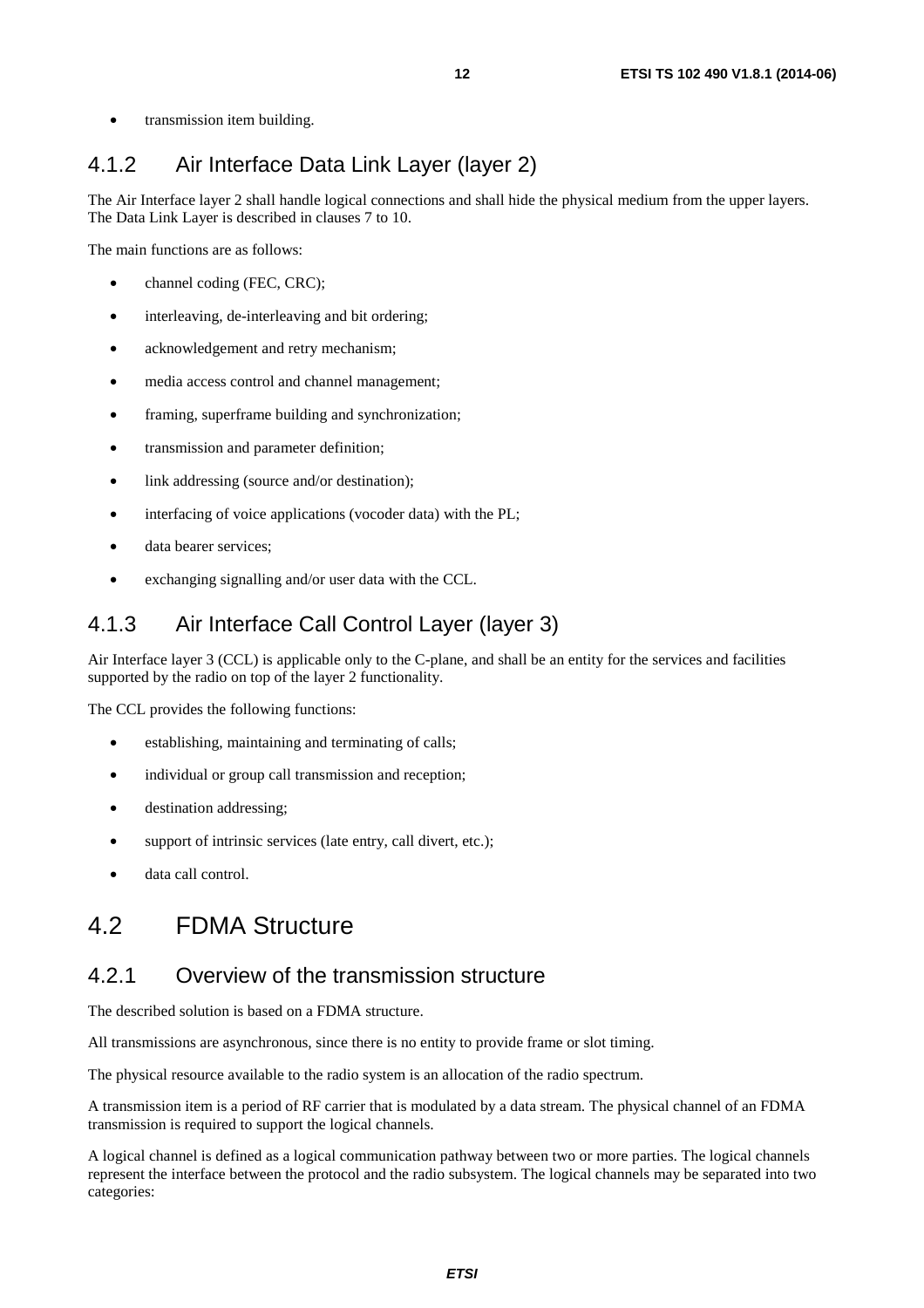- <span id="page-12-0"></span>• the traffic channels carrying speech or data information; and
- control channels carrying signalling.

### 4.2.2 Transmission format

The FDMA transmission is made up of 80 ms payload frames, each comprising 384 bits.

Payload frame:

- a: 24 bits FrameSync2 (FS2) or ChannelCode (CC) bits
- b: 72 bits Control Channel (CCH) data
- c: 72 bits Traffic channel (TCH)
- d: 72 bits TCH
- e: 72 bits TCH
- f: 72 bits TCH

Four 80 ms payload frames are concatenated to form a superframe of 320 ms.

Superframe:

| ロミク<br>$-00$<br>$\sim$<br>$\sim$ $\sim$ $\sim$<br>`<br>◝┕<br>ICC<br>⊩<br>Pavload<br>Pavload<br>$\overline{1}$<br>avload<br>. זטט<br>ےت<br>וטט<br>ے ت | יש | $\sim$<br>∼<br>ושט | Pavloac |
|------------------------------------------------------------------------------------------------------------------------------------------------------|----|--------------------|---------|
|------------------------------------------------------------------------------------------------------------------------------------------------------|----|--------------------|---------|

The Header frame is of 80 ms (384 bits) in length.

Header:

|  | ΉК |  |
|--|----|--|
|  |    |  |

P: Preamble, minimum of 72 bits

FS1: 48 bit Frame Sync 1 sequence

- HI0: Header Information 0, 120 bits
- CC: Channel Code, 24 bits

HI1: Header Information 1, 120 bits

The End message is a shortened 96 bit frame.

End:

| . . |
|-----|

FS3: Frame sync, 24 bits END: End data, 72 bits

NOTE: Type 3 data transmissions (packet data) use a different framing structure.

### 4.2.3 Transmission sequences

#### **Voice or data payload continuous transmission:**

These transmissions are always started with a Header frame containing a preamble (for bit synchronization) and a frame synch (for frame synchronization). The Header is followed by a series of Superframes that contain both the payload (voice or data) and the information about the call such that receiving stations can implement late entry. A call always consists of an integral number of superframes and is terminated by an End frame.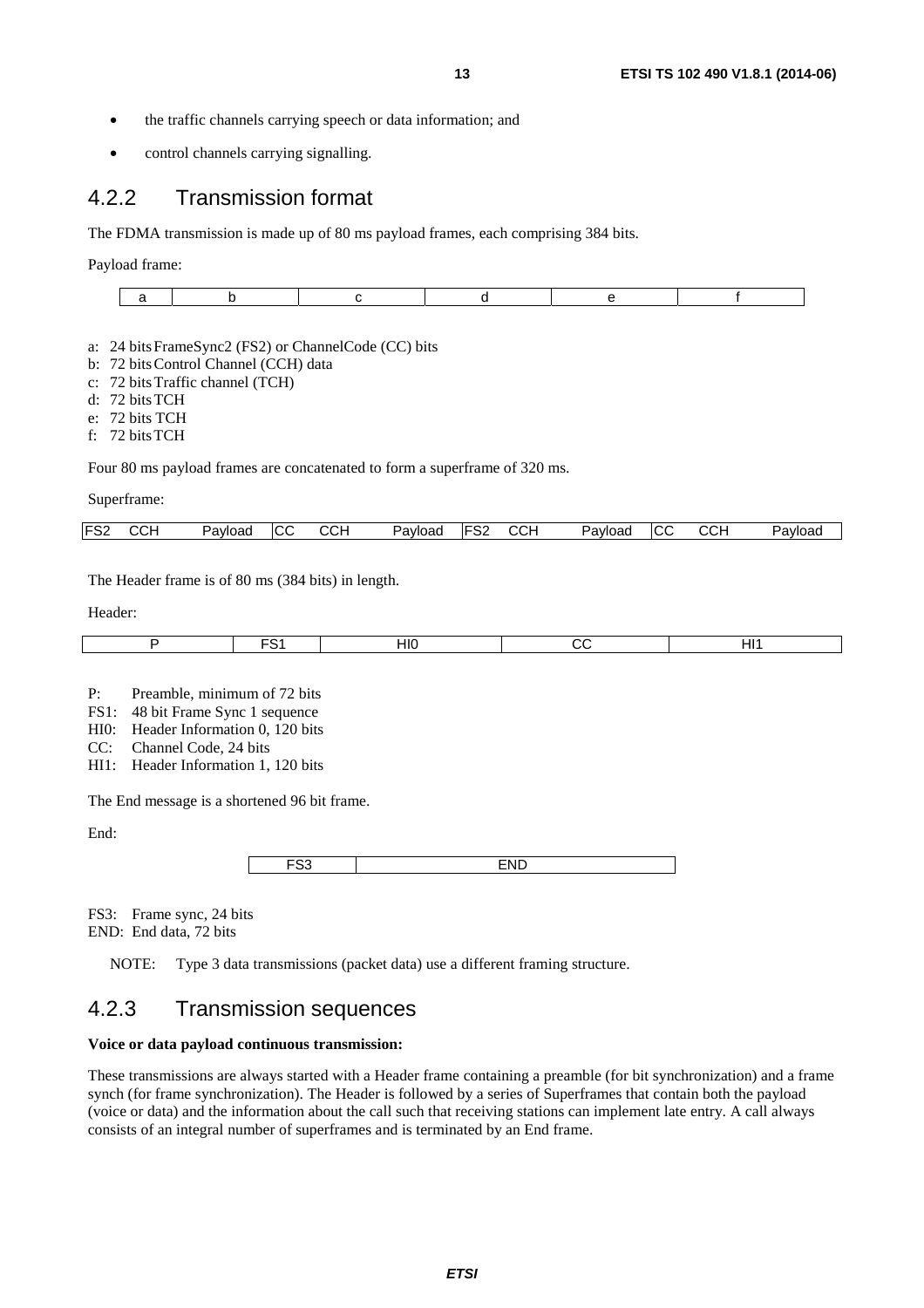For receiving stations, purpose and content of any transmission can be determined by the Header Information (HI0 and HI1).

|--|--|--|--|--|--|--|

H: Header frame

SF: Superframe<br>E: End frame

End frame

#### **Call set up, service request, etc.:**

These transmissions are simply a concatenation of a Header frame and an End frame. Their purpose is to inform the receiving station of the call, type of call or information required.



These transmissions may be sent manually by CSF as a kind of "polling call" to check if the called party is listening on the same channel.

These transmissions may be sent automatically by CSF radios as the 1<sup>st</sup> part of an OACSU sequence or for initiating an individual data call.

#### **Acknowledgement:**

Acknowledgements are a type of Header that contains information such as confirmation of received data, errors in received data, etc. Only applicable to CSF radios.

|--|--|

#### **Status request acknowledgements:**

As the status information is contained within the End frame then the response of a receiving station to a status request call shall be a Header + End frame pair. Only applicable to CSF radios.



#### **Disconnection:**

Sending stations can signal that all exchanges of a call have been completed by transmitting a disconnection request. This is a Header + End frame pair that is repeated.

H <u>E H | E</u>

These transmissions may be sent manually as confirmation to the called party that the communication is complete.

These transmissions may be sent automatically by CSF radios to the called party to indicate that an individual data call is completed.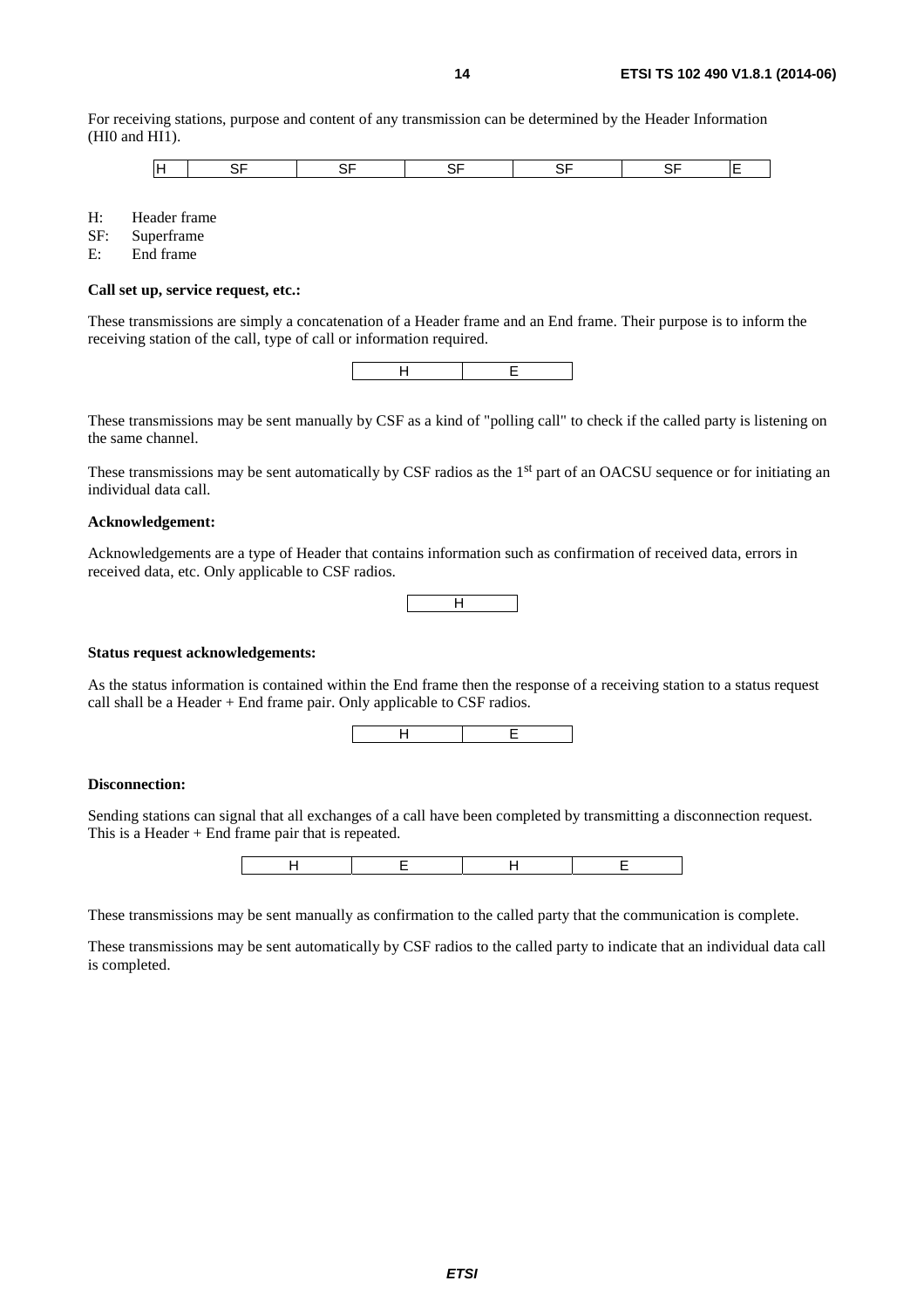

**Figure 2: Individual data call exchanges - CSF radios** 

Figure 2 shows an example of the exchanges involved in the call set-up and exchanges of an individual data call.

In this case the sending station uses the call set-up (Header and End frames) to establish that the receiving station is within range and not busy. When the receiving station has acknowledged with an ACK the sending station commences to send the data in transmissions using 4 superframes. After each item the receiving station decodes and error checks the data and if there are no errors a positive ACK is sent. If errors are detected then a negative ACK would be sent and the sending station would repeat that transmission. When all the data has been transmitted and positively acknowledged the sending station sends a disconnect request to show that the transaction is complete.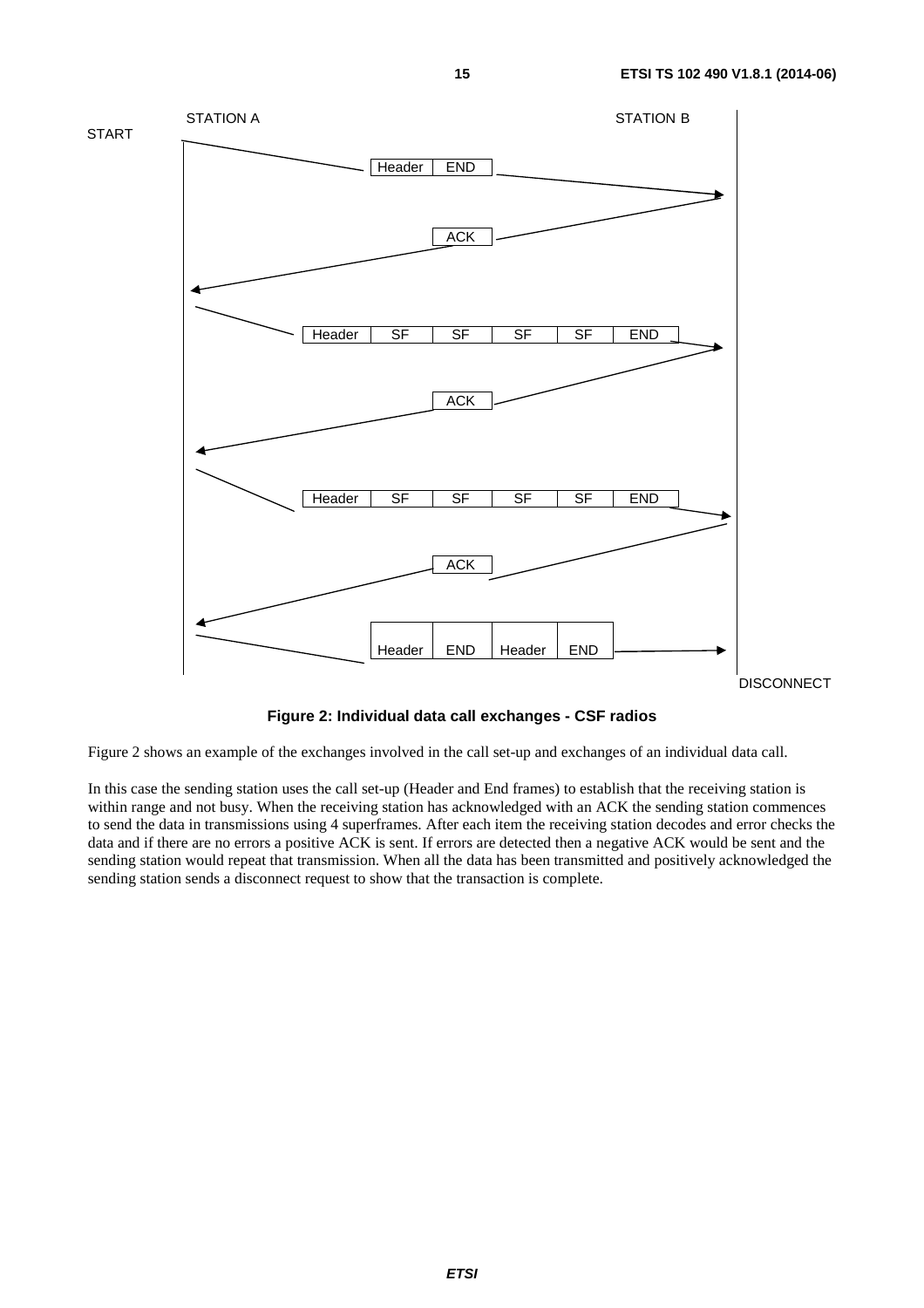## <span id="page-15-0"></span>5 Frame coding

## 5.1 Superframe

### **Table 5.1a: Superframe content, payload frame 1**

|                 |                 | <b>FRAME 1</b>            | <b>Bits</b>   | <b>FEC</b> | <b>Transfer</b> | Rate      |
|-----------------|-----------------|---------------------------|---------------|------------|-----------------|-----------|
| FS <sub>2</sub> |                 | Frame Sync                | 24            | None       | 24              |           |
|                 | <b>FN</b>       | <b>Frame Number</b>       |               |            |                 | 25 bps    |
|                 | ID <sub>0</sub> | Called ID (upper 12 bits) | 12            |            |                 | 38 bps    |
| <b>CCH</b>      | M               | Communications mode       | 3             | Clause 7.6 | 72              | 38 bps    |
|                 |                 | Version                   | っ             |            |                 |           |
|                 | F               | Comms format              |               |            |                 | 50 bps    |
|                 | <b>RES</b>      | Reserved                  |               |            |                 | 25 bps    |
|                 | <b>SLD</b>      | Slow Data                 | 18            |            |                 | $225$ bps |
| <b>TCH</b>      |                 | Payload                   | $72 \times 4$ |            | 288             |           |

### **Table 5.1b: Superframe content, payload frame 2**

|                 |                 | <b>FRAME 2</b>            | <b>Bits</b>   | <b>FEC</b> | <b>Transfer</b> | Rate      |
|-----------------|-----------------|---------------------------|---------------|------------|-----------------|-----------|
| $\overline{cc}$ |                 | <b>Channel Code</b>       | 12            | Di-bit     | 24              |           |
|                 | <b>FN</b>       | <b>Frame Number</b>       |               |            |                 | 25 bps    |
|                 | ID <sub>1</sub> | Called ID (lower 12 bits) | 12            |            |                 | 38 bps    |
| <b>CCH</b>      | M               | Communications mode       | 2             | Clause 7.6 | 72              | 38 bps    |
|                 |                 | Version                   | າ             |            |                 |           |
|                 |                 | Comms format              |               |            |                 | 50 bps    |
|                 | <b>RES</b>      | Reserved                  |               |            |                 | 25 bps    |
|                 | <b>SLD</b>      | Slow Data                 | 18            |            |                 | $225$ bps |
| <b>TCH</b>      |                 | Payload                   | $72 \times 4$ |            | 288             |           |

### **Table 5.1c: Superframe content, payload frame 3**

|                 |                 | <b>FRAME 3</b>         | <b>Bits</b>   | <b>FEC</b> | <b>Transfer</b> | Rate      |
|-----------------|-----------------|------------------------|---------------|------------|-----------------|-----------|
| FS <sub>2</sub> |                 | Frame Sync             | 24            | None       | 24              |           |
|                 | <b>FN</b>       | Frame Number           | 2             |            |                 | 25 bps    |
|                 | ID <sub>2</sub> | Own ID (upper 12 bits) | 12            |            |                 | 38 bps    |
| <b>CCH</b>      | M               | Communications mode    | 3             | Clause 7.6 | 72              | 38 bps    |
|                 |                 | Version                | າ             |            |                 |           |
|                 |                 | Comms format           |               |            |                 | 50 bps    |
|                 | <b>RES</b>      | Reserved               | າ             |            |                 | 25 bps    |
|                 | <b>SLD</b>      | Slow Data              | 18            |            |                 | $225$ bps |
| <b>TCH</b>      |                 | Payload                | $72 \times 4$ |            | 288             |           |

### **Table 5.1d: Superframe content, payload frame 4**

|                 |                 | <b>FRAME 2</b>            | <b>Bits</b>   | <b>FEC</b> | <b>Transfer</b> | Rate      |
|-----------------|-----------------|---------------------------|---------------|------------|-----------------|-----------|
| $\overline{cc}$ |                 | Channel Code              | 12            | Di-bit     | 24              |           |
|                 | <b>FN</b>       | Frame Number              |               |            |                 | 25 bps    |
|                 | ID <sub>1</sub> | Called ID (lower 12 bits) | 12            |            |                 | 38 bps    |
| <b>CCH</b>      | M               | Communications mode       | 3             | Clause 7.6 | 72              | 38 bps    |
|                 |                 | Version                   |               |            |                 |           |
|                 |                 | Comms format              |               |            |                 | 50 bps    |
|                 | <b>RES</b>      | Reserved                  | っ             |            |                 | 25 bps    |
|                 | <b>SLD</b>      | Slow Data                 | 18            |            |                 | $225$ bps |
| <b>ITCH</b>     |                 | Payload                   | $72 \times 4$ |            | 288             |           |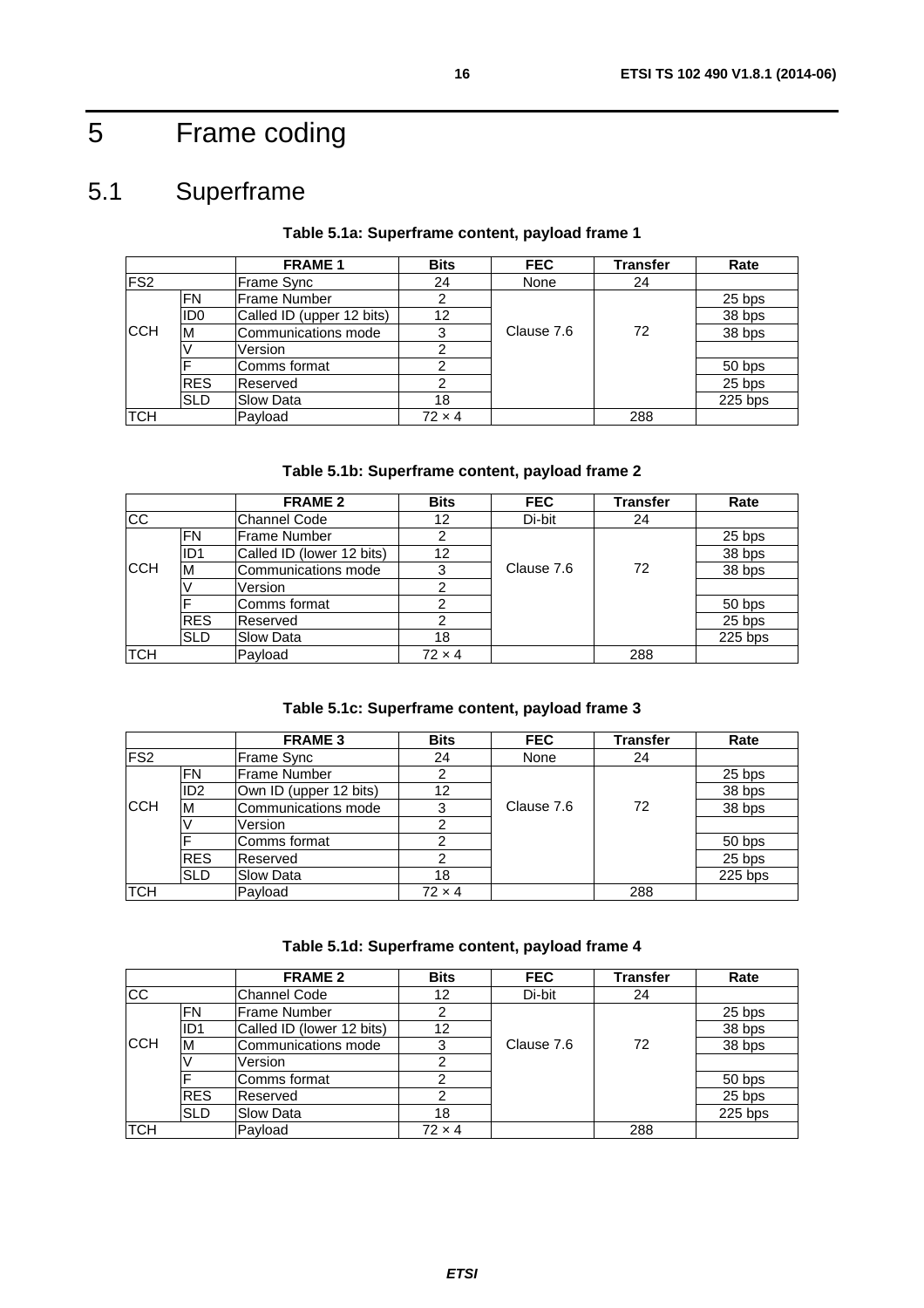## <span id="page-16-0"></span>5.2 Header frame

|                 |            |                     | <b>Bits</b>      | <b>FEC</b> | <b>Transfer</b> |
|-----------------|------------|---------------------|------------------|------------|-----------------|
| P               |            | Preamble            | $\geq 72$        | none       | 72              |
| FS <sub>1</sub> |            | Frame Sync          | 48               | none       | 48              |
|                 | <b>HT</b>  | Header type         | 4                |            |                 |
|                 | $ID0+1$    | Called station ID   | 24               |            |                 |
|                 | $ID2+3$    | Own ID              | 24               |            |                 |
| HI0             | м          | Communication mode  | 3                | Clause 7.7 | 120             |
|                 | V          | Version             | $\overline{2}$   |            |                 |
|                 | F          | Comms format        | $\overline{2}$   |            |                 |
|                 | <b>RES</b> | Reserved            | $\overline{2}$   |            |                 |
|                 | CI         | Call Information    | 11               |            |                 |
|                 | CС         | <b>Channel Code</b> | 12               | Di-bit     | 24              |
|                 | <b>HT</b>  | Header type         | 4                |            |                 |
|                 | $ID0+1$    | Called station ID   | 24               |            |                 |
|                 | $ID2+3$    | Own ID              | 24               |            |                 |
| H11             | м          | Communication mode  | 3                | Clause 7.7 | 120             |
|                 | V          | Version             | $\boldsymbol{2}$ |            |                 |
|                 | F          | Comms format        | 2                |            |                 |
|                 | <b>RES</b> | Reserved            | $\overline{2}$   |            |                 |
|                 | СI         | Call Information    | 11               |            |                 |

#### **Table 5.2: Header frame content**

## 5.3 End frame

#### **Table 5.3: End frame content**

|                  |             |                | <b>Bits</b>    | <b>FEC</b> | <b>Transfer</b> |
|------------------|-------------|----------------|----------------|------------|-----------------|
| FS <sub>3</sub>  |             | Frame Sync     | 24             | none       | 24              |
|                  | ET.         | End type       | 2              |            |                 |
|                  | <b>ARQ</b>  | Ack request    | $\overline{2}$ |            |                 |
|                  | <b>WAIT</b> | Tx wait        | 4              | Clause 7.8 |                 |
| END <sub>0</sub> | <b>STAT</b> | Status message | 5              |            |                 |
|                  | <b>RES</b>  | Reserved       | 4              |            |                 |
|                  | EТ          | End type       | $\overline{2}$ |            | 72              |
|                  | <b>ARQ</b>  | Ack request    | 2              |            |                 |
|                  | <b>WAIT</b> | Tx wait        | 4              | Clause 7.8 |                 |
| END <sub>1</sub> | <b>STAT</b> | Status message | 5              |            |                 |
|                  | <b>RES</b>  | Reserved       | 4              |            |                 |

## 5.4 Packet data header

The packet data header is slightly different to the normal header. It also has to signify that the framing and coding structure following is of a different format. This is signalled to receiving stations by the use of a different synchronization sequence in exactly the same way as in ETS 300 230 [\[3](#page-6-0)] for example. However, for receiving stations, the purpose and content of any transmission can be determined by the Header Information (HI0 and HI1).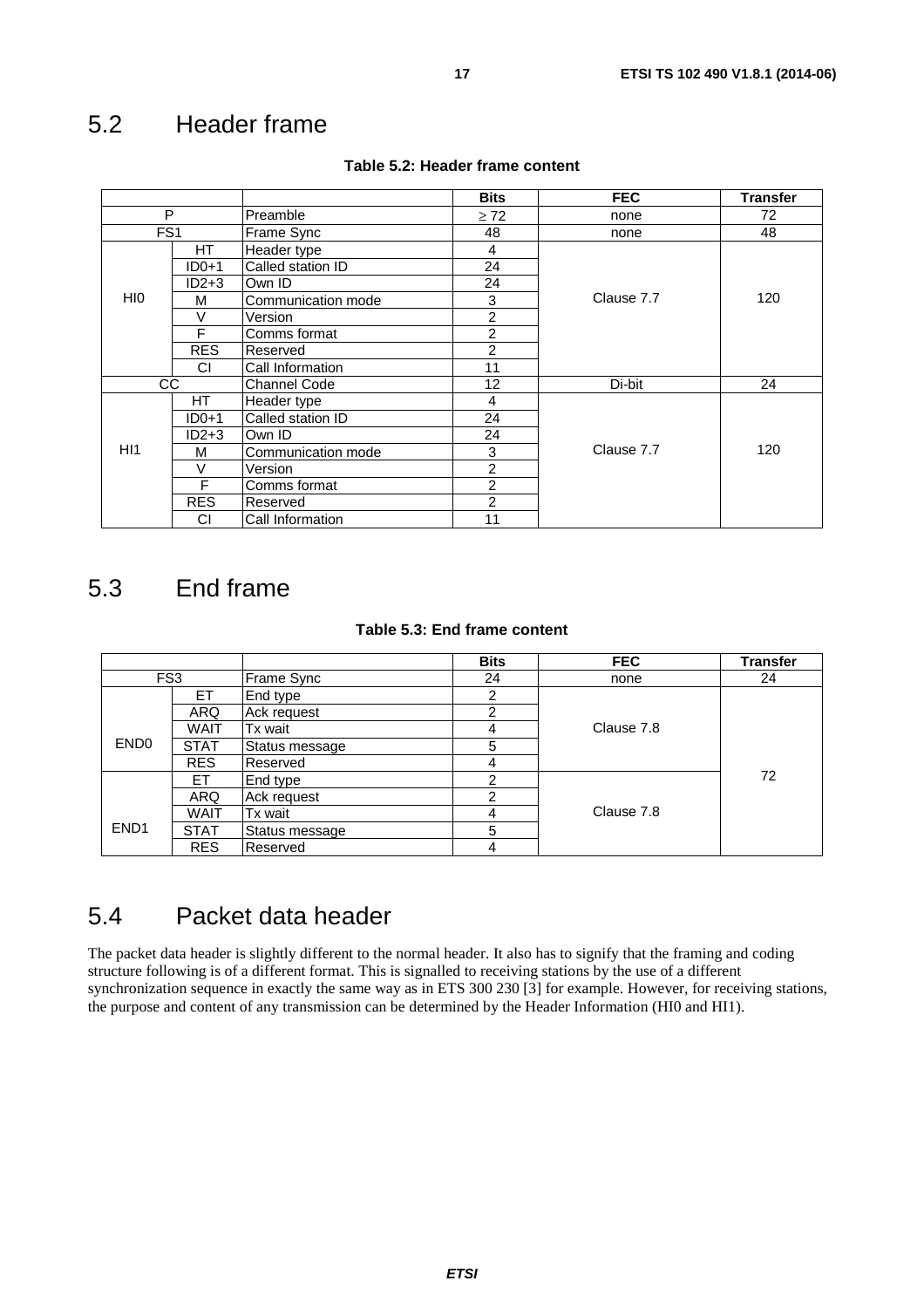<span id="page-17-0"></span>

|                 |            |                     | <b>Bits</b>    | <b>FEC</b> | <b>Transfer</b> |
|-----------------|------------|---------------------|----------------|------------|-----------------|
| P               |            | Preamble            | $\geq 72$      | none       | 72              |
| FS4             |            | Frame Sync          | 48             | none       | 48              |
|                 | HT.        | Header type         | 4              |            |                 |
|                 | $ID0+1$    | Called station ID   | 24             |            |                 |
|                 | $ID2+3$    | Own ID              | 24             |            |                 |
| HI <sub>0</sub> | м          | Communication mode  | 3              | Clause 7.7 | 120             |
|                 | V          | Version             | 2              |            |                 |
|                 | F          | Comms format        | 2              |            |                 |
|                 | <b>RES</b> | Reserved            | $\overline{2}$ |            |                 |
|                 | CI         | Call Information    | 11             |            |                 |
| CC              |            | <b>Channel Code</b> | 12             | Di-bit     | 24              |
|                 | <b>HT</b>  | Header type         | $\overline{4}$ |            |                 |
|                 | ID0+1      | Called station ID   | 24             |            |                 |
|                 | $ID2+3$    | Own ID              | 24             |            |                 |
| H11             | М          | Communication mode  | 3              | Clause 7.7 | 120             |
|                 | V          | Version             | $\overline{c}$ |            |                 |
|                 | F          | Comms format        | 2              |            |                 |
|                 | <b>RES</b> | Reserved            | 2              |            |                 |
|                 | CI         | Call Information    | 11             |            |                 |

#### **Table 5.4: Packet data header frame content**

## 5.5 ACK frame

The ACK frame has identical composition to the Header Frame. It is identified as an acknowledgement by the Header Type (HT) bits setting. The use of ACK frames is applicable only to individually addressed calls. They therefore only apply to CSF radios.

|                 |            |                     | <b>Bits</b>    | <b>FEC</b> | <b>Transfer</b> |
|-----------------|------------|---------------------|----------------|------------|-----------------|
| P               |            | Preamble            | $\geq 72$      | none       | 72              |
| FS <sub>1</sub> |            | Frame Sync          | 48             | none       | 48              |
|                 | HТ         | Header type         | 4              |            |                 |
|                 | $ID0+1$    | Called station ID   | 24             |            |                 |
|                 | $ID2+3$    | Own ID              | 24             |            |                 |
| <b>HIO</b>      | м          | Communication mode  | 3              | Clause 7.7 | 120             |
|                 | $\vee$     | Version             | $\overline{2}$ |            |                 |
|                 | F          | Comms format        | $\overline{2}$ |            |                 |
|                 | <b>RES</b> | Reserved            | $\overline{2}$ |            |                 |
|                 | CI         | Call Information    | 11             |            |                 |
| <b>CC</b>       |            | <b>Channel Code</b> | 12             | Di-bit     | 24              |
|                 | HT.        | Header type         | 4              |            |                 |
|                 | ID0+1      | Called station ID   | 24             |            |                 |
|                 | $ID2+3$    | Own ID              | 24             |            |                 |
| H11             | м          | Communication mode  | 3              | Clause 7.7 | 120             |
|                 | V          | Version             | $\overline{2}$ |            |                 |
|                 | F          | Comms format        | $\overline{2}$ |            |                 |
|                 | <b>RES</b> | Reserved            | $\overline{2}$ |            |                 |
|                 | СI         | Call Information    | 11             |            |                 |

#### **Table 5.5: Ack frame content**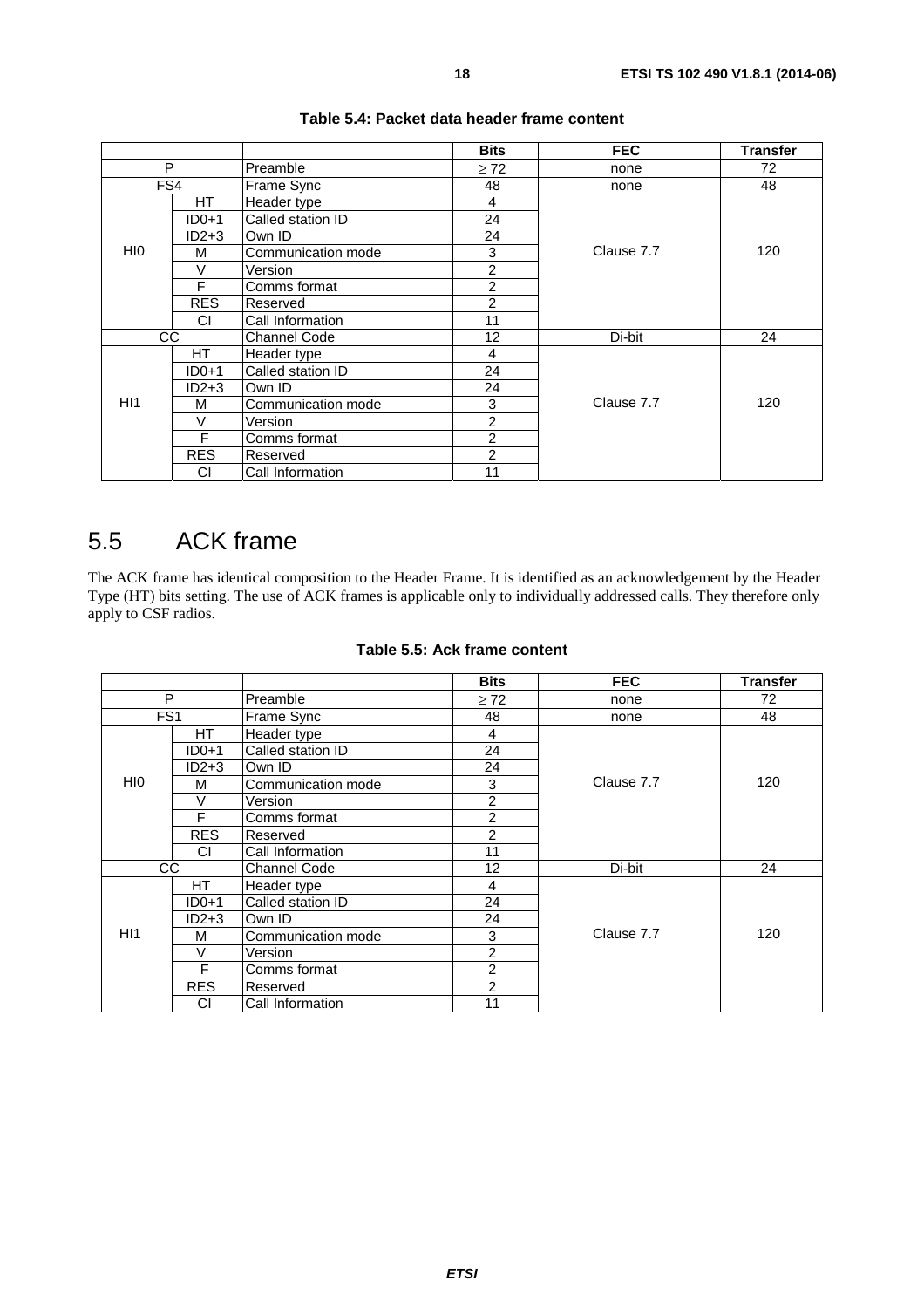## <span id="page-18-0"></span>5.6 Frame numbering

Frame used This is the FN field in the payload frames.

Data length 2 bits.

Two bits are allocated for frame numbering within each superframe.

#### **Table 5.6: Frame numbering**

| იი | 1 <sup>st</sup> frame |
|----|-----------------------|
| 01 | 2 <sup>nd</sup> frame |
| 10 | 3rd frame             |
|    | 4 <sup>th</sup> frame |

## 5.7 Communication mode

Frame used This is the M field in the Header Frame/Packet data Header Frame/Comm Frame.

Data length 3 bits.

| Table 5.7: Communications mode |  |  |  |
|--------------------------------|--|--|--|
|--------------------------------|--|--|--|

| 000   | Voice communication (no user data in SLD field)              |
|-------|--------------------------------------------------------------|
| 001   | Voice + slow data (user data in SLD field)                   |
| 010   | Data communication type 1 (Payload is user data without FEC) |
| 011   | Data communication type 2 (Payload is user data with FEC)    |
| 100   | Data communication type 3 (Packet data, ARQ method)          |
| 101   | Voice and appended data (Type 2)                             |
| Other | Reserved                                                     |

## 5.8 Communication format

Frame used This is the F field in the Header Frame/Packet data Header Frame/Comm Frame.

### **Table 5.8: Communication format**

| 0000 | Call ALL (Broadcast)       |
|------|----------------------------|
| 0001 | Peer-to-peer communication |
| 0010 | Reserved                   |
| 0011 | <b>IReserved</b>           |

## 5.9 SLD format

Within the superframe there are 18 bits allocated in the CCH data for each frame for the transmission of slow data. Within the 18 bit allocation there are 2 flag bits and 16 bits of data.

Additionally, the SLD field is used during Type 1 and 2 data transmissions to indicate the type of data being transmitted as well as a flag to indicate if the data terminates after the current frame.

### 5.9.1 Slow data in the voice superframe

This is the normal use of the slow data field and 2 bytes of user data can be included within each frame of the voice superframe.

In this case the communication mode is set to 001 (clause 5.7).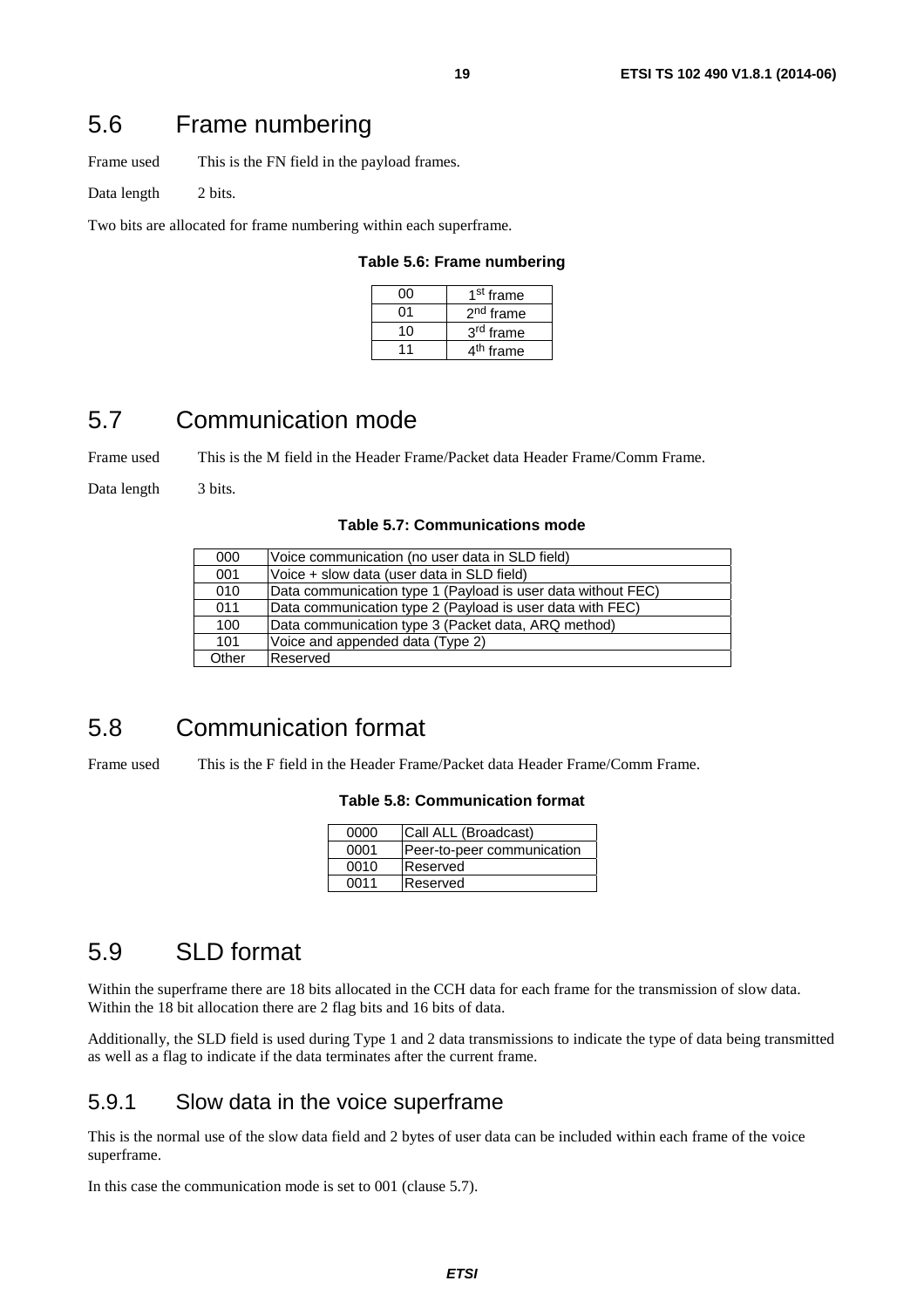<span id="page-19-0"></span>Each byte of user data is preceded by a continuation flag (Cont.) to inform the receiving party if the subsequent byte is the last.

| Cont. | User data | Cont. | User data |
|-------|-----------|-------|-----------|
| bit   | bits      | bit   | २ bits    |

Continuation Flag:

| User data continues after the following byte  |
|-----------------------------------------------|
| User data is terminated by the following byte |

## 5.9.2 Slow data field use with Type 1 or 2 data

When Type 1 or 2 data is transmitted, the SLD field is used to convey information of data format, position and continuation, etc. The SLD field is also used when a voice transmission has data appended to the end of the transmission.

| Reserved | DP   | ormat | Cont. | lenath (bytes)<br>Data |
|----------|------|-------|-------|------------------------|
| ™ bits   | bits | bits  | bit   | bits                   |

Data Position (DP):

#### **Table 5.9a: DP coding**

| ററ | There is no data in this frame |
|----|--------------------------------|
| 01 | <b>Reserved</b>                |
| 10 | Reserved                       |
|    | There is data in this frame    |

Format:

#### **Table 5.9b: Format coding**

| 0000  | Status message                           |
|-------|------------------------------------------|
| 0001  | Precoded message                         |
| 0010  | Free text message (radio generated data) |
| 0011  | Short file transfer                      |
| 0100  | User defined data 1                      |
| 0101  | User defined data 2                      |
| 0110  | User defined data 3                      |
| 0111  | User defined data 4                      |
| Other | Reserved                                 |

Continuation flag:

| Data continues after this frame |
|---------------------------------|
| Data finishes at this frame     |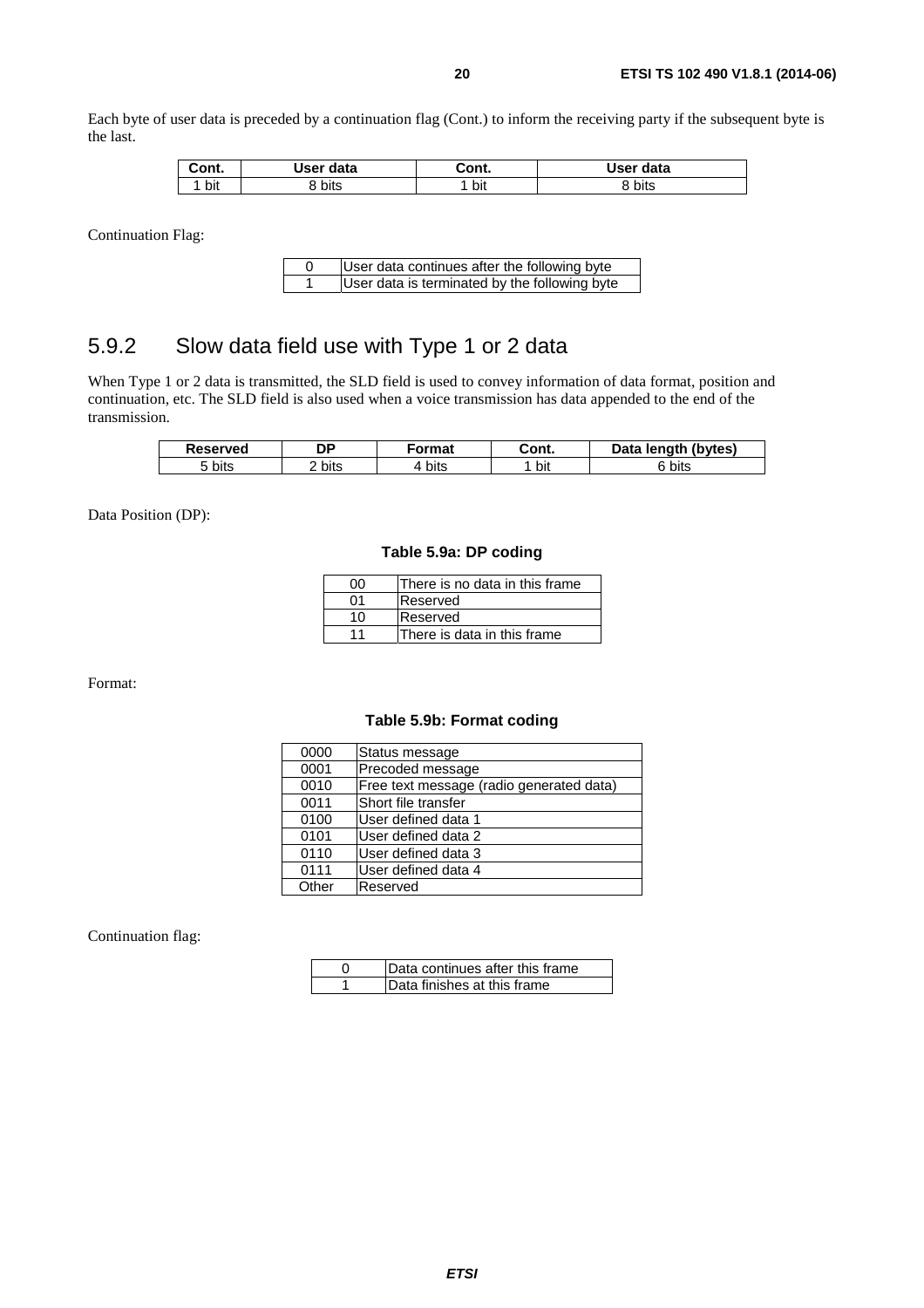## <span id="page-20-0"></span>5.10 Call information

Frame used This is the CI field in the Header Frame/Packet Data Header Frame/ACK.

Data length 11 bits.

11 bits of the Header frame are allocated for Call Information (CI) data, three bits indicate the type of data and 8 bits contain the information:

| CH.<br>ne. | <b>CI Information</b> |
|------------|-----------------------|
| 3 bits .   |                       |

Call Information is used to give supplementary data about the call. It has different content and purpose depending on the call type. The table below outline the various uses of call information and the related clauses that define that use.

| Use              | <b>Purpose</b>                                    | <b>Clause</b> |
|------------------|---------------------------------------------------|---------------|
| Powersave        | Indicate normal or extended header type           | 5.10.1        |
| T1 or T2 Data    | Indicate the type of data (supplementary service) | 5.10.2        |
| T3 Data (Packet) | Indicate data frame size and number of frames     | 5.10.3        |
| Acknowledgements | Indicate ACK or NACK and reason                   | 5.10.5        |
| System request   | CI Type defines the purpose                       | 5.10.4        |
| System response  | CI Information is not used and set to 0000 0000   |               |
| Delivery Header  |                                                   |               |

### 5.10.1 Call Information for powersave

CI Type (3 bits):

| CI Type     | <b>Definition</b>       |
|-------------|-------------------------|
| 111         | Extended wake-up Header |
| Other value | Normal Header type      |

If the extended wake-up Header is used then the last 4 information bits shall show how many Headers frames follow the current one (i.e. counting down to zero).

| Other        | Reserved                 |
|--------------|--------------------------|
| 1111<br>0000 | Extended Header frame 15 |
| ------       |                          |
| 0000<br>0001 | Extended Header frame 1  |
| 0000<br>0000 | Normal header frame      |

## 5.10.2 Call Information for Types 1 and 2 data

Data communications (types 1 and 2):

| CI Type | <b>CI Information</b> |                 |
|---------|-----------------------|-----------------|
|         | Format                | <b>Reserved</b> |
| በበ1     | 4 bits                | 4 bits          |

Reserved bits are set to 0000.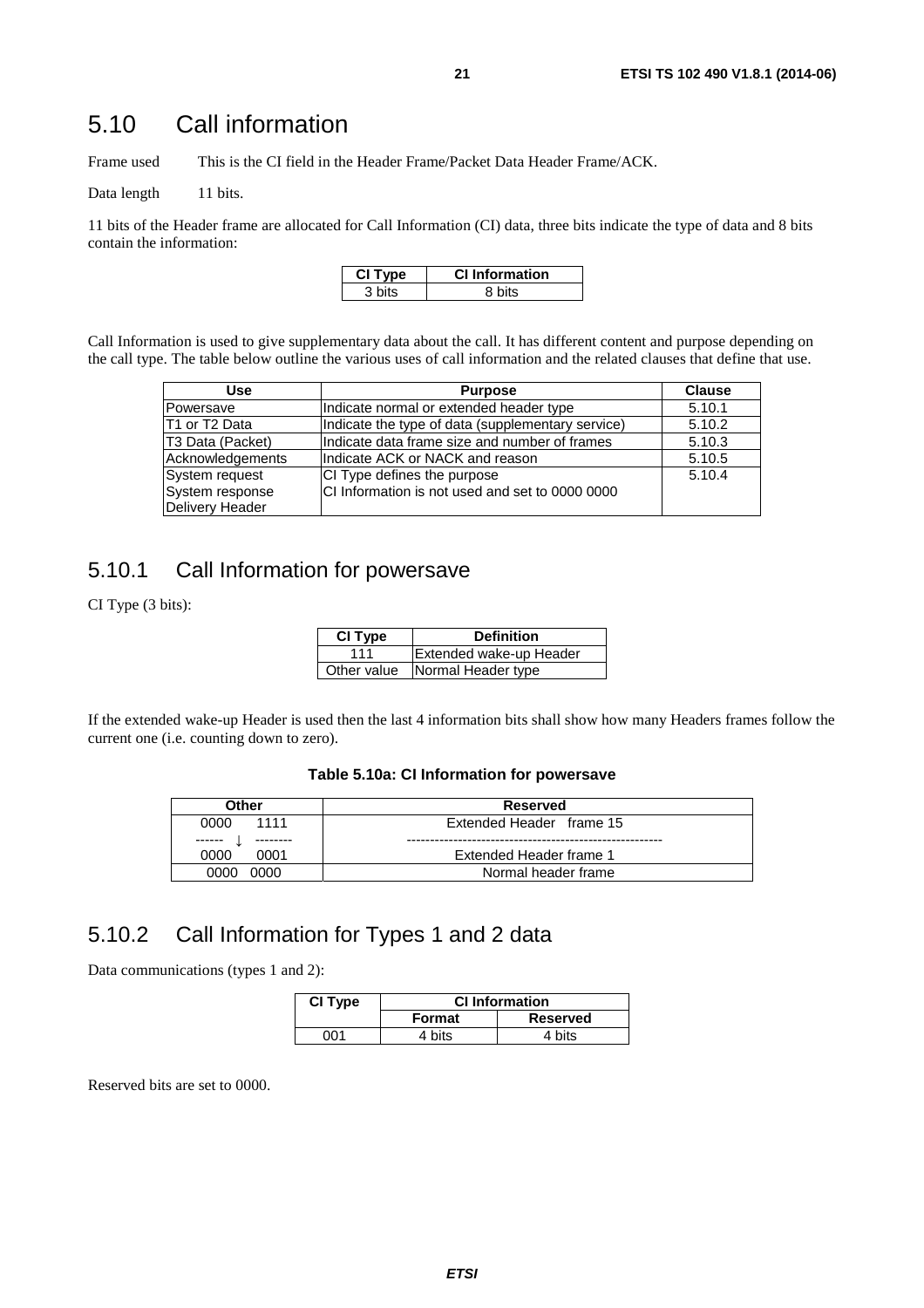<span id="page-21-0"></span>Format:

| 0000  | Status message                           |
|-------|------------------------------------------|
| 0001  | Precoded message                         |
| 0010  | Free text message (radio generated data) |
| 0011  | Short file transfer                      |
| 0100  | User defined data 1                      |
| 0101  | User defined data 2                      |
| 0110  | User defined data 3                      |
| 0111  | User defined data 4                      |
| Other | Reserved                                 |

### **Table 5.10b: Format coding**

## 5.10.3 Call Information for Type 3 (packet) data

Information bits for Packet data format (Type 3):

| <b>CI Type</b> | <b>CI Information</b> |                      |
|----------------|-----------------------|----------------------|
| 011            | <b>pdS</b> Frame Size | <b>pdM</b> Data Size |
|                | 4 bits                | 4 bits               |

Data frame size (pdS):

Frame used Packet Data Frame (PDF).

### **Table 5.10c: Packet data frame sizes (pdS)**

| pdS   | Frame time (ms) | Data size bits |
|-------|-----------------|----------------|
|       |                 | 288            |
|       | 160             | 672            |
|       | 240             | 1 0 5 6        |
|       | 320             | 1440           |
| )ther | Reserved        | Reserved       |

Number of transmitted frames (pdM):

### **Table 5.10d: Packet data frame number (pdM)**

| pdM  | <b>Number of Data frames</b> |
|------|------------------------------|
|      | 1 frame                      |
|      | 2 frames                     |
| 2    | 3 frames                     |
| 3    | 4 frames                     |
|      | 5 frames                     |
| 5    | 6 frames                     |
| 6    | 7 frames                     |
|      | 8 frames                     |
| ther | Reserved                     |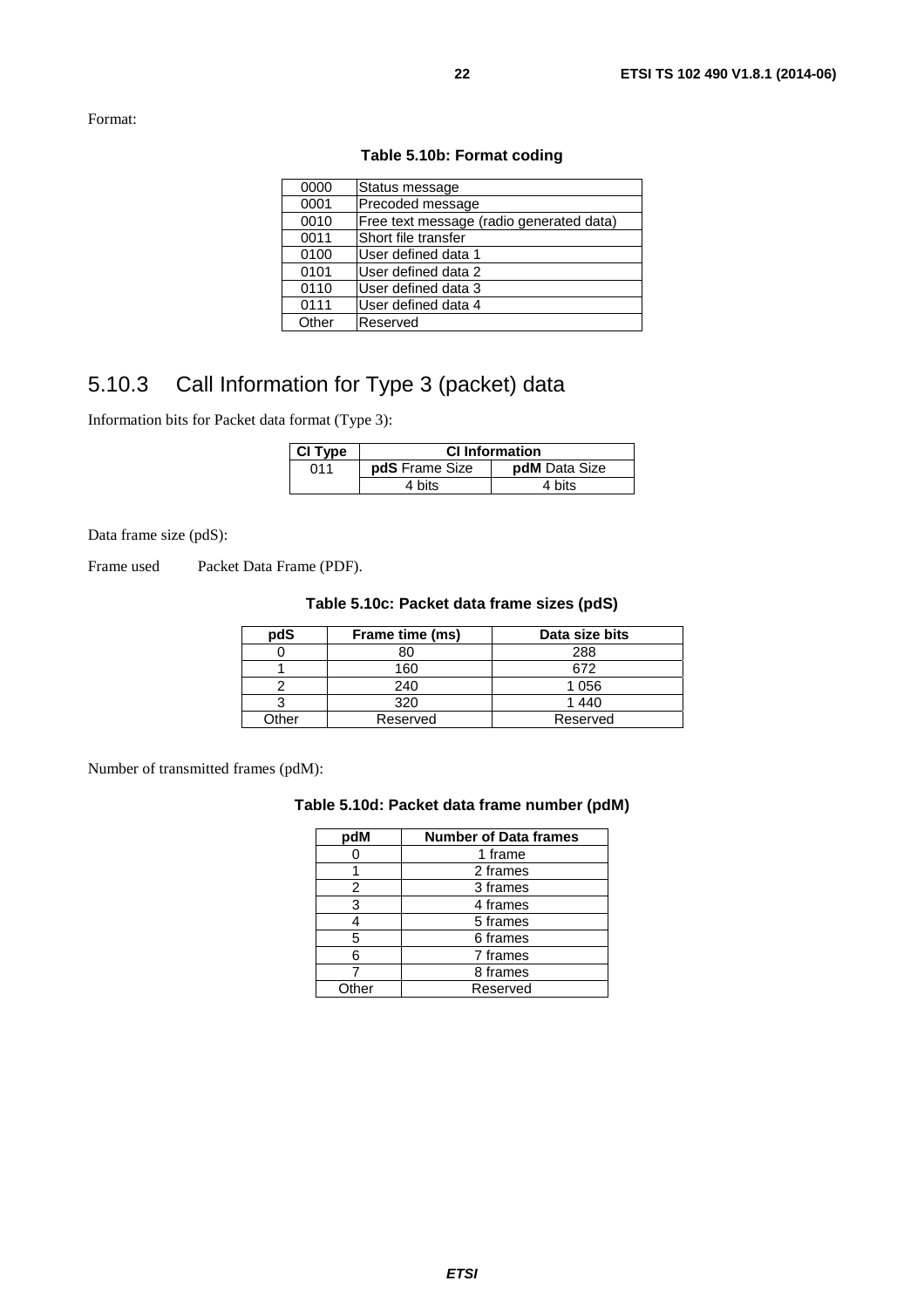## <span id="page-22-0"></span>5.10.4 Call Information for system transactions

System request/answer/delivery header:

| CI Type | <b>Definition</b>                     |
|---------|---------------------------------------|
| 000     | Reserved                              |
| 001     | Dynamic group request/answer/delivery |
| 010     | Reserved                              |
| 011     | Reserved                              |
| 100     | ESN request/reply                     |
| 101     | MFID request/reply                    |
| 110     | Contact station address               |
|         | (via Interconnect, IP)                |
| 111     | Reserved                              |

| CI Info. | <b>Definition</b>                                                                   |
|----------|-------------------------------------------------------------------------------------|
|          | 0000 0000 All bits set to zero (the data size is<br>indicated in the CCH SLD field) |

## 5.10.5 Call Information for acknowledgements

Acknowledgement:

#### **Table 5.10f: Acknowledgement types**

| CI Type | <b>Definition</b>                 |
|---------|-----------------------------------|
| 000     | Reserved                          |
| 001     | ACK (Rx OK)                       |
| 010     | NACK (data error, resend request) |
| 011     | NACK (request denied)             |
| Other   | Reserved                          |

| CI Info  | <b>Definition</b>                                    |
|----------|------------------------------------------------------|
|          | <b>Reserved</b>                                      |
| 1 to 255 | ACK / NACK status (rejection reason defined by user) |

## 5.11 Header type

Frame used This is the HT field in the Header Frame/Packet Data Header Frame.

Data length 4 bits.

#### **Table 5.11: Header type**

| 0000  | Communication start header (a superframe follows)                               |
|-------|---------------------------------------------------------------------------------|
| 0001  | Connection request header (an END frame follows)                                |
| 0010  | Unconnect request header (an END frame follows)                                 |
| 0011  | ACK (this a single frame, ACK or NACK is differentiated by the CI bits setting) |
| 0100  | System request header (an END frame follows)                                    |
| 0101  | ACK header reply to a system request (a superframe follows)                     |
| 0110  | System delivery header (a superframe follows)                                   |
| 0111  | Status response header (an END frame follows)                                   |
| 1000  | Status request header                                                           |
| Other | Reserved                                                                        |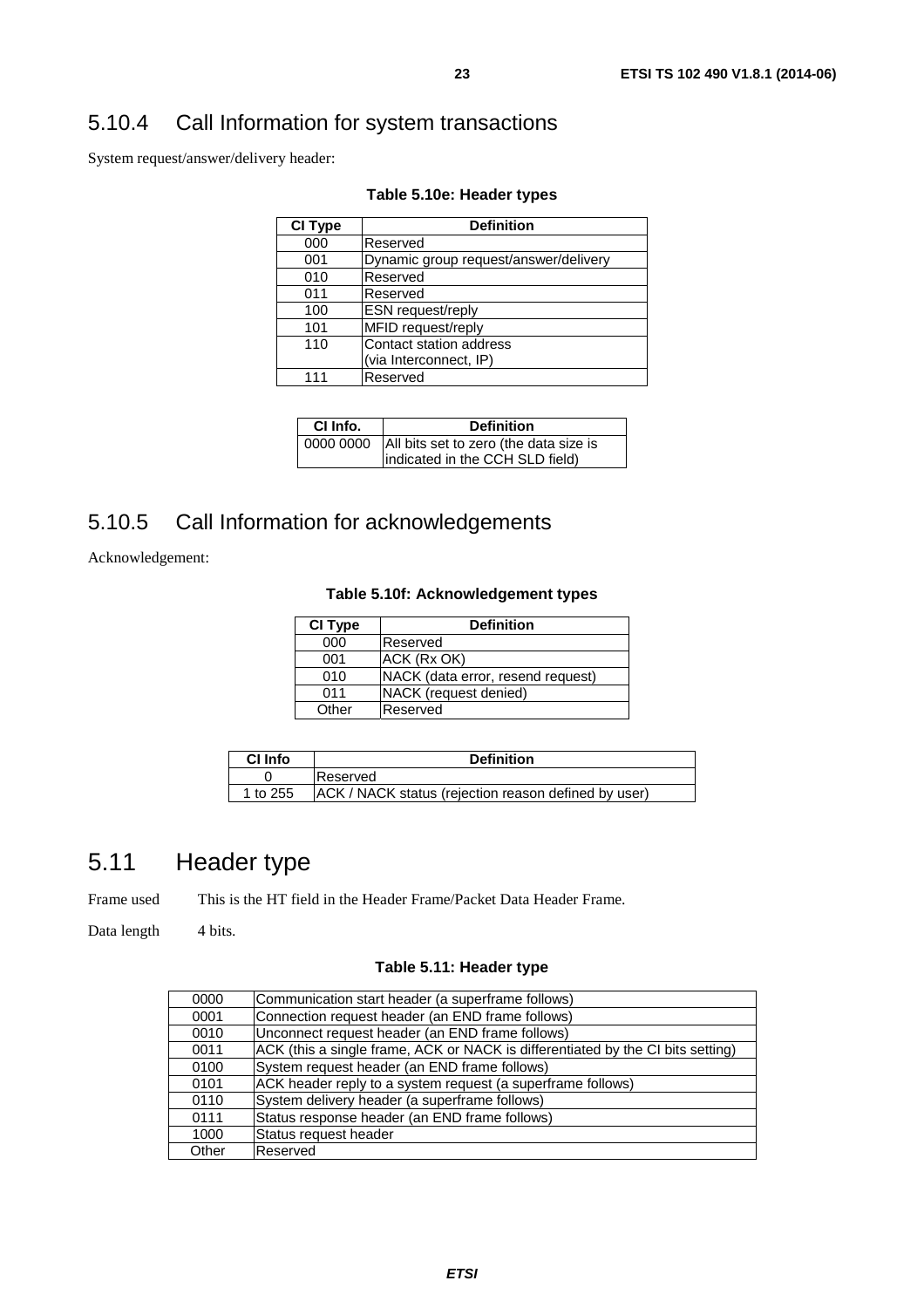## <span id="page-23-0"></span>5.12 End type

Frame used This is the ET field in the END Frame.

Data length 2 bits.

#### Definition:

#### **Table 5.12: End type**

| იი | Normal end frame              |
|----|-------------------------------|
| ሰ1 | End frame with status message |
| 10 | Reserved                      |
| 11 | Reserved                      |

## 5.13 ARQ

Frame used This is the ARQ field in the END Frame.

Data length 2 bits.

Definition:

#### **Table 5.13: ARQ**

| იი              | No ACK request to called station     |
|-----------------|--------------------------------------|
| 01              | <b>ACK</b> request to called station |
| 10 <sup>1</sup> | Reserved                             |
| 11              | Reserved                             |

## 5.14 Tx Wait

Frame used This is the WAIT field in the END Frame.

Data length 4 bits.

### Definition:

The Tx wait time shall be implemented by the called station(s) such that other radios that have a break-in request pre-keyed by the user may transmit during the specified time.

| 0000  | No specified time       |
|-------|-------------------------|
| 0001  | 40 ms (half a frame)    |
| 0010  | 80 ms (one frame)       |
| 0011  | 160 ms (two frames)     |
| 0100  | 320 ms (one superframe) |
| Other | Reserved                |

**Table 5.14: Tx wait time**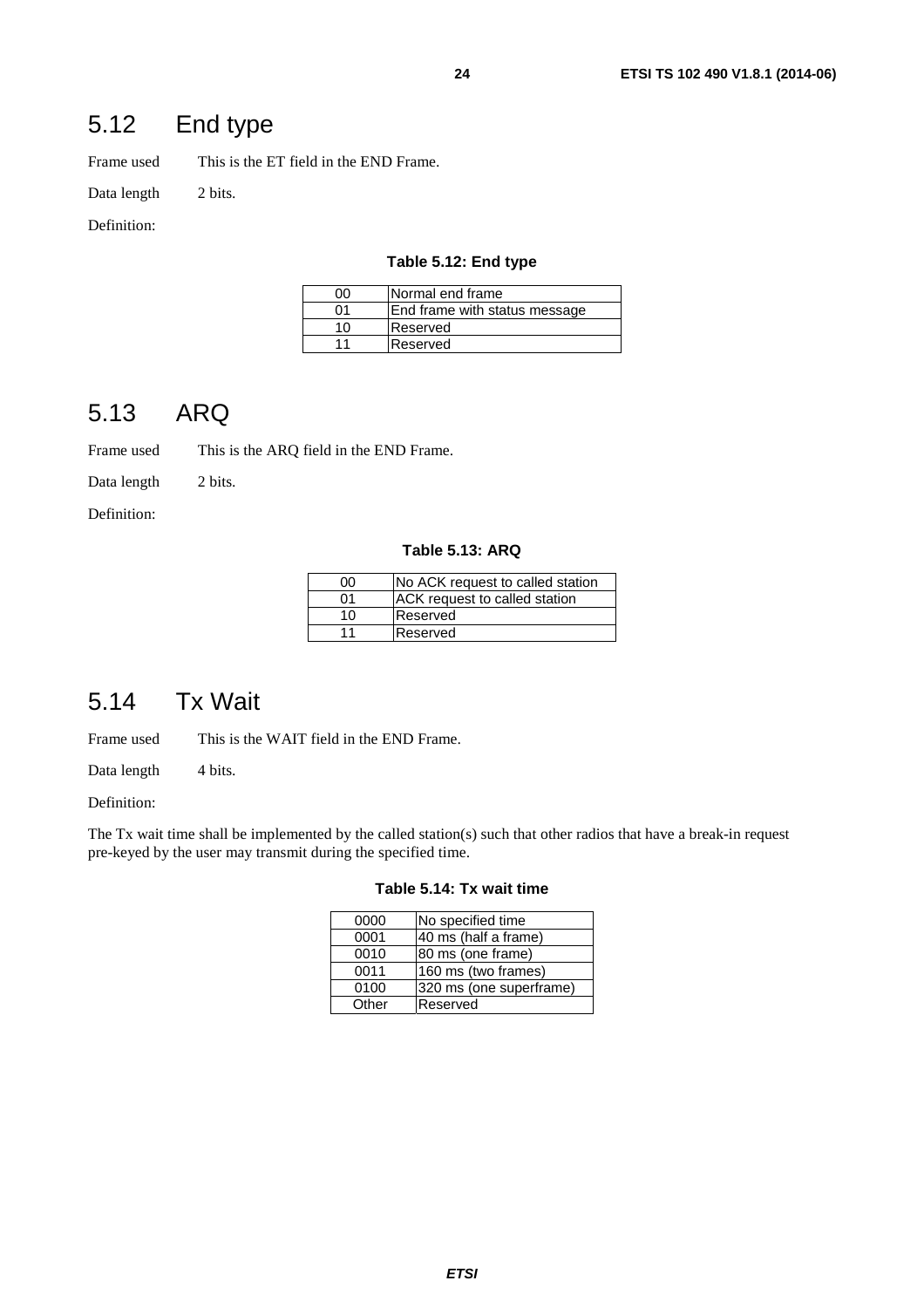## <span id="page-24-0"></span>5.15 Status

Frame used This is the STAT field in the END Frame.

Data length 5 bits.

Definition:

0 to 31 Status message

## 5.16 Version [V]

The version [V] field illustrated in table 5.15 is transmitted in certain frames to indicate if a message is standard content compliant with the present document.

|  |  | Table 5.15: Version |
|--|--|---------------------|
|--|--|---------------------|

| Alias | Length | Value           | <b>Meaning</b>             |
|-------|--------|-----------------|----------------------------|
|       |        | 00 <sub>2</sub> | Standard TS102 490 content |
|       |        | 01 <sub>2</sub> | TBD                        |
|       |        | 10 <sub>2</sub> | TBD                        |
|       |        | 11 <sub>2</sub> | Manufacturer Specific      |

## 6 Synchronization

## 6.1 Frame synchronization

### 6.1.1 FS1

The Frame sync 1 sequence contained in the non packet data header frame (Header 1) is a 48 bit sequence that shall have the following value:

Binary: 010101111111111101011111011101011101010101110111.

Hex: 57 FF 5F 75 D5 77.

### 6.1.2 FS2

The Frame sync 2 sequence contained in the superframe (frames 1 and 3) is a 24 bit sequence that shall have the following value:

Binary: 010111111111011101111101.

Hex: 5F F7 7D.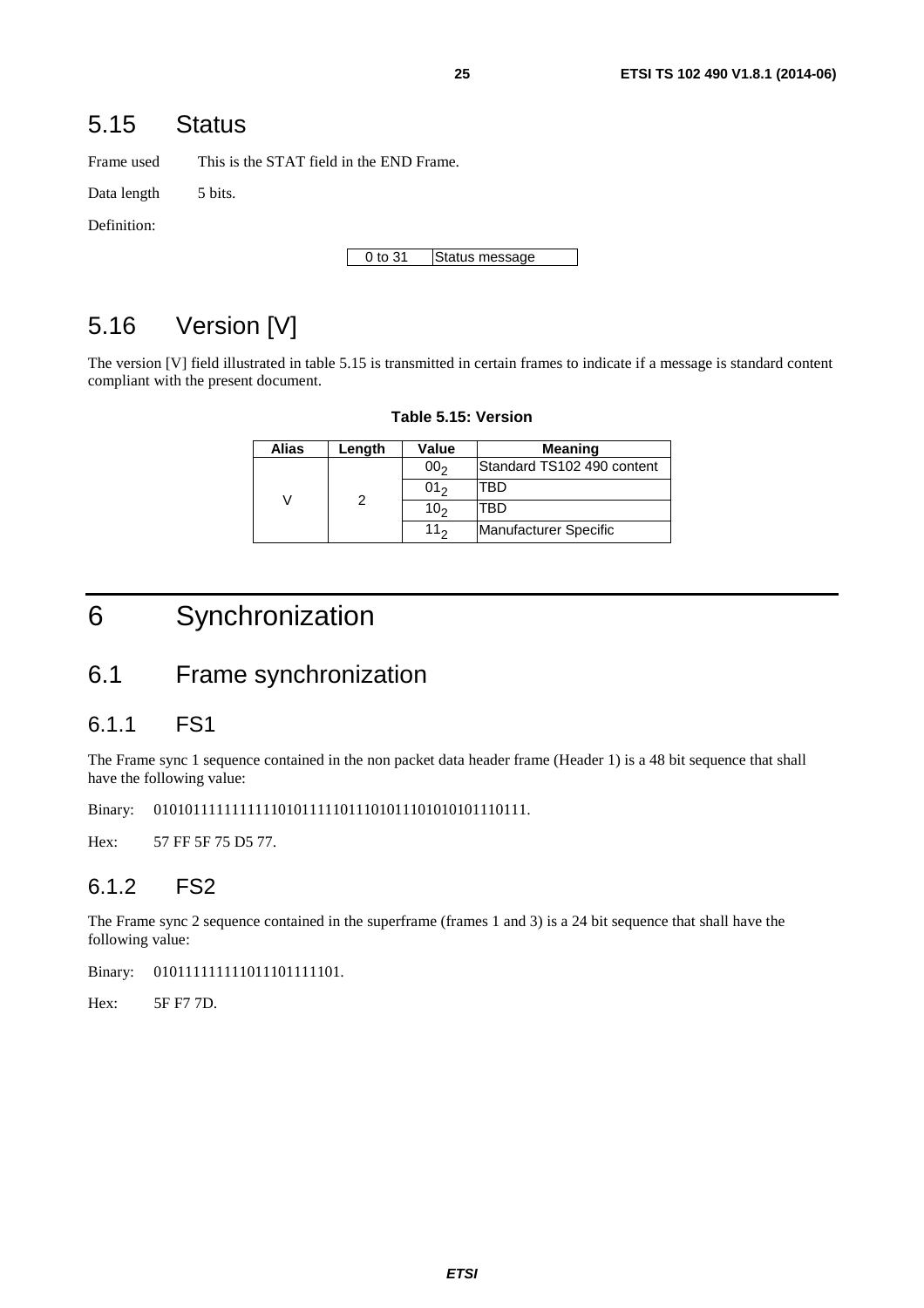### <span id="page-25-0"></span>6.1.3 FS3

The Frame sync 3 sequence contained in the End frame is a 24 bit sequence that shall have the following value:

Binary: 011111011101111111110101.

Hex: 7D DF F5.

### 6.1.4 FS4

The Frame sync 4 sequence contained in the Packet Data header frame (Header 2) is a 48 bit sequence that shall have the following value:

Binary: 111111010101010111110101110111110111111111011101.

Hex: FD 55 F5 DF 7F DD.

### 6.1.5 Channel code

The Channel Code contained in the superframe (frames 2 and 4) and the header frame is a 12 bit code that is di-bit encoded into a 24 bit sequence.

Channel Codes are attributed directly to the RF operating channel and are not freely selectable.

For the purposes of interoperability and to differentiate the different modes of addressing used, radios employing Initial Services and Facilities shall use the Group A channel codes only and radios employing Configured Services and Facilities shall use the Group B channel codes only.

| Group | <b>Channel Frequency</b> | <b>Channel Code (Bit)</b> | <b>Channel Code (Hex)</b> |
|-------|--------------------------|---------------------------|---------------------------|
|       | 446,103125               | 010101110111010101110111  | 577577                    |
|       | 446,109375               | 010101111101110101110101  | 57DD75                    |
|       | 446,115625               | 010101111111011101110101  | 57F775                    |
|       | 446,121875               | 010101010101011101111101  | 55577D                    |
|       | 446,128125               | 010101010111110101111101  | 557D7D                    |
|       | 446,134375               | 010101011101010101111111  | 55D57F                    |
|       | 446,140625               | 010101011111111101111111  | 55FF7F                    |
| A     | 446,146875               | 010111110101010101011111  | 5F555F                    |
|       | 446.153125               | 010111110111111101011111  | 5F7F5F                    |
|       | 446.159375               | 010111111101011101011101  | 5FD75D                    |
|       | 446,165625               | 010111111111110101011101  | 5FFD5D                    |
|       | 446.171875               | 010111010101110101010101  | 5D5D55                    |
|       | 446,178125               | 010111010111011101010101  | 5D7755                    |
|       | 446,184375               | 010111011101111101010111  | 5DDF57                    |
|       | 446.190625               | 010111011111010101010111  | 5DF557                    |
|       | 446.196875               | 011101110101110111010111  | 775DD7                    |

**Table 6.1: Channel code by RF channel**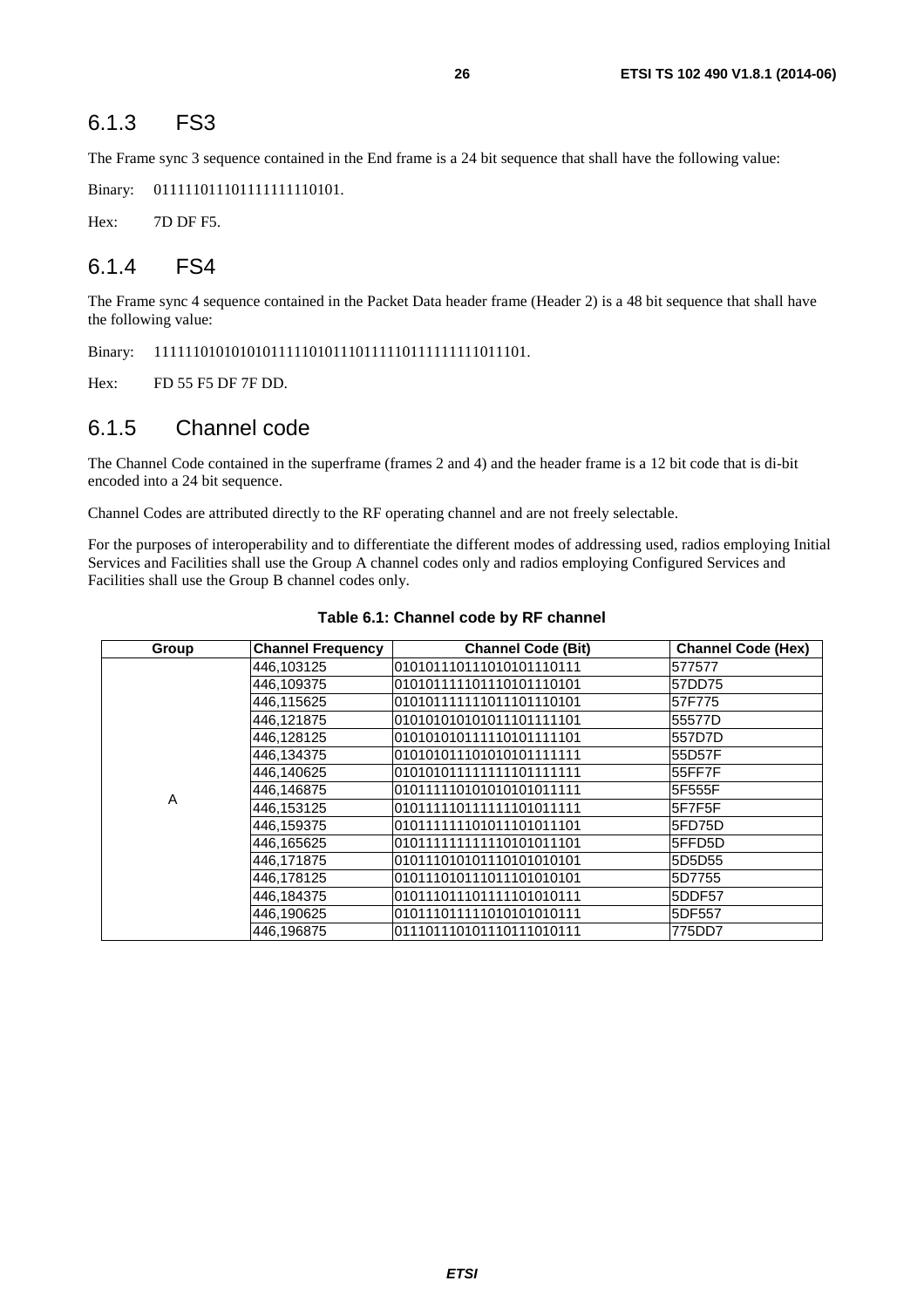<span id="page-26-0"></span>

| Group           | <b>Channel Frequency</b> | <b>Channel Code (Bit)</b> | <b>Channel Code (Hex)</b> |
|-----------------|--------------------------|---------------------------|---------------------------|
|                 | N/A                      | 011101110111011111010111  | 7777D7                    |
|                 | N/A                      | 011101111101111111010101  | 77DFD5                    |
|                 | N/A                      | 011101111111010111010101  | 77F5D5                    |
|                 | N/A                      | 011101010101010111011101  | 7555DD                    |
|                 | N/A                      | 011101010111111111011101  | 757FDD                    |
|                 | N/A                      | 011101011101011111011111  | 75D7DF                    |
|                 | N/A                      | 011101011111110111011111  | 75FDDF                    |
|                 | N/A                      | 011111110101011111111111  | 7F57FF                    |
|                 | N/A                      | 011111110111110111111111  | 7F7DFF                    |
|                 | N/A                      | 011111111101010111111101  | 7FD5FD                    |
|                 | N/A                      | 01111111111111111111101   | 7FFFFD                    |
|                 | N/A                      | 011111010101111111110101  | 7D5FF5                    |
|                 | N/A                      | 011111010111010111110101  | 7D75F5                    |
| <b>RESERVED</b> | N/A                      | 011111011101110111110111  | 7DDDF7                    |
|                 | N/A                      | 011111011111011111110111  | 7DF7F7                    |
|                 | N/A                      | 110101110101010111110111  | D755F7                    |
|                 | N/A                      | 110101110111111111110111  | D77FF7                    |
|                 | N/A                      | 110101111101011111110101  | D7D7F5                    |
|                 | N/A                      | 110101111111110111110101  | D7FDF5                    |
|                 | N/A                      | 110101010101110111111101  | D55DFD                    |
|                 | N/A                      | 110101010111011111111101  | D577FD                    |
|                 | N/A                      | 110101011101111111111111  | D5DFFF                    |
|                 | N/A                      | 110101011111010111111111  | D5F5FF                    |
|                 | N/A                      | 110111110101111111011111  | DF5FDF                    |
|                 | N/A                      | 110111110111010111011111  | DF75DF                    |
|                 | N/A                      | 110111111101110111011101  | <b>DFDDDD</b>             |
|                 | N/A                      | 110111111111011111011101  | DFF7DD                    |
|                 | N/A                      | 110111010101011111010101  | <b>DD57D5</b>             |
|                 | N/A                      | 110111010111110111010101  | DD7DD5                    |
|                 | N/A                      | 110111011101010111010111  | DDD5D7                    |
|                 | N/A                      | 110111011111111111010111  | DDFFD7                    |
|                 | 446,103125               | 111101110101011101010111  | F75757                    |
|                 | 446,109375               | 111101110111110101010111  | F77D57                    |
|                 | 446,115625               | 111101111101010101010101  | F7D555                    |
|                 | 446,121875               | 111101111111111101010101  | <b>F7FF55</b>             |
|                 | 446,128125               | 111101010101111101011101  | F55F5D                    |
|                 | 446,134375               | 111101010111010101011101  | F5755D                    |
|                 | 446,140625               | 111101011101110101011111  | F5DD5F                    |
|                 | 446,146875               | 111101011111011101011111  | F5F75F                    |
| B               | 446,153125               | 111111110101110101111111  | FF5D7F                    |
|                 | 446,159375               | 111111110111011101111111  | FF777F                    |
|                 | 446,165625               | 11111111110111101111101   | FFDF7D                    |
|                 | 446,171875               | 111111111111010101111101  | FFF57D                    |
|                 | 446,178125               | 111111010101010101110101  | FD5575                    |
|                 | 446,184375               | 111111010111111101110101  | <b>FD7F75</b>             |
|                 | 446,190625               | 111111011101011101110111  | <b>FDD777</b>             |
|                 | 446,196875               | 111111011111110101110111  | FDFD77                    |

## 6.1.6 Preamble

The preamble consists of a minimum of 72 bits and shall have the form 5F 5F 5F 5F 5F 5F 5F 5F 5F. If a preamble pattern longer than 72 bits is used then the repeated 5F pattern (01011111) shall be maintained.

It is used with header frames, packet data headers and acknowledgements.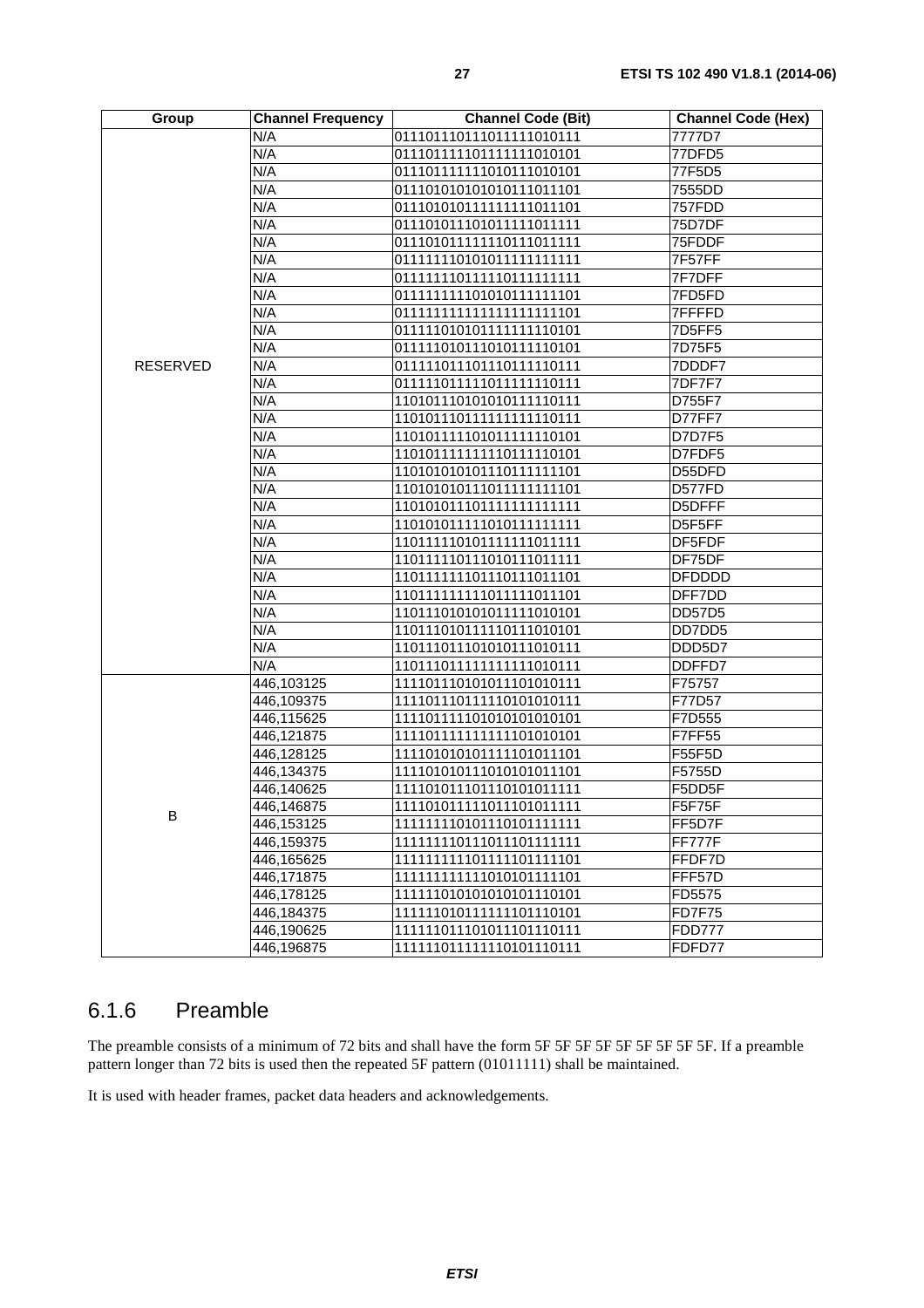## <span id="page-27-0"></span>7 Interleaving and FEC coding

## 7.1 Di-bit coding

This is coding scheme applicable to the Channel Code:

## 7.2 CRC addition

| Use         | <b>CRC</b> | Polynomial          |
|-------------|------------|---------------------|
| Frame (CCH) | CRC7       | $X^{2} + X^{3} + 1$ |
| Header (HI) | CRC8       | X^8 + X^2 + X^1 + 1 |

## 7.3 Hamming code

A shortened Hamming code (12,8) is employed and the generator matrix is shown below:

X7,X6,X5,X4,X3,X2,X1,1 is Identity bit (8 bit): C3,C2,C1,C0 is Parity bit (4 bits).

| Table 7.1: Generator matrix |  |  |  |  |
|-----------------------------|--|--|--|--|
|-----------------------------|--|--|--|--|

| 10 |                | 10             |    |                |    | ⌒                |                |                |        |   |
|----|----------------|----------------|----|----------------|----|------------------|----------------|----------------|--------|---|
| X7 | X <sub>6</sub> | X <sub>5</sub> | X4 | X <sub>3</sub> | X2 | $\vee$<br>$\sim$ | C <sub>3</sub> | C <sub>2</sub> | $\sim$ | r |
|    |                |                |    |                |    |                  |                |                |        |   |
|    |                |                |    |                |    |                  |                |                |        |   |
|    |                |                |    |                |    |                  |                |                |        |   |
|    |                |                |    |                |    |                  |                |                |        |   |
|    |                |                |    |                |    |                  |                |                |        |   |
|    |                |                |    |                |    |                  |                |                |        |   |
|    |                |                |    |                |    |                  |                |                |        |   |
|    |                |                |    |                |    |                  |                |                |        |   |

Shortened Hamming code (12,8) Polynomial:  $X^4 + X + 1$ .

## 7.4 Scrambling

The scrambling polynomial is  $X^0 + X^0 + 1$  with an initial preset value of all "1"s.

NOTE: Where scrambling is illustrated as a block action in clause 9, the scrambler is initialized at the start of each block.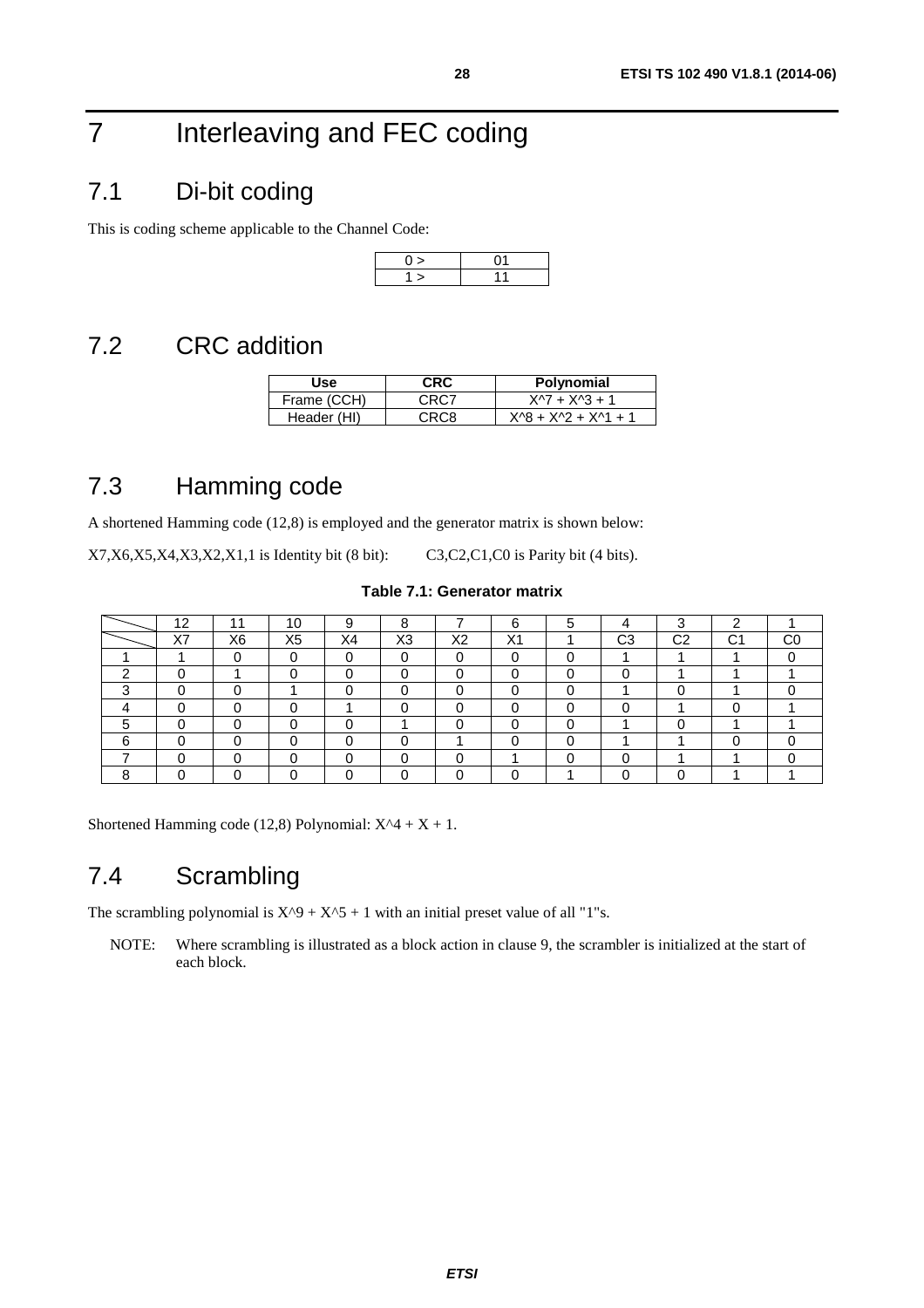<span id="page-28-0"></span>

#### **Figure 3: Scrambling format**

## 7.5 Interleaving

There are two interleaving matrices, one for the TCH and one for the HI field.

TCH interleave structure matrix:

|    |    | 2  | 3  | 4  | 5  | 6  |
|----|----|----|----|----|----|----|
|    |    | 13 | 25 | 37 | 49 | 61 |
| 2  | າ  | 14 | 26 | 38 | 50 | 62 |
| 3  | 3  | 15 | 27 | 39 | 51 | 63 |
| 4  | 4  | 16 | 28 | 40 | 52 | 64 |
| 5  | 5  | 17 | 29 | 41 | 53 | 65 |
| 6  | 6  | 18 | 30 | 42 | 54 | 66 |
| ⇁  | ⇁  | 19 | 31 | 43 | 55 | 67 |
| 8  | 8  | 20 | 32 | 44 | 56 | 68 |
| 9  | 9  | 21 | 33 | 45 | 57 | 69 |
| 10 | 10 | 22 | 34 | 46 | 58 | 70 |
| 11 | 11 | 23 | 35 | 47 | 59 | 71 |
| 12 | 12 | 24 | 36 | 48 | 60 | 72 |

**Table 7.2: TCH Interleaving matrix** 

Use of the interleaving matrix  $[12 \times 6]$ :

• Transmit data is input to the matrix in vertical columns from top left to lower right. Data is output from the matrix in horizontal rows from top left to lower right.

If the input to the transmit interleaver is a vector of length 72, bit ordered as [1,2,3,4,5,6…….72] the output is a vector ordered as [1,13,25,37,49,61……..72].

• Receive data is input to the matrix in horizontal rows from top left to lower right. Data is output from the matrix in vertical columns from top left to lower right.

If the input to the receive de-interleaver is a vector of length 72, bit ordered as [1,2,3,4,5,6…….72] the output is a vector ordered as [1,7,13,19,25,31……..72].

The Interleave Structure Matrix Map (Tx side: 12 bit  $\times$  10).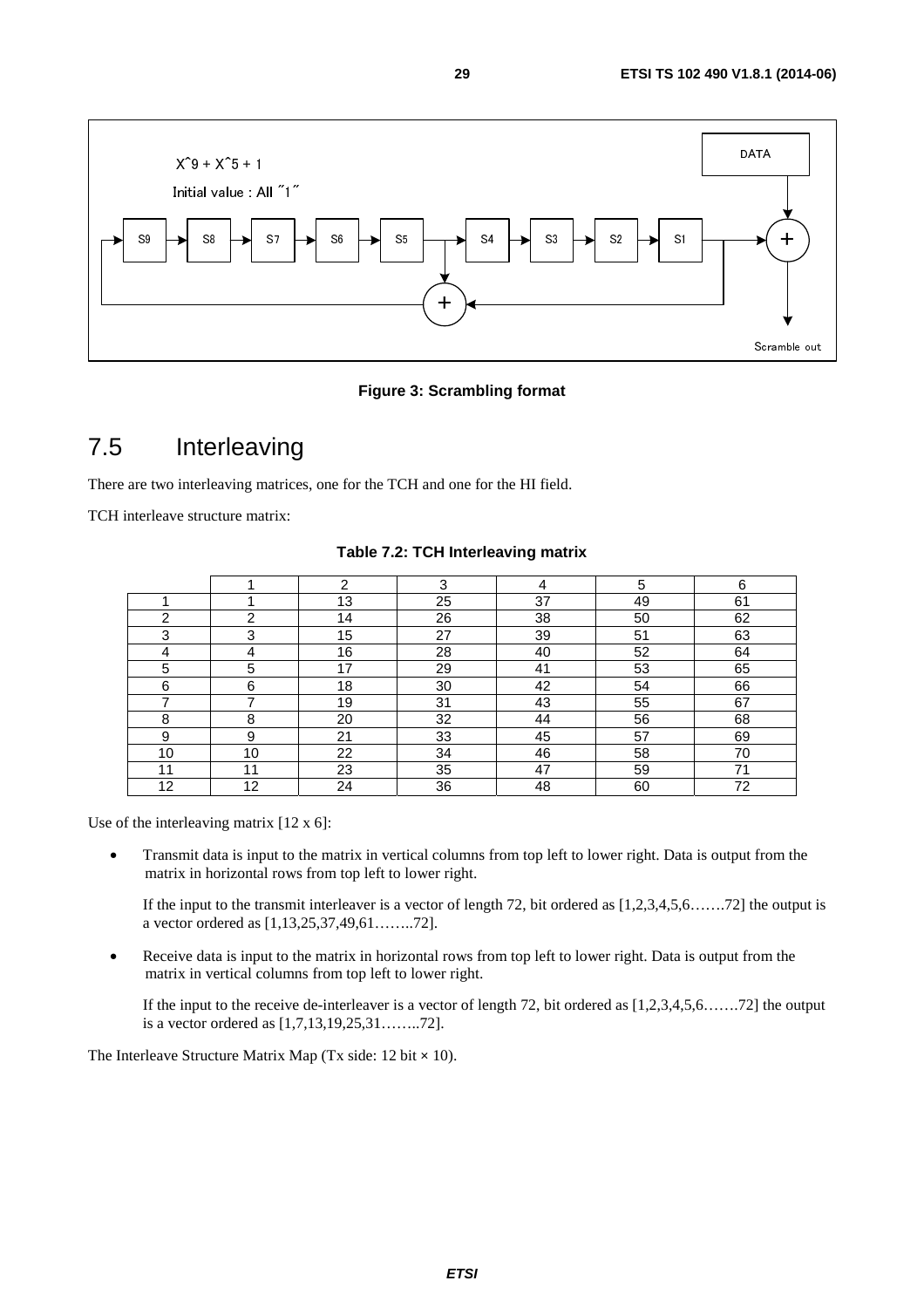<span id="page-29-0"></span>

|          |    | າ                                | 3  | 4  | 5  | 6  |    | 8  | 9   | 10  |
|----------|----|----------------------------------|----|----|----|----|----|----|-----|-----|
|          |    | 13                               | 25 | 37 | 49 | 61 | 73 | 85 | 97  | 109 |
| ◠        | າ  | 14                               | 26 | 38 | 50 | 62 | 74 | 86 | 98  | 110 |
| 3        | 3  | 15                               | 27 | 39 | 51 | 63 | 75 | 87 | 99  | 111 |
| 4        | 4  | 16                               | 28 | 40 | 52 | 64 | 76 | 88 | 100 | 112 |
| 5        | 5  | 17                               | 29 | 41 | 53 | 65 | 77 | 89 | 101 | 113 |
| 6        | 6  | 18                               | 30 | 42 | 54 | 66 | 78 | 90 | 102 | 114 |
| ⇁        | 7  | 19                               | 31 | 43 | 55 | 67 | 79 | 91 | 103 | 115 |
| 8        | 8  | 20                               | 32 | 44 | 56 | 68 | 80 | 92 | 104 | 116 |
| 9        | 9  | 21                               | 33 | 45 | 57 | 69 | 81 | 93 | 105 | 117 |
| 10       | 10 | 22                               | 34 | 46 | 58 | 70 | 82 | 94 | 106 | 118 |
| 11       | 11 | 23                               | 35 | 47 | 59 | 71 | 83 | 95 | 107 | 119 |
| 12       | 12 | 24                               | 36 | 48 | 60 | 72 | 84 | 96 | 108 | 120 |
| $\cdots$ |    | $\lambda$ is a ifferent theories |    |    |    |    |    |    |     |     |

**Table 7.3: HI field Interleaving matrix** 

NOTE: Applied in the Header HI0/HI1.

Use of the interleaving matrix [12 x 10]:

• Transmit data is input to the matrix in vertical columns from top left to lower right. Data is output from the matrix in horizontal rows from top left to lower right.

If the input to the transmit interleaver is a vector of length 72, bit ordered as [1,2,3,4,5,6…….120] the output is a vector ordered as [1,13,25,37,49,61……..120].

• Receive data is input to the matrix in horizontal rows from top left to lower right. Data is output from the matrix in vertical columns from top left to lower right.

If the input to the receive de-interleaver is a vector of length 72, bit ordered as [1,2,3,4,5,6…….120] the output is a vector ordered as [1,11,22,33,44,55……..120].

## 7.6 FEC coding of CCH (superframe)

There are a total of 41 bits of CCH data.

The 7 bit CRC checksum is added using the polynomial given in clause 7.2 giving a total of 48 bits.

These 48 bits are now separated into 6 bytes. Each byte is now coded by a shortened 12,8 Hamming Code (clause 7.3) giving  $6 \times 12$  bit blocks.

To protect against burst interference, these  $6 \times 12$  bit blocks are now interleaved using the  $12 \times 6$  TCH interleaving matrix given in table 7.2.

Then the interleaved CCH data is scrambled using the polynomial given in clause 7.4.

## 7.7 FEC coding of HI (header information)

There are a total of 72 bits of HI data.

The 8 bit CRC checksum is added using the polynomial given in clause 7.2 giving a total of 80 bits.

These 80 bits are now separated into 10 bytes. Each byte is now coded by a shortened 12,8 Hamming Code (clause 7.3) giving  $10 \times 12$  bit blocks.

To protect against burst interference, these  $10 \times 12$  bit blocks are now interleaved using the  $12 \times 10$  HI interleaving matrix given in clause 7.5.

Then the interleaved HI data is scrambled using the polynomial given in clause 7.4.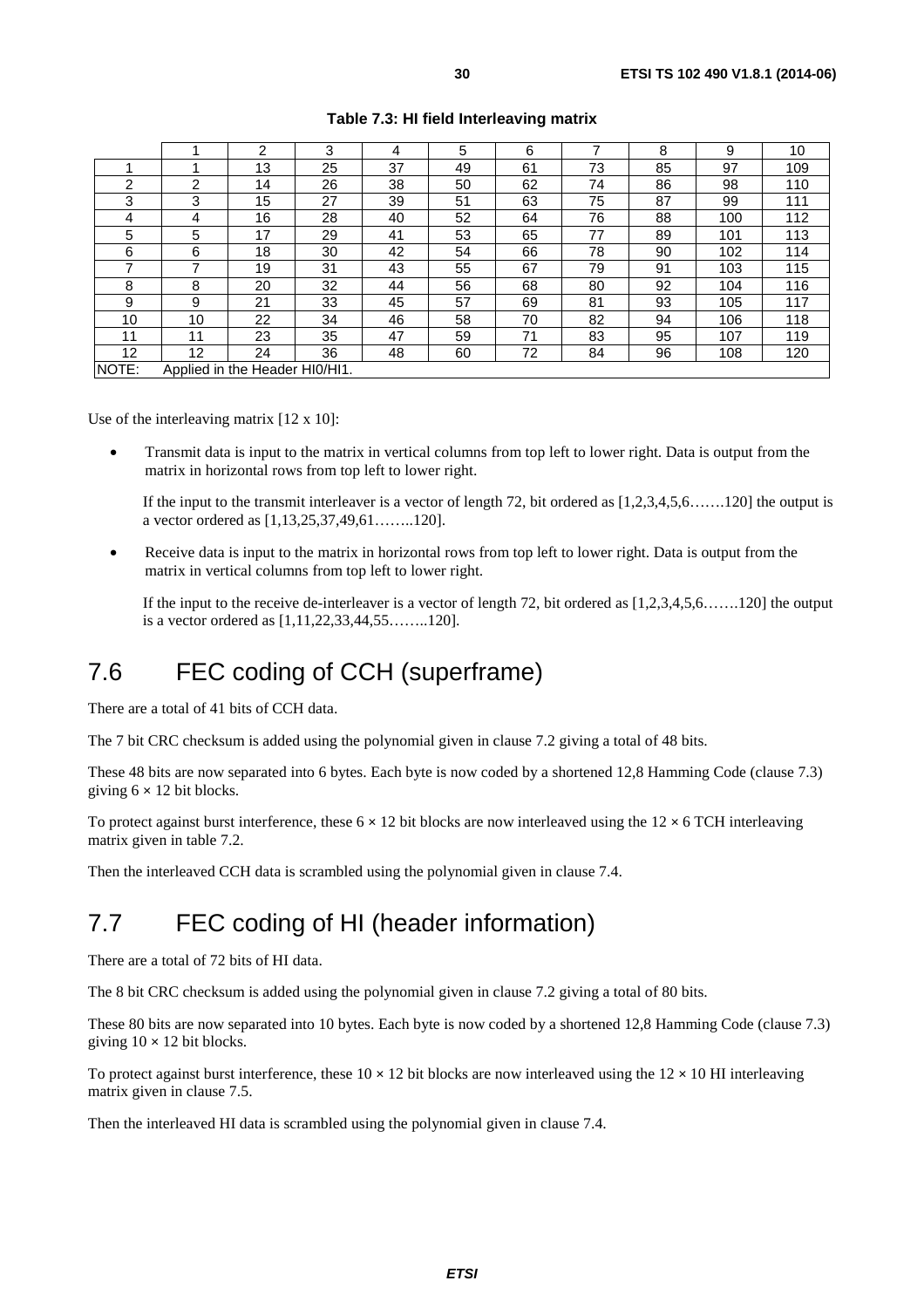## <span id="page-30-0"></span>7.8 FEC coding of END information

There are a total of 17 bits of END information.

The 7 bit CRC checksum is added using the polynomial given in clause 7.2 giving a total of 24 bits.

These 24 bits are now separated into 3 bytes. Each byte is now coded by a shortened 12,8 Hamming Code (clause 7.3) giving  $3 \times 12$  bit blocks. These 36 bits are now repeated and the total 72 bits are scrambled using the polynomial given in clause 7.4.

## 8 Bearer services, tele-services and supplementary services

## 8.1 Initial mode

| <b>Bearer services</b> | Tele-services            | <b>Supplementary services</b> |
|------------------------|--------------------------|-------------------------------|
| Voice                  |                          | Late Entry                    |
|                        |                          | All Call                      |
|                        | <b>Group Call</b>        | <b>PTT Call</b>               |
|                        |                          | Slow user data                |
|                        |                          | Talking Party Identification  |
|                        | IP over dPMR™            |                               |
|                        |                          | <b>Status Message</b>         |
| Type 2 data            | Group Short Data Message | Precoded Message              |
|                        |                          | <b>Free Text Message</b>      |
|                        |                          | Short file transfer           |
| Type 1 data            | IP over dPMR™            |                               |
|                        |                          | Status Message                |
|                        |                          | Precoded Message              |
|                        | Group Short Data Message | <b>Free Text Message</b>      |
|                        |                          | Short file transfer           |

#### **Table 8.1**

### 8.1.1 Initial addressing

The ISF addressing is based on an allocation of 24 bits. This address space is subdivided into two parts.

For the purposes of interoperability "out of the box", radios employing Initial Services and Facilities shall operate with simplified addressing scheme. Of the 24 bit address space, 16 bits are fixed and only the 8 bit Common ID is selectable by the user. This results in 254 selectable codes which operate indiscriminately as both individual and group addresses.

### 8.1.1.1 Common ID

The 8 bit Common ID field may be considered as similar to CTCSS/DTCS as used in analogue PMR radio.

Selectable values (decimal) are as follows:

#### **Table 8.2: Common ID addressing**

| Com ID   |            |
|----------|------------|
|          | Reserved   |
| 1 to 254 | Applicable |
| 255      | All call   |

All radios shall decode an All call (common  $ID = 255$ ) irrespective of the common ID selected by the user. However, radios that have 255 selected as the common ID shall only respond to calls addressed to a common ID of 255.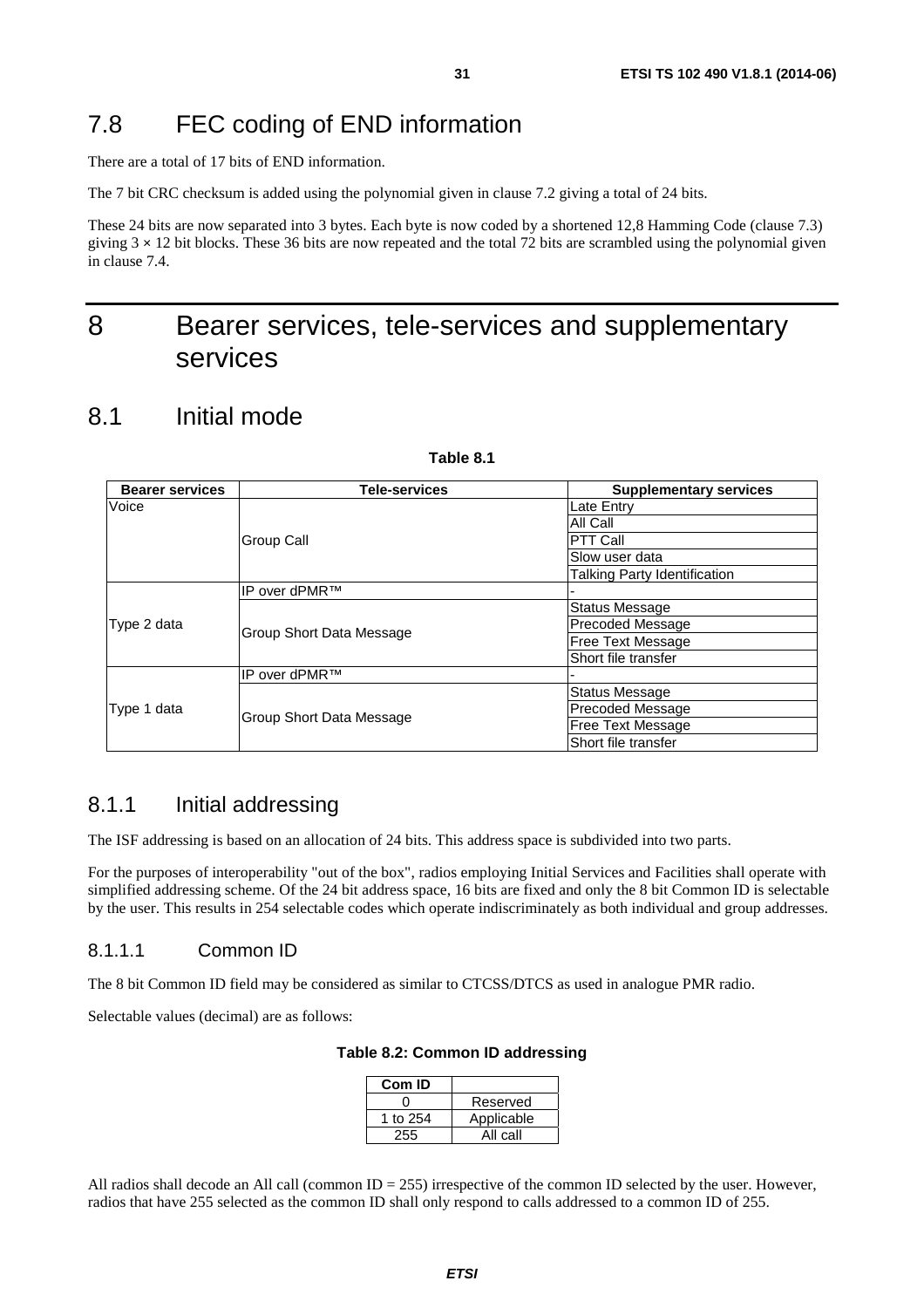### <span id="page-31-0"></span>8.1.1.2 Fixed part of address

The 16 bits following the common ID field shall all be set to 1.

## 8.1.2 ISF channel codes

Radios shall use only the Group A CC.

## 8.2 Configured mode

| <b>Bearer services</b> | <b>Tele-services</b>          | <b>Supplementary services</b>       |
|------------------------|-------------------------------|-------------------------------------|
|                        |                               | Late Entry                          |
|                        |                               | OACSU                               |
|                        |                               | Cancel call set-up                  |
|                        | Individual Call               |                                     |
|                        |                               | PTT call                            |
|                        |                               | Slow user data                      |
|                        |                               | Short appended data                 |
| Voice                  |                               | <b>Talking Party Identification</b> |
|                        |                               | Late Entry                          |
|                        |                               | All Call                            |
|                        |                               |                                     |
|                        | Group Call                    | <b>PTT Call</b>                     |
|                        |                               | Slow user data                      |
|                        |                               | Short appended data                 |
|                        |                               | <b>Broadcast Call</b>               |
|                        |                               | <b>Talking Party Identification</b> |
|                        | IP over dPMR™                 |                                     |
|                        |                               |                                     |
| Type 3 data            | Individual Short Data Message |                                     |
|                        |                               |                                     |
|                        |                               | Short file transfer                 |
|                        | IP over dPMR™                 |                                     |
|                        |                               | <b>Status Message</b>               |
|                        | Individual Short Data Message | Precoded Message                    |
|                        |                               | Free Text Message                   |
| Type 2 data            |                               | Short file transfer                 |
|                        |                               | <b>Status Message</b>               |
|                        | Group Short Data Message      | Precoded Message                    |
|                        |                               | Free Text Message                   |
|                        |                               | Short file transfer                 |
|                        | IP over dPMR™                 |                                     |
|                        |                               | <b>Status Message</b>               |
|                        | Individual Short Data Message | Precoded Message                    |
|                        |                               | Free Text Message                   |
| Type 1 data            |                               | Short file transfer                 |
|                        |                               | <b>Status Message</b>               |
|                        | Group Short Data Message      | Precoded Message                    |
|                        |                               | Free Text Message                   |
|                        |                               | Short file transfer                 |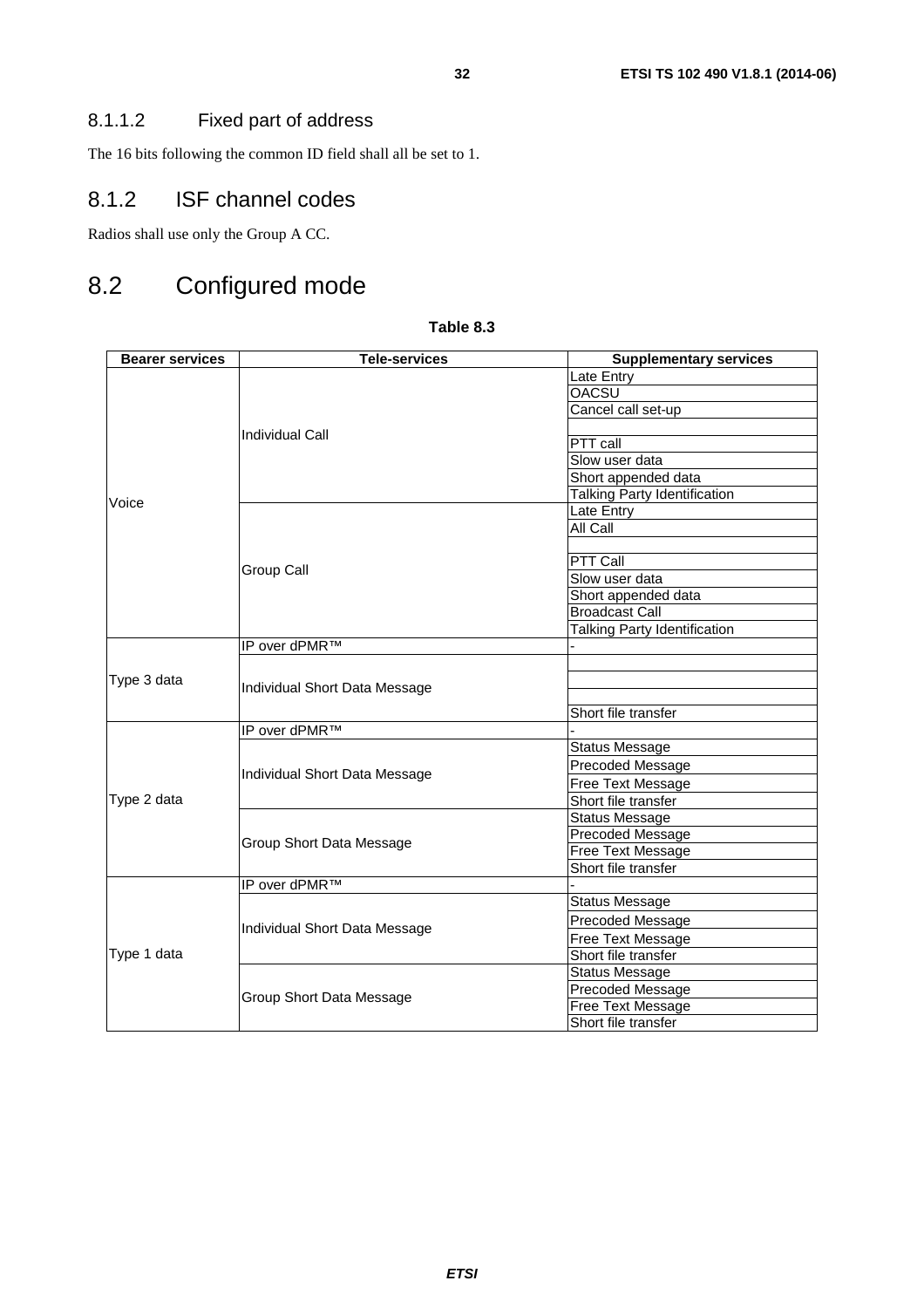### <span id="page-32-0"></span>8.2.1 Call types

### 8.2.1.1 Individual call

An individual call is a call made to a unique address that is not identified as a group address within any radio that is part of a system.

For equipment compliant with the Standard User Interface, an individual call is a call made to a dialable address as defined in clause A.2.1.1.1 that does not contain any "wildcard" characters as defined in clause A.2.1.2.1.

### 8.2.1.2 Group call

A group call is a call made to an address that is identified as a group address within one or more radio that is part of a system.

For equipment compliant with the Standard User Interface, a group call is a call made to a dialable address as defined in clause A.2.1.2.1 using "wildcard" characters to define talkgroups.

### 8.2.2 Addressing

The addressing is based on an allocation of 24 bits.

For equipment compliant with the Standard User Interface radios shall use a 7 digit addressing scheme that is encoded into the 24 bit address field as detailed in annex A.

### 8.2.3 CSF channel codes

Radios shall use only the Group B CC.

## 8.3 Packet data

### 8.3.1 Format

Packet data uses a different format to the normal communications frame format. The use of frame sync 4 (FS4) indicates that the frames following shall be in PDF format.

Basic PDF format:

Header 2 | Data frames | END

Total length of data frames =  $80 \text{ ms} \times (\text{pdS} + 1)$ 

The value of pdS transmitted shall indicate the number of 80 ms frames.

Concatenated PDF frames:

| . Header | PDF | ום<br>$\overline{\phantom{a}}$<br>℩∟<br>.<br>- | PDF | ⊦ن<br> | - -<br>חם<br>эE<br>ັ | END |
|----------|-----|------------------------------------------------|-----|--------|----------------------|-----|
|          |     |                                                |     |        |                      |     |

The value of pdM transmitted shall indicate the number of 320 ms frames.

The maximum transmission time of a single packet shall be when  $p dS = 3$  and  $p dM = 7$ 

i.e. Header + (PDF max X pdM max) + END

 $= 80 + (320 \text{ X } 8) + 20 \text{ ms}$ 

 $= 2,660$  ms

 $\sqrt{ }$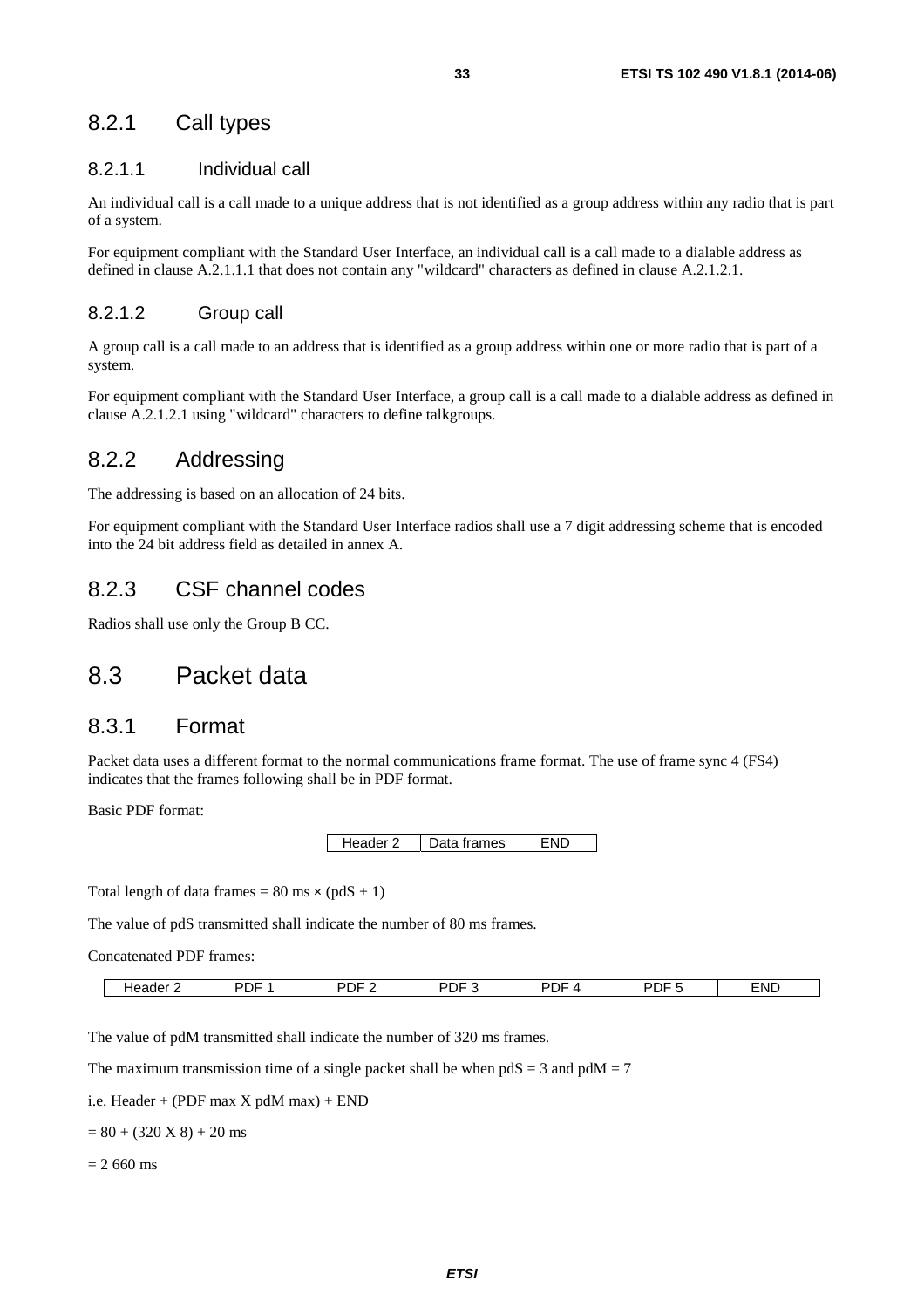### <span id="page-33-0"></span>8.3.2 Receiving party

Receiving parties shall signal to the transmitting party whether the data has been received without errors.

Where there were no errors in any of the received packet frames, the response shall be an ACK frame with the Acknowledgement type (in the CI data) set to 001.

Where errors are detected in any of the received packet frames, the response shall be an ACK frame with the Acknowledgement type (in the CI data) set to 010. This is a NACK frame. The information bits in the CI data shall denote the number of the last packet frame received without error. The NACK retransmit values are given in table 8.4.

**Type Information** 010 0 Retransmit from frame 1 1 Retransmit from frame 2 2 Retransmit from frame 3 3 Retransmit from frame 4 4 Retransmit from frame 5

5 Retransmit from frame 6 6 Retransmit from frame 7 7 Retransmit from frame 8

Other Reserved

**Table 8.4: NACK retransmit values** 

### 8.3.3 Packet frame coding

Packet Data Frame format:

| rr<br>uu   | <b>DAD</b><br>AD.                  | I A                                                                                                                                                                                                                                                                   |
|------------|------------------------------------|-----------------------------------------------------------------------------------------------------------------------------------------------------------------------------------------------------------------------------------------------------------------------|
| bits<br>24 | $\overline{\phantom{a}}$<br>2 bits | 056<br>672<br>$\cdot$ $\sim$<br>$\sim$<br>$\text{fndS} = 2$<br>$\bigcap$<br>288<br>$\prime$ pdS.<br>$\sim$<br>$\Delta\Delta\Gamma$<br>$\sim$<br>(pdS<br>bits<br>/nd.S<br>$\overline{\phantom{a}}$<br>-<br>$\sim$ $-$<br>$\overline{\phantom{0}}$<br>, ت =<br>--<br>-- |

#### **Table 8.5: Packet data frame coding**

|              |                         | <b>Tx frame</b> | Info bits |               | <b>FEC</b> | <b>Transfer bits</b> |
|--------------|-------------------------|-----------------|-----------|---------------|------------|----------------------|
| CС           | <b>Channel Code</b>     | <b>ALL</b>      | 12        | Di-bit        |            | 24                   |
| <b>PAR</b>   | Parameter               |                 | (41)      | CRC 7 bit     |            |                      |
| N            | Packet frame number     | ALL             | 3         | (12, 8)       |            |                      |
| LEN          | Data length (BYTE)*1    | ALL             | 8         | Short Hamming |            | 72                   |
| <b>DUMMY</b> | DUMMY BITS              | ALL             | 14        | Interleave    |            |                      |
| CRC-D        | CRC for DATA field      | <b>ALL</b>      | 16        | $12 \times 6$ |            |                      |
| <b>DATA</b>  | User data<br>$p dS = 0$ | ALL             | 288       |               | Scramble   | 288                  |
|              | $p dS = 1$              | ALL             | 672       |               |            | 672                  |
|              | $p dS = 2$              | ALL             | 1056      | <b>NONE</b>   |            | 1056                 |
|              | $p dS = 3$              | ALL             | 1 440     |               |            | 1440                 |
|              |                         |                 |           |               |            |                      |

DUMMY bits in the data frame are all set to zero.

N: Number of each individual packet frame transmitted in this item counting from 0 up to the value given by pdM in the Packet data Header.

Data length 3 bit

Definition:

| Field | Value          | <b>Meaning</b>          |  |
|-------|----------------|-------------------------|--|
|       | 0 to $7$ (dec) | Number of packet frames |  |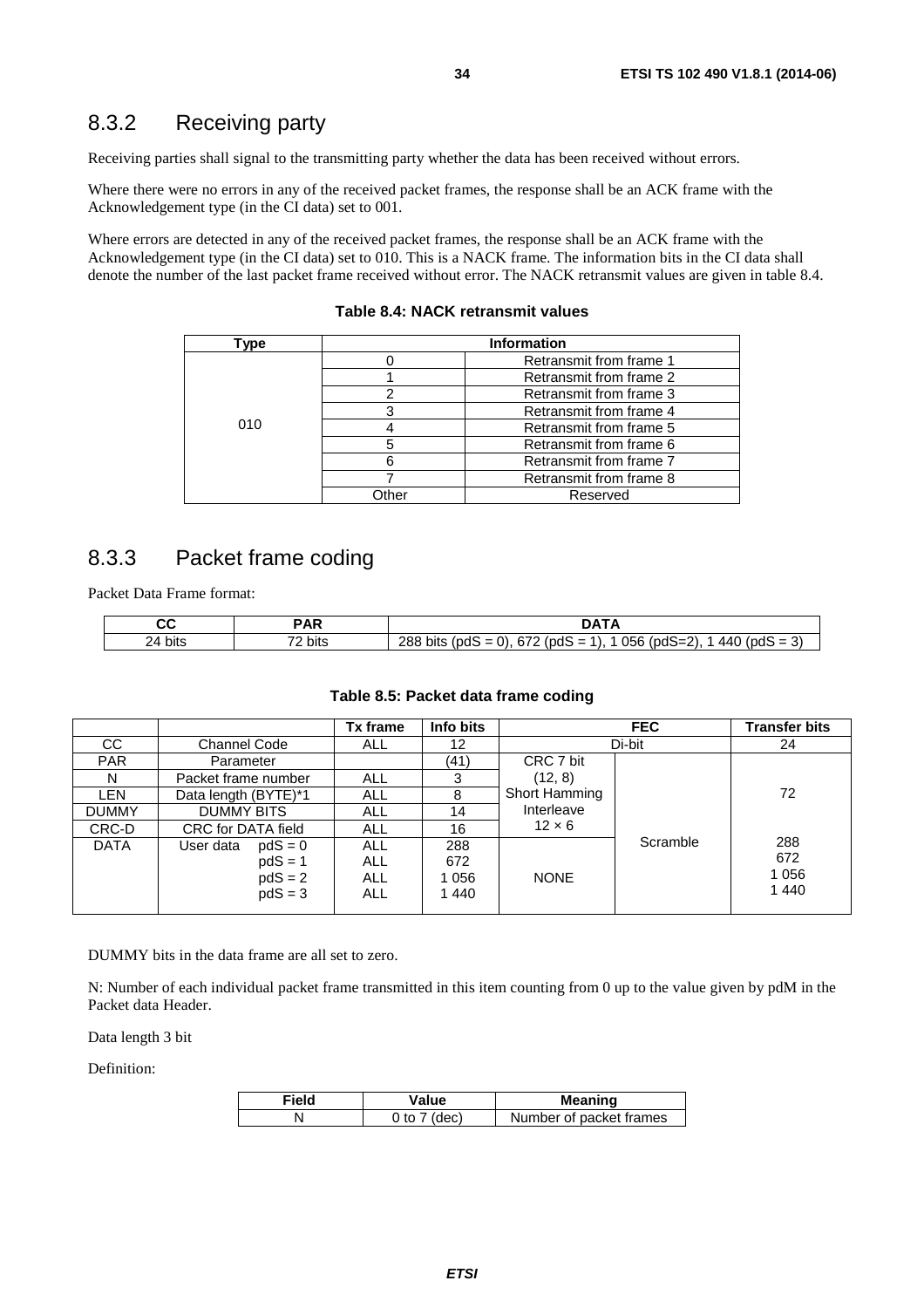### <span id="page-34-0"></span>8.3.4 Data frame size

The data frame size is declared in the Header frame CI field pdS. (See table 5.10c.)

The length of a packet data transmission shall always be an integral number of 80 ms units (i.e. same as the normal FDMA frames.)

 $pdS = 0$  total length = 80 ms / 384 bits

|  | hit 12G<br>te)<br>эΩΩ.<br>∼<br>້ |
|--|----------------------------------|

 $pdS = 1$  total length = 160 ms / 768 bits

| AR | `੧ta              |
|----|-------------------|
|    | 672 bit (84 byte) |

 $pdS = 2$  total length = 240 ms / 1 152 bits

| 、 | αια                        |  |
|---|----------------------------|--|
|   | $(132 \text{ byte})$<br>~… |  |

 $p dS = 3$  total length = 320 ms / 1 536 bits

|  | ата                |
|--|--------------------|
|  | 440 bit (180 byte) |

### 8.3.5 Valid data length

The transmitting party shall signal the actual length of the valid data contained in each packet using the LEN parameter. Any unused bytes of each packet shall be completed with null data (all zeroes).

LEN Data length (BYTE)

Data length 8 bits

Definition:

| $0$ to $36$ | (dec) | Data length (BYTE) | 36 byte = 288 bit, for $p dS = 0$    |
|-------------|-------|--------------------|--------------------------------------|
| 0 to 84     | (dec) | Data length (BYTE) | 84 byte = $672$ bit, for $p dS = 1$  |
| 0 to 132    | (dec) | Data length (BYTE) | 132 byte = 1 056 bit, for $p dS = 2$ |
| 0 to 180    | (dec) | Data length (BYTE) | 180 byte = 1 440 bit, for $p dS = 3$ |
| Other       | (dec) | reserved           |                                      |

### 8.3.6 Data checksum

A 16 bit CRC checksum is calculated from the contents of the data field in each packet frame, CRC-D.

The Generated Polynomial uses  $X^{\wedge}16 + X^{\wedge}12 + X^{\wedge}5 + 1$ .

This CRC-D checksum is used in the parameter field (PAR) of the packet data frame.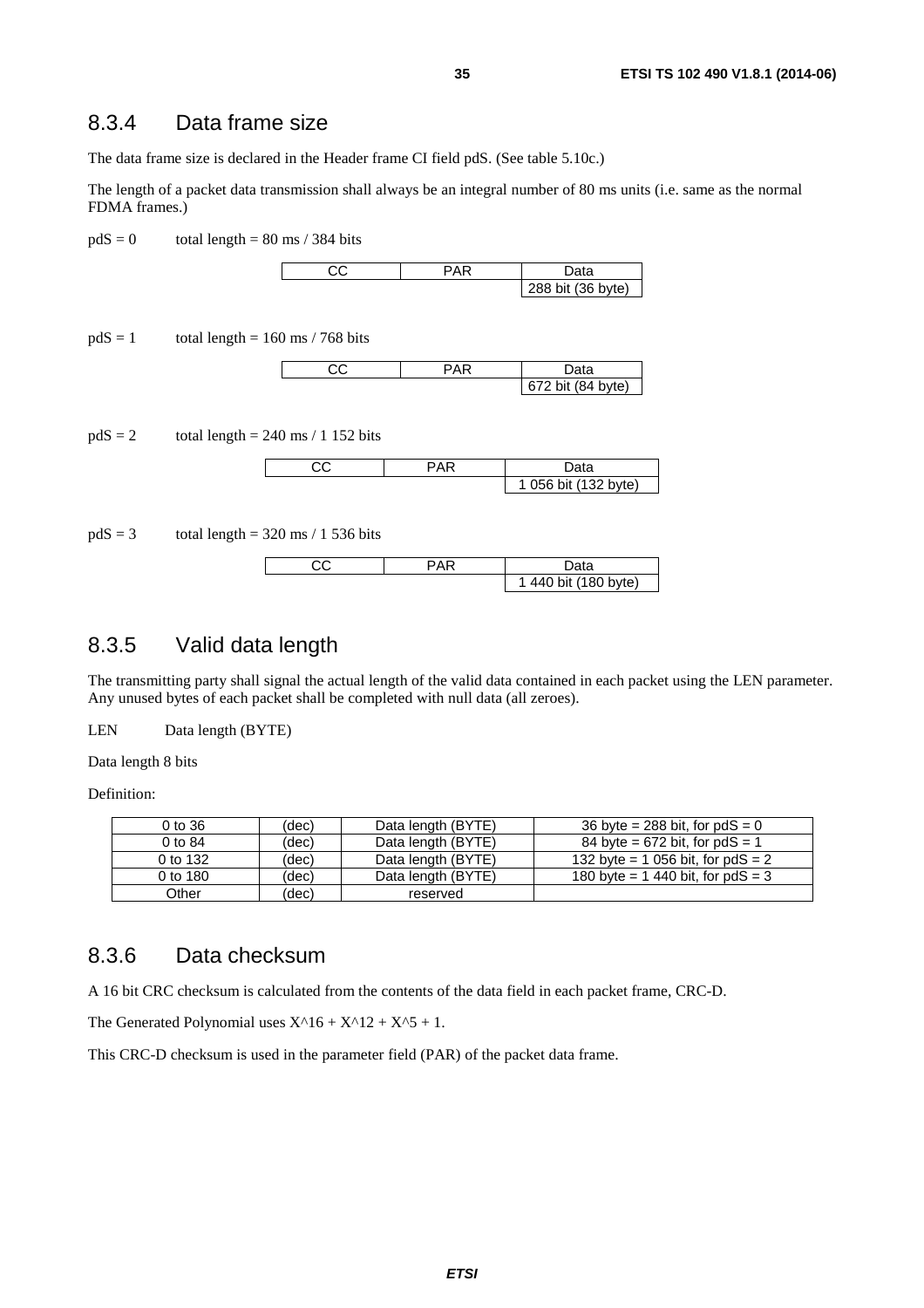#### **Standard Packet exchange format**

A packet data call is illustrated in figure 4. The figure indicates the frame sync sequence that shall be used for each transmission item. H1 shall use FS1. H4 shall use FS4. The acknowledgements shall use the FS1 frame sync sequence.



**Figure 4: Packet exchanges** 

#### **Packet Re-transmit exchange format**

Station 'A' is conducting a packet data transaction with station 'B'. Station 'A' fragments its data message into suitable packets and chooses the most suitable value for pdS (packet size) and pdM (data a packets per transmission item).

Referring to figure 4:

- a) Station 'A' attempts to establish a connection by transmitting a type 3 header frame/END. Station 'B' responds with a positive acknowledgement. If 'A' receives the acknowledgement the connection is established.
- b) Station 'A' transmits the item and appends pdM packets to the header. Station 'B' acknowledges that the packets were received without any uncorrectable errors.
- c) Assuming that station 'A' received the positive acknowledgement, station 'A' transmits the next item. Again the item is acknowledged.
- d) When that data has been completely transmitted, station A send the disconnect request. Since the disconnect is not acknowledged, the header/end is repeated.

If a transmission item from station 'A' contains errors in some packets, the whole item does not need to be retransmitted. If station 'B' receives a transmitted item containing an error in one of the data packets, 'B' shall send NACK to 'A' in response to the item. The NACK from station 'B' contains a field which indicates the packet that contains the first error detected.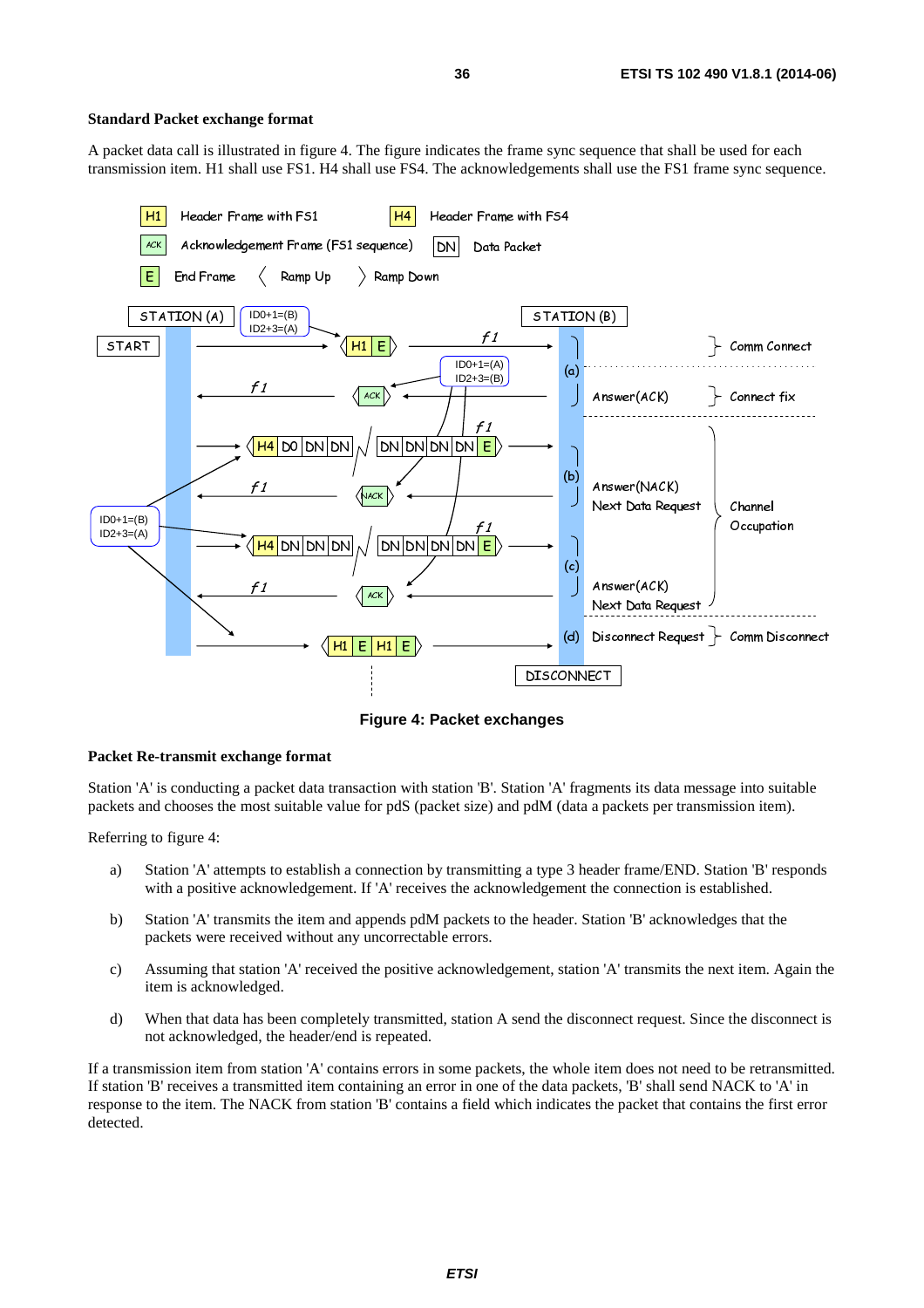

<span id="page-36-0"></span>Figure 5 illustrates a packet data call with an error.

**Figure 5: Packet retransmissions** 

Referring to figure 5:

- a) Station 'A' attempts to establish a connection by transmitting a type 3 header frame/END. Station 'B' responds with a positive acknowledgement. Station 'A' receives the acknowledgement and the connection was established.
- b) Station 'A' transmits the item and appends 8 ( $pdM=0111<sub>2</sub>$ ) packets to the header.
- c) Station 'B' received the header and D0 correctly but D1 was received with errors. Station 'B' therefore transmitted a NACK (Type=010<sub>2</sub>, Information = 0 asking for a retransmission from data packet #1.
- d) Station 'A' transmits the item from data packet #1.
- e) When that data has been completely transmitted, station 'A' send the disconnect request. Since the disconnect is not acknowledged, the header/end is repeated.

## 9 Channel coding process

The channel coding processes described in the present clause follow standard practice of the left most bit in the diagram being transmitted first and each field of the frame assembled such that the MSB of the field is transmitted first.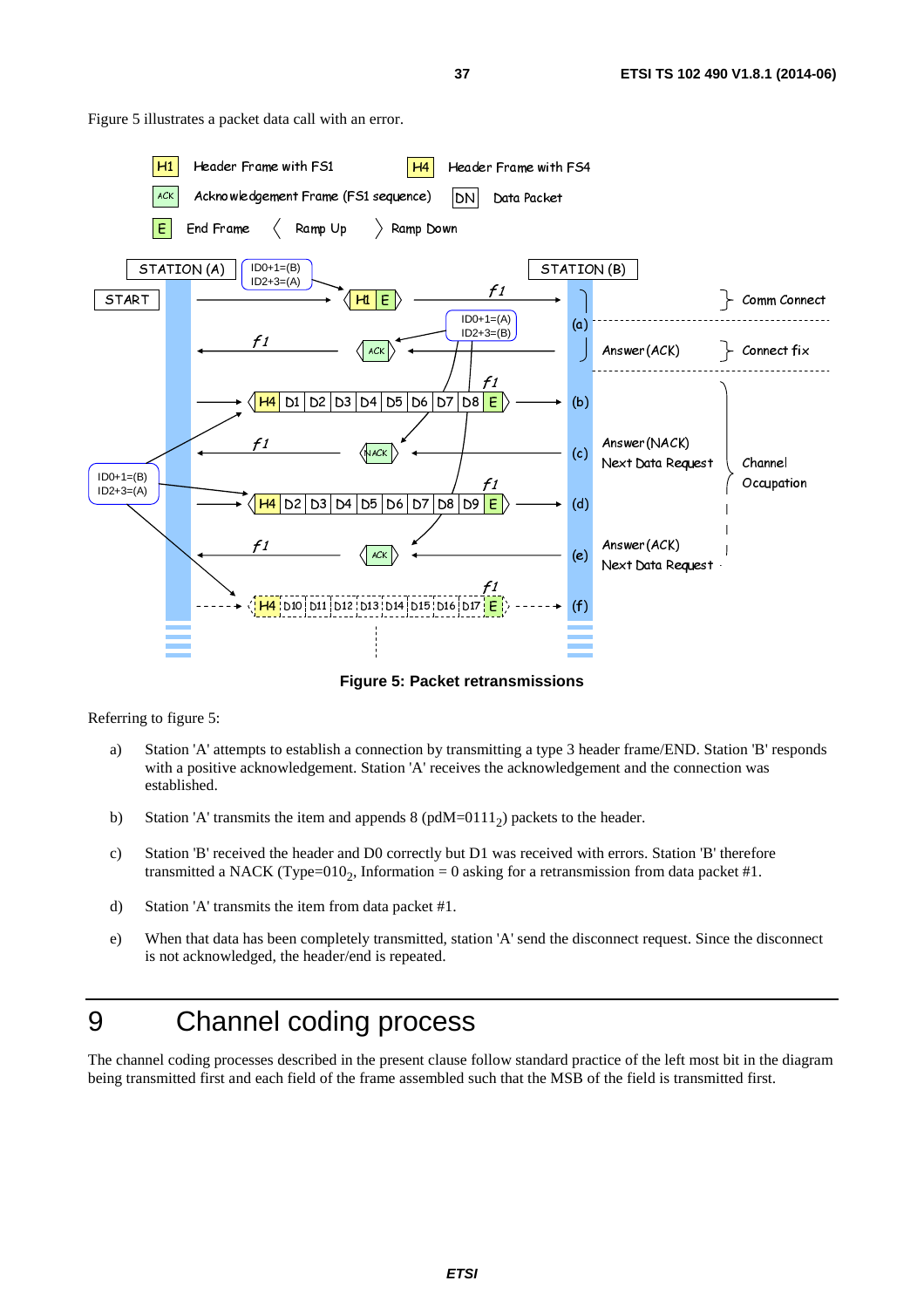## <span id="page-37-0"></span>9.1 Voice superframe

Construction of the voice superframe starts with CCH control channel data.

Frame Numbering (FN) is from 00 to 11 (1 to 4).

FN is followed by 12 bits of the called station address or own ID as follows:

The called station ID and own ID make a total of 48 bits. These bits are split into 12 bit blocks and one block is included in each of the 4 frames of the superframe:

- FN 00 shall include the upper 12 bits of the called station ID.
- FN 01 shall include the lower 12 bits of the called station ID.
- FN 10 shall include the upper 12 bits of the own ID.
- FN 11 shall include the lower 12 bits of the own ID.

The communications mode value is added according to the table in clause 5.7.

EXAMPLE: If slow data (SLD) is being included within the voice superframe then communications mode value is set to 001.

The 2 version bits are added according to clause 5.16.

The communications format bits are now added according to clause 5.8. Generally these shall be set to 01 (peer-to-peer call). Occasionally they may be set to 00 (all call) but this is a special case, similar to a broadcast.

The next 2 bits are set to 00 (reserved bits):

- If the communications mode is set to 000 the 18 bits of slow user data (SLD) field are set to zero and added.
- If the communications mode is set to 001 the 18 bits of slow user data (SLD) are added (clause 5.9.1).
- If the communications mode is set to 101 the slow user data (SLD) field is assembled according to clause 5.9.2 and appended.

This gives the total of 41 bits of CCH data.

The 7 bit CRC checksum is added using the polynomial given in clause 7.2 giving a total of 48 bits.

These 48 bits are now separated into 6 bytes. Each byte is now coded by a shortened 12,8 Hamming Code (clause 7.3) giving  $6 \times 12$  bit blocks.

To protect against burst interference, these  $6 \times 12$  bit blocks are now interleaved using the  $12 \times 6$  TCH interleaving matrix given in table 7.2.

Then the interleaved CCH data is scrambled using the polynomial given in clause 7.4.

The frame is completed by prefixing with either the 24 bits of FS2 (frame numbers 00 or 10) or the 24 bits of Colour Code (frame numbers 01 or 11).

Finally the 4 × 72 bit blocks of Forward Error corrected vocoder data (TCH) are appended.

If the PTT is released before the end of the current superframe, then the superframe shall be completed using silence data for the TCH ("silence data" is the vocoder output data when no sound is input).

In the case of a voice + data and the voice transmission ends before the end of the current superframe, the current frame shall be completed using silence data for the TCH ("silence data" is the vocoder output data when no sound is input). After completion of the current frame, subsequent frames in the superframe are available for data and coded according to clause 9.3. DP in the SLD field shall indicate if the frame contains voice or data information (clause 5.9.1).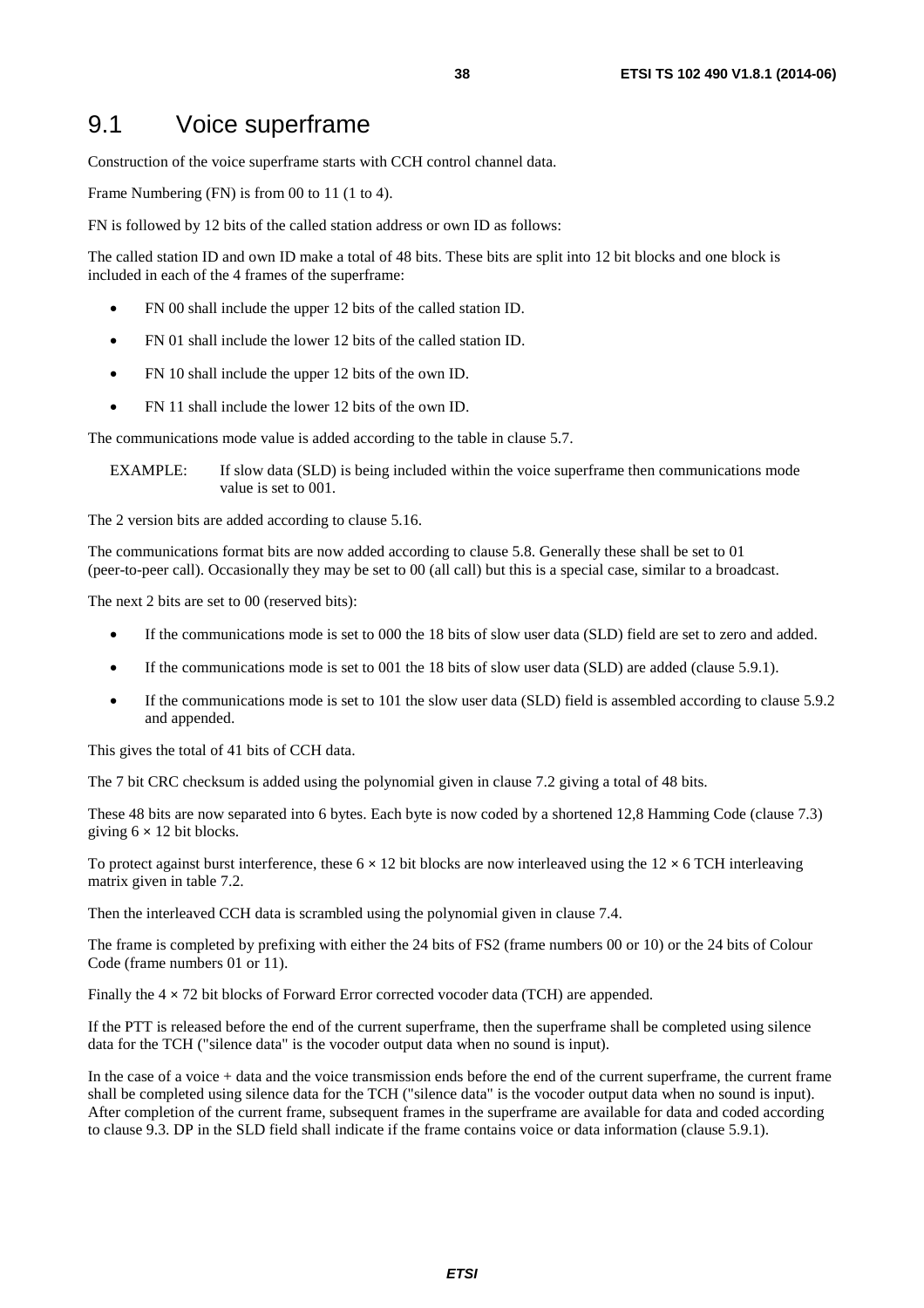#### **Detail: Voice + Appended data call**

In each transmitted item the format is always that of a series of complete superframes (SF) with Header and End frames as shown below:

|--|--|--|--|--|--|--|

Within each superframe, there are 4 payload frames.

For this example we shall assume that the PTT is released in frame 2 and the voice codec data stops. 36 bytes of data with FEC (type 2) shall be appended. As each frame has a capacity of 20 bytes of type 2 data, both frames 3 and 4 shall be required.

|                 | ™rame             |         |            | $\bar{}$ rame $\bar{}$ |         |                         | ⊺rame         | - 11    |              | ™rame    |         |
|-----------------|-------------------|---------|------------|------------------------|---------|-------------------------|---------------|---------|--------------|----------|---------|
| FS <sub>2</sub> | $\sim$<br>, , , , | Pavload | <b>ICC</b> | $\sim$<br><br>. اب     | Pavload | IFS <sub>2</sub><br>ے ت | $\sim$<br>◡◡┍ | Pavload | $\mathbf{u}$ | ימ<br>اب | Pavload |

The SLD field in each of these frames is composed as below:

Frame 1: with voice payload

| Reserved | DE<br>-- | ------<br>ша | ∶ont. | )at<br>'bvtes)<br>$   -$<br>те |
|----------|----------|--------------|-------|--------------------------------|
| 00000    | 00       | bits         |       | 000000                         |

Frame 2: with voice payload ending in this frame

| Reserved | <b>DD</b> | $\sim$<br>rmat<br>uι | Cont. | Data<br>(bytes)<br>. Ienath |
|----------|-----------|----------------------|-------|-----------------------------|
| 00000    | 00        | bits                 |       | 000000                      |

Frame 3: with data payload starting in this frame

| Reserved | DP | ormat.<br>παι | Cont. | Data<br>(bytes)<br>. Ienath                        |
|----------|----|---------------|-------|----------------------------------------------------|
| 00000    |    | bits          |       | $\sqrt{2}$<br>nn.<br>frame)<br>this<br>bytes<br>ın |

Frame 4: with data payload ending in this frame

| Reserved | DF | <br>па | Cont. | Data<br>(bytes)<br>lenath                 |
|----------|----|--------|-------|-------------------------------------------|
| 00000    |    | bits   |       | (16)<br>010000<br>bytes in this<br>trame) |

Notes for TCH payload:

In frame 2 the voice codec data ends when the PTT is released. "Silence data" is used to complete the TCH payload of frame 2 as previously stated.

In frame 4 the 16 bytes of data is not enough to complete the frame. Therefore 4 bytes of dummy data (i.e. zeros) is appended to complete the TCH payload of frame 4. The TCH payload is coded according to clause 9.3. The receiving party shall know that there are 4 bytes of dummy data as the SLD data length field indicates that only 16 of the 20 bytes are valid data.

| <b>Communication mode</b> |                                    | SLD field (CCH) see clause 5.9      | CI field (Header) see clause 5.10    |
|---------------------------|------------------------------------|-------------------------------------|--------------------------------------|
| 000                       | Voice Comm                         | ALL "0" (No user data)              | <b>Header Type</b>                   |
| 001                       | Voice + User SLD                   | User Slow Data (clause 5.9.1)       | <b>Header Type</b>                   |
| 010                       | Data Type 1                        | TCH data information (clause 5.9.2) | Header Type (see note) / Data Format |
| 011                       | Data Type 2                        | TCH data information (clause 5.9.2) | Header Type (see note) / Data Format |
| 100                       | Data Type 3                        |                                     | Header Type (see note) / pDS, pdM    |
| 101                       | Voice and appended                 | TCH data information                | <b>Header Type</b>                   |
|                           | Data (Type 2)                      |                                     |                                      |
| NOTE:                     | Use Extended Header (clause 11.1). |                                     |                                      |

#### **Table 9.1a: CM, SLD, CI use**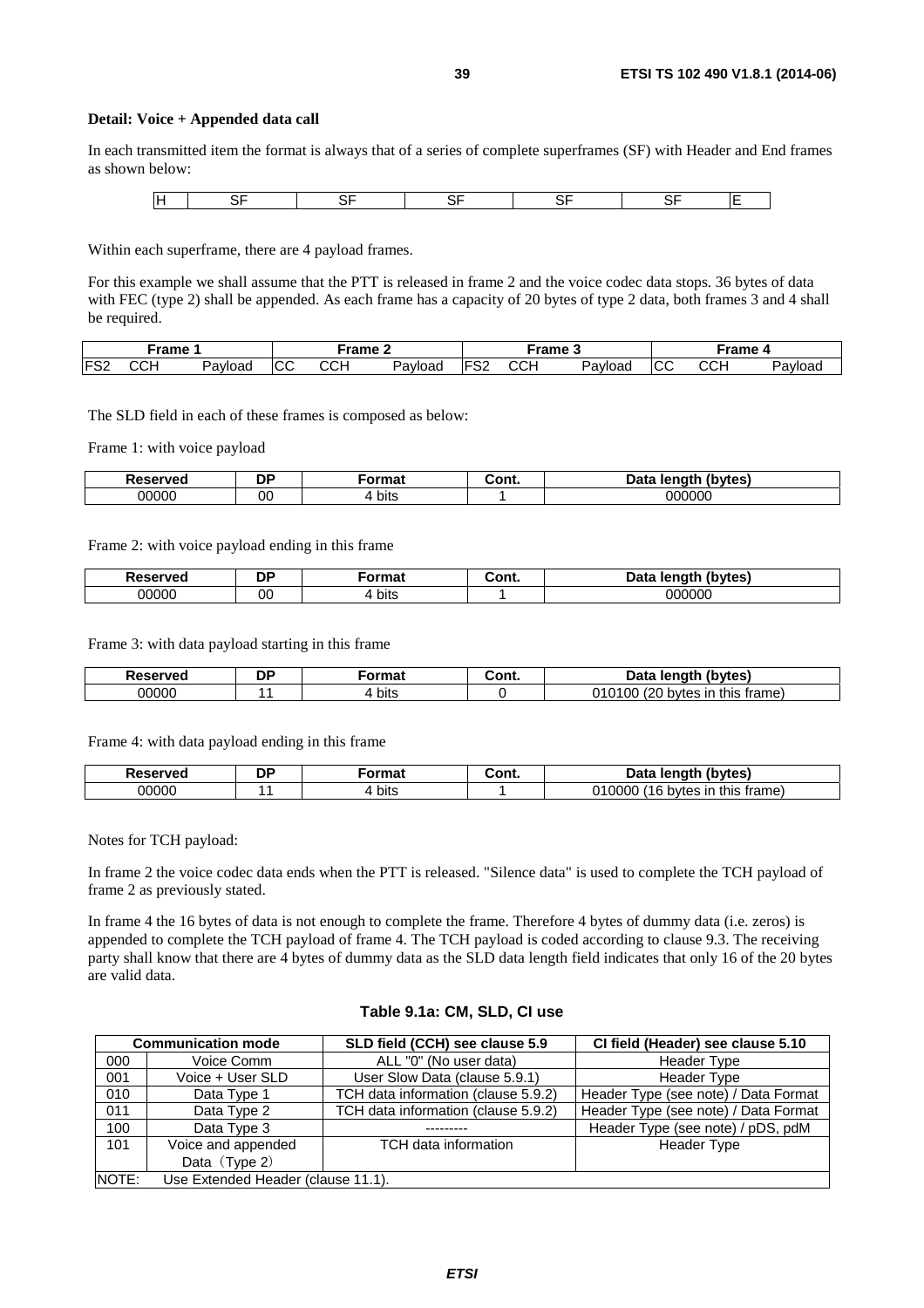

NOTE: Voice communication.

**Figure 6: Voice frame coding**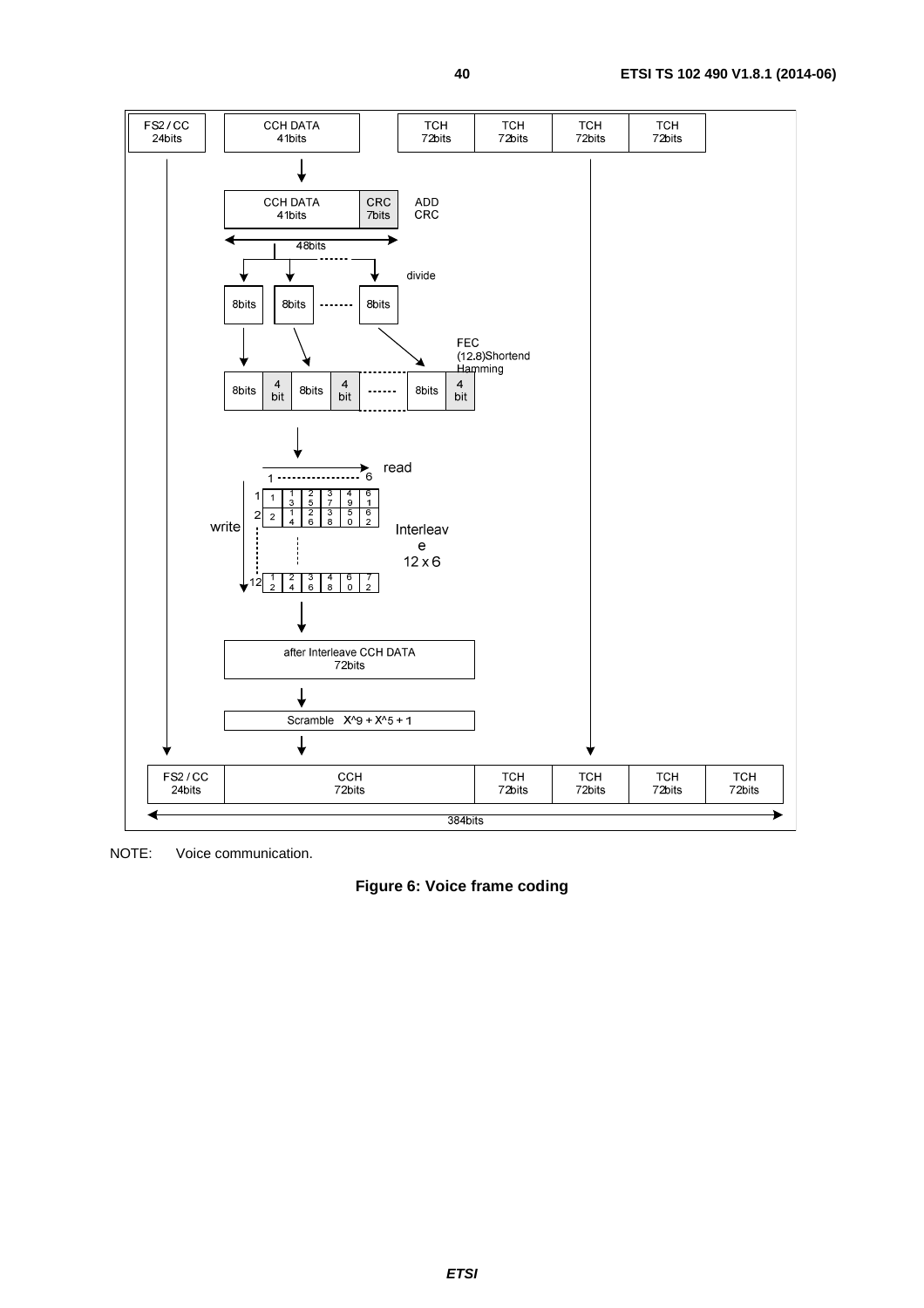## <span id="page-40-0"></span>9.2 Type 1 data superframe

Construction of the type 1 data superframe starts with CCH control channel data.

Frame Numbering (FN) is from 00 to 11 (1 to 4).

FN is followed by 12 bits of the called station address or own ID as follows:

The called station ID and own ID make a total of 48 bits. These bits are split into 12 bit blocks and one block is included in each of the 4 frames of the superframe:

- FN 00 shall include the upper 12 bits of the called station ID.
- FN 01 shall include the lower 12 bits of the called station ID.
- FN 10 shall include the upper 12 bits of the own ID.
- FN 11 shall include the lower 12 bits of the own ID.

The communications mode 010 is added (clause 5.7).

The 2 version bits are added according to clause 5.16.

The communications format bits are now added according to clause 5.8. Generally these shall be set to 01 (peer-to-peer call). Occasionally they may be set to 00 (all call) but this is a special case, similar to a broadcast.

The next 2 bits are set to 00 (reserved bits).

Then there are the 18 bits of the slow user data field (SLD). These bits are set according to clause 5.9.2 depending on the data to be transmitted.

This gives the total of 41 bits of CCH data.

The 7 bit CRC checksum is added using the polynomial given in clause 7.2 giving a total of 48 bits.

These 48 bits are now separated into 6 bytes. Each byte is now coded by a shortened 12,8 Hamming Code (clause 7.3) giving  $6 \times 12$  bit blocks.

To protect against burst interference, these  $6 \times 12$  bit blocks are now interleaved using the  $12 \times 6$  TCH interleaving matrix given in table 7.2.

Next the 288 bit block of uncorrected user data are appended.

Finally the interleaved CCH data and appended data blocks are scrambled using the polynomial given in clause 7.4.

The frame is completed by prefixing with either the 24 bits of FS2 (frame numbers 00 or 10) or the 24 bits of Colour Code (frame numbers 01 or 11).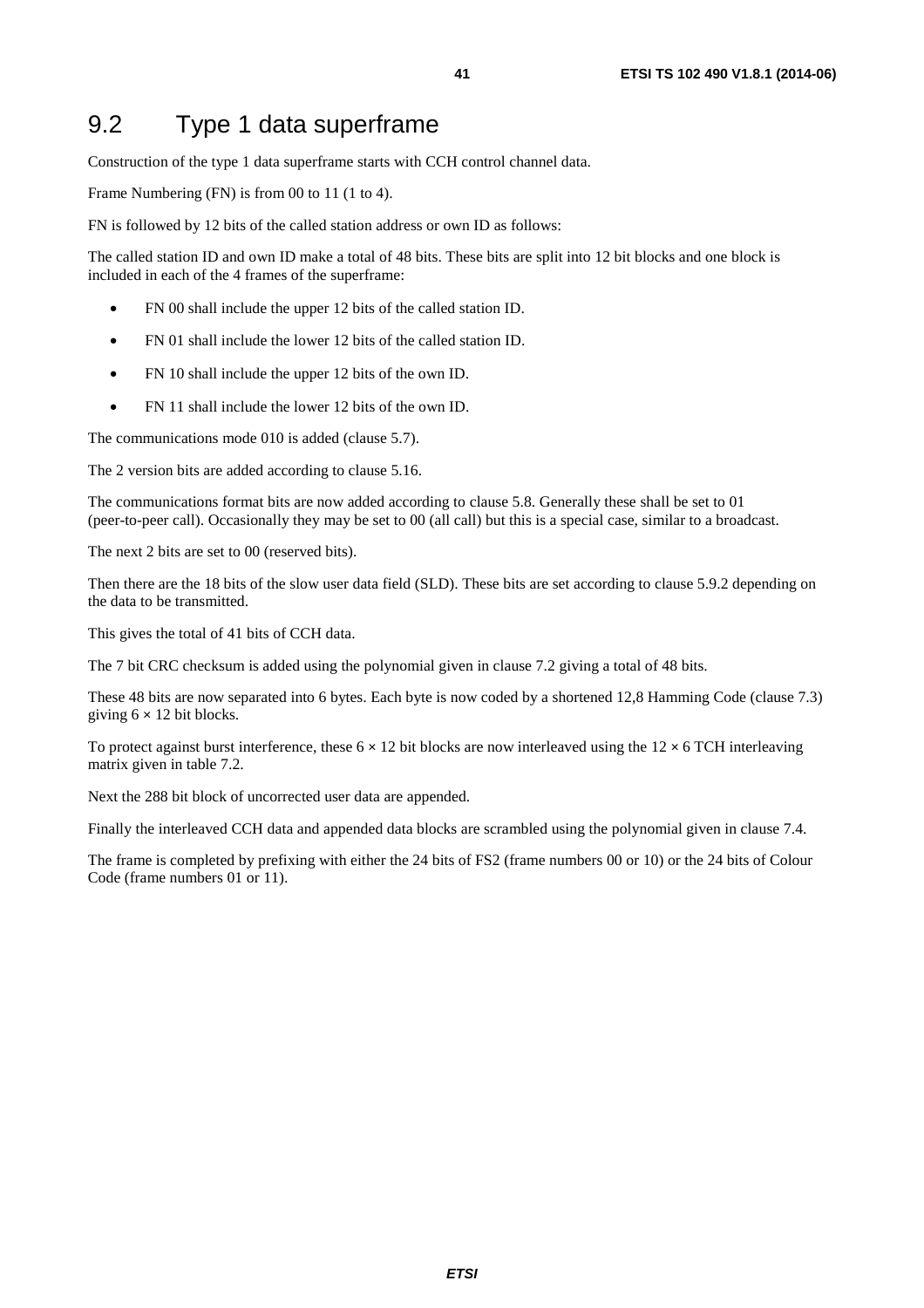

NOTE: DATA communication Type 1 (user data added to TCH part. No error correction).

**Figure 7: Type 1 data frame coding**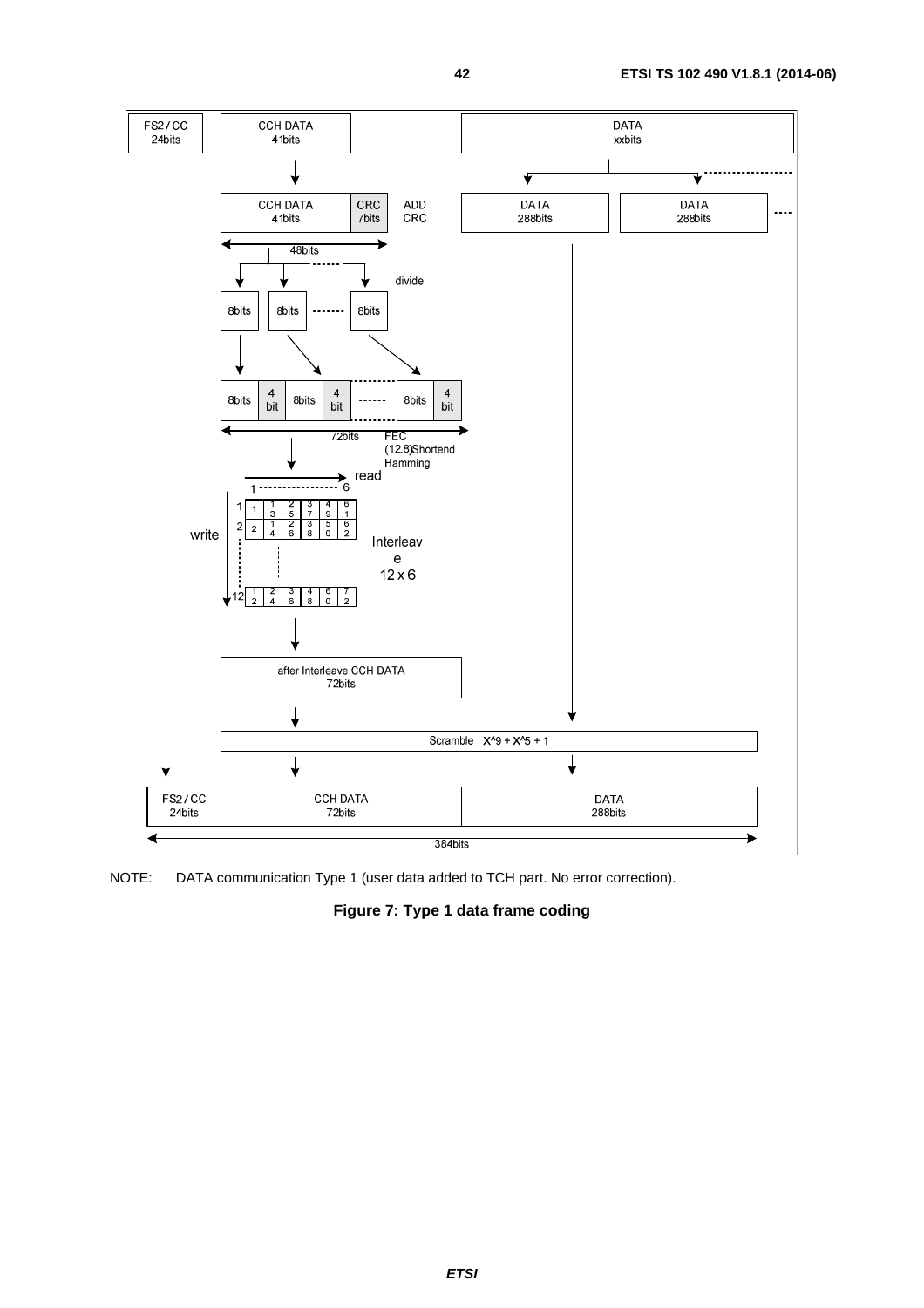## <span id="page-42-0"></span>9.3 Type 2 Data superframe

Construction of the type 2 data superframe starts with CCH control channel data.

Frame Numbering (FN) is from 00 to 11 (1 to 4).

FN is followed by 12 bits of the called station address or own ID as follows:

The called station ID and own ID make a total of 48 bits. These bits are split into 12 bit blocks and one block is included in each of the 4 frames of the superframe:

- FN 00 shall include the upper 12 bits of the called station ID.
- FN 01 shall include the lower 12 bits of the called station ID.
- FN 10 shall include the upper 12 bits of the own ID.
- FN 11 shall include the lower 12 bits of the own ID.

The communications mode 011 is added (clause 5.7).

The 2 version bits are added according to clause 5.16.

The communications format bits are now added according to clause 5.8. Generally these shall be set to 01 (peer-to-peer call). Occasionally they may be set to 00 (all call) but this is a special case, similar to a broadcast.

The next 2 bits are set to 00 (reserved bits).

Finally there are the 18 bits of the slow user data field (SLD). These bits are set according to clause 5.9.2 depending on the data to be transmitted.

This gives the total of 41 bits of CCH data.

The 7 bit CRC checksum is added using the polynomial given in clause 7.2 giving a total of 48 bits.

These 48 bits are now separated into 6 bytes. Each byte is now coded by a shortened 12,8 Hamming Code (clause 7.3) giving  $6 \times 12$  bit blocks.

To protect against burst interference, these  $6 \times 12$  bit blocks are now interleaved using the  $12 \times 6$  TCH interleaving matrix given in clause 7.6.

The user data is broken down into 5 byte blocks (40 bits) to which 1 bit of null data (i.e. set to 0) is appended. 4 of these 41 bit blocks shall be allocated to each frame.

The 7 bit CRC checksum is added to each 41 bit block using the polynomial given in clause 7.2 giving a total of 48 data bits.

These 48 data bits are now separated into 6 bytes. Each byte is now coded by a shortened 12,8 Hamming Code (clause 7.3) giving  $6 \times 12$  bit blocks.

To protect against burst interference, these  $6 \times 12$  bit blocks are now interleaved using the  $12 \times 6$  TCH interleaving matrix given in table 7.2.

Next 4 of the 72 bit coded data blocks are appended to the interleaved CCH data and scrambled using the polynomial given in clause 7.4.

The frame is completed by prefixing with either the 24 bits of FS2 (frame numbers 00 or 10) or the 24 bits of Colour Code (frame numbers 01 or 11).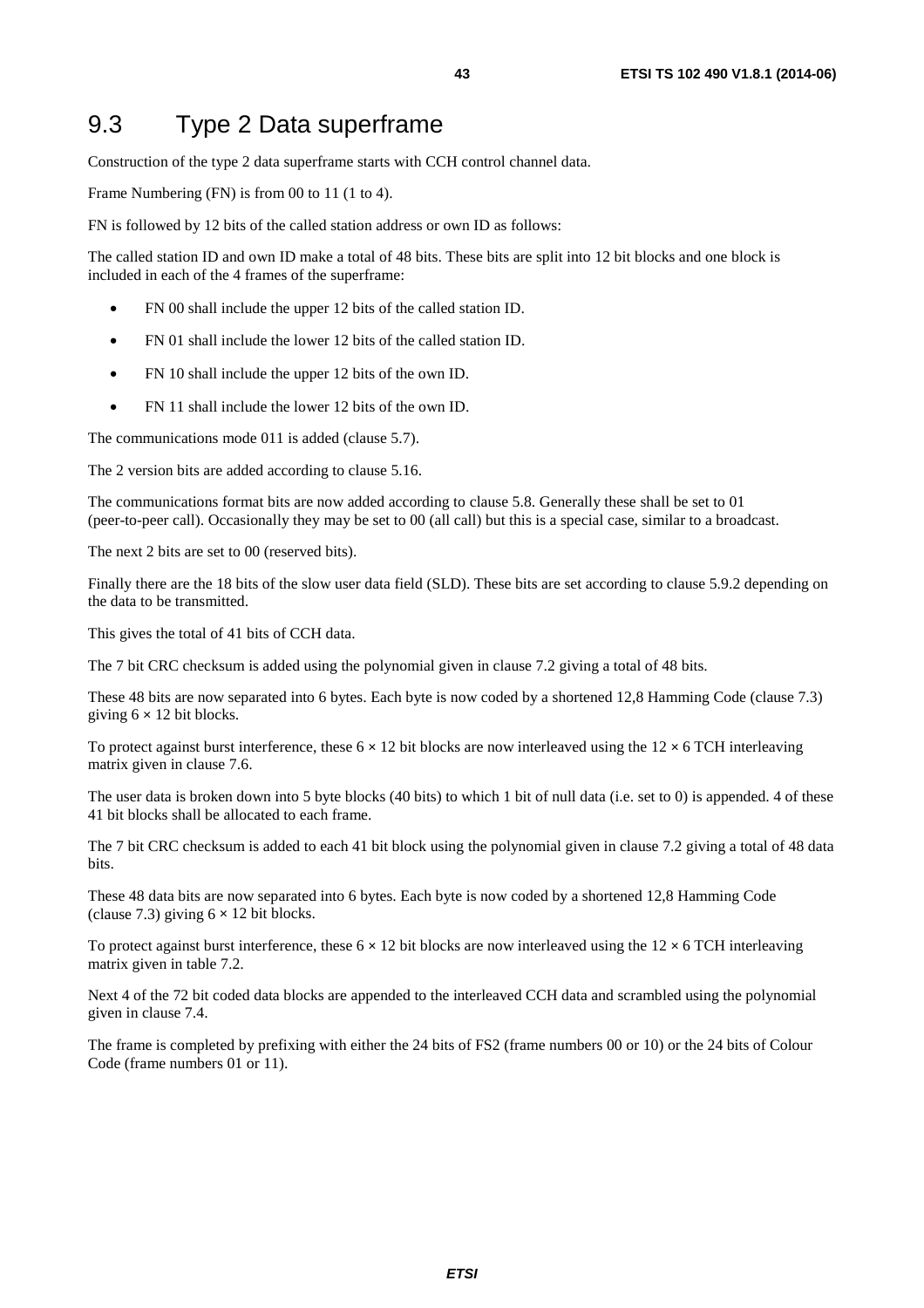<u>. . . . . .</u>



Interleave<br> $12 \times 6$ 

#### <span id="page-43-0"></span>**DATA communication Type 2**

1 2

write

 $\cdot$ 



**Figure 8: Type 2 data frame coding** 

## 9.4 Type 3 (Packet) Data frame

12 24 36 48 60 72

1 13 25 37 49 61 2 14 26 38 50 <del>62</del>

Construction of the type 3 Packet starts with the PAR (parameter) data.

The packet can consist of up to 8 data frames. The current data frame number  $(N)$  is from 000 to 111.

N is followed by 8 bits that give the total number of data bytes contained in the current packet.

This is followed by 14 dummy bits that are set to zero.

The next 16 bits are the CRC for the data field contained in this packet.

The 7 bit CRC checksum is added to these 41 bits using the polynomial given in clause 7.2 giving a total of 48 bits.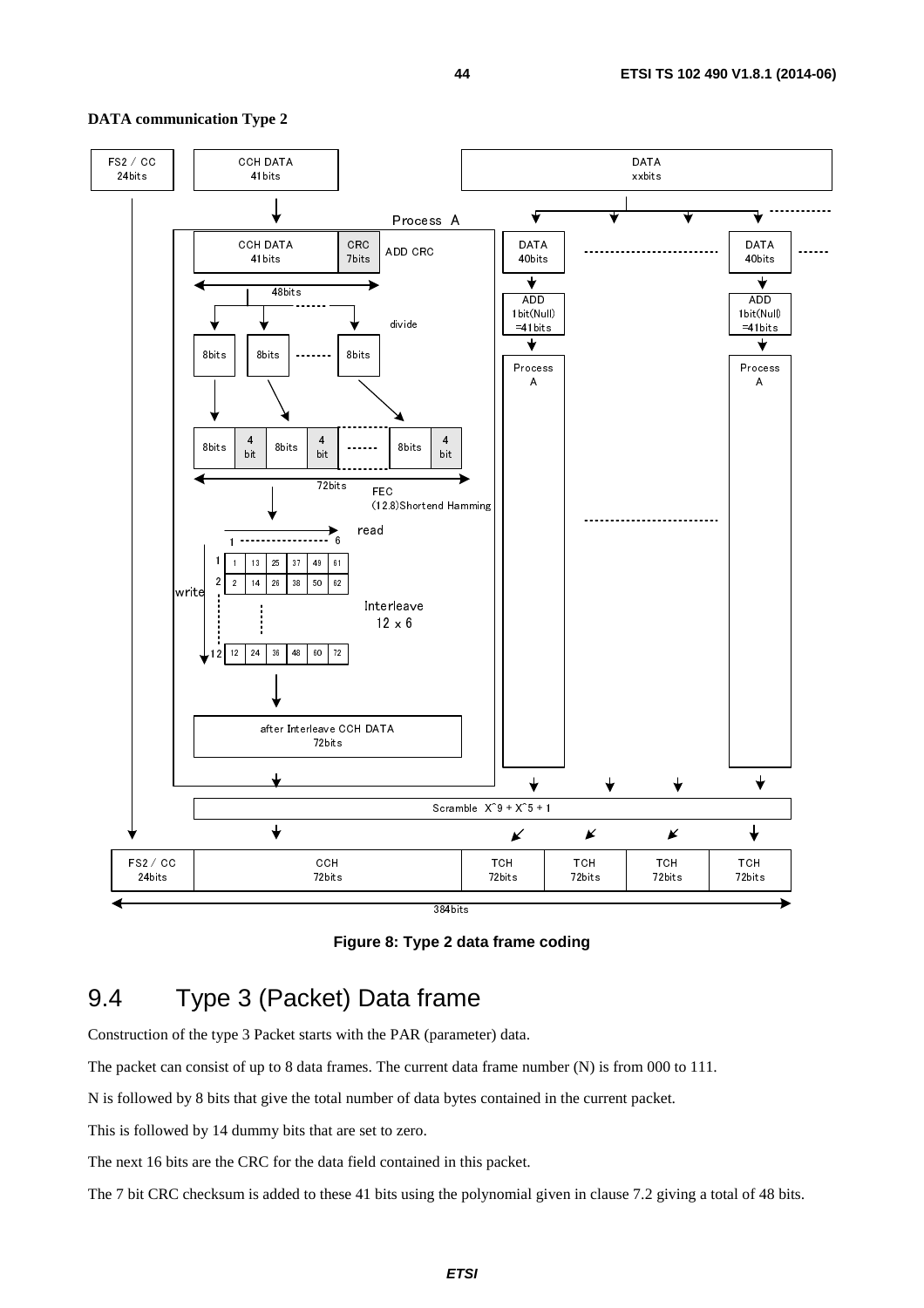These 48 data bits are now separated into 6 bytes. Each byte is now coded by a shortened 12,8 Hamming Code (clause 7.3) giving  $6 \times 12$  bit blocks.

To protect against burst interference, these  $6 \times 12$  bit blocks are now interleaved using the  $12 \times 6$  TCH interleaving matrix given in clause 7.5.

Next the associated data frames are appended to the interleaved PAR data and scrambled using the polynomial given in clause 7.4.

The frame is completed by prefixing the 24 bits of Colour Code.

NOTE: The packet data format used in these frames is indicated by the Call Information (CI) contained in the Packet data Header. See clause 8.3.





**Figure 9: Packet data frame coding**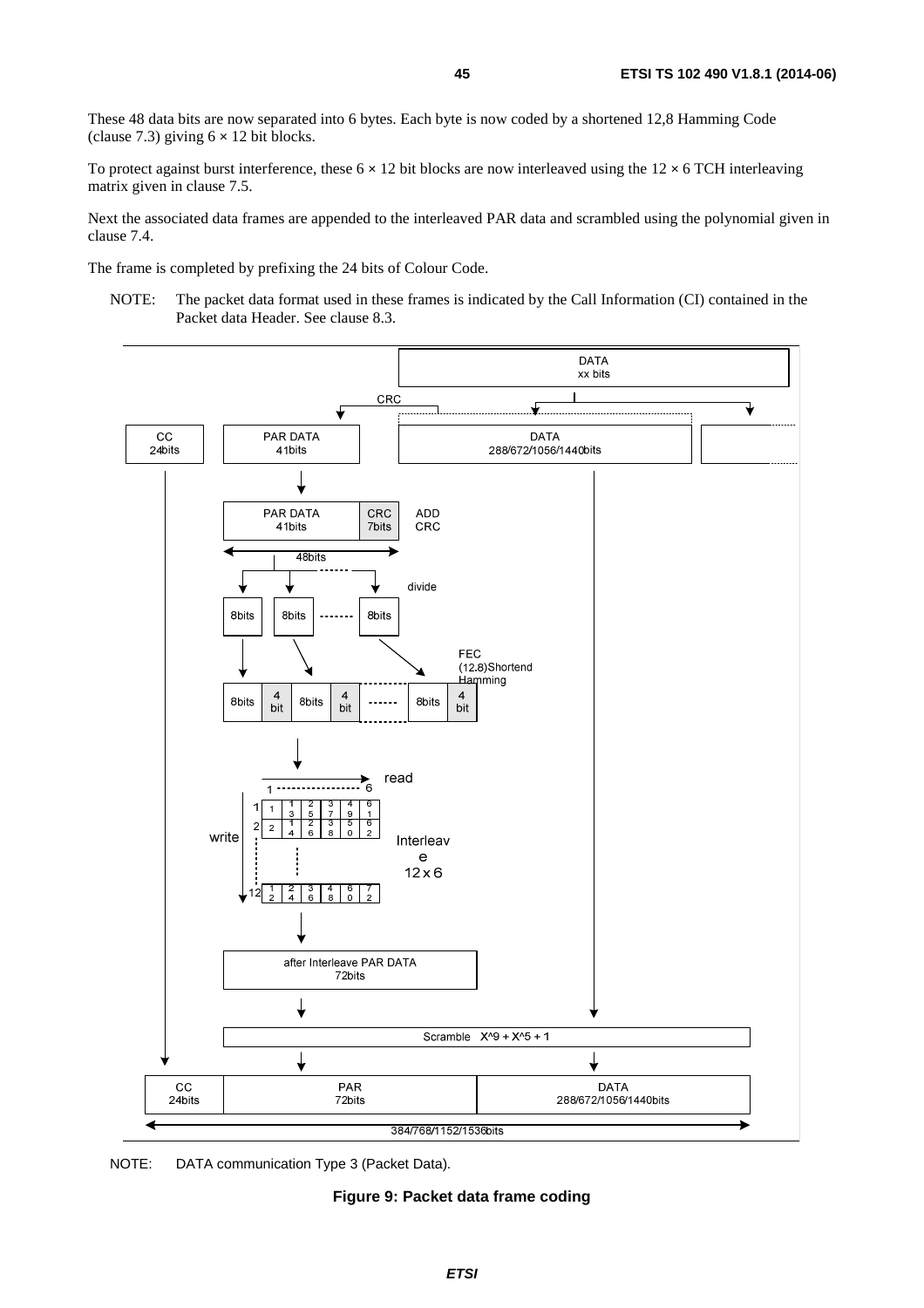### <span id="page-45-0"></span>9.5 Headers

Construction of a Header starts with the Header Information (HI) bits.

First there are 4 bits allocated to Header Type (HT) which is selected according to clause 5.11.

HT is followed by the 24 bits of the called station ID. To this the 24 bits of the own ID is added.

The communications mode value is added according to the table in clause 5.7.

The 2 version bits are added according to clause 5.16.

The communications format bits are now added according to clause 5.8. Generally these shall be set to 01 (peer-to-peer call). Occasionally they may be set to 00 (all call) but this is a special case, similar to a broadcast.

The next 2 bits are set to 00 (reserved bits).

Finally there are the 11 bits of Call Information (CI) that are made up of 3 CI Type bits and 8 CI information bits as described in clauses 5.10.1 to 5.10.5 (see table 9.1b).

This gives the total of 72 bits of HI data.

The 8 bit CRC checksum is added using the polynomial given in clause 7.2 giving a total of 80 bits.

These 80 bits are now separated into 10 bytes. Each byte is now coded by a shortened 12,8 Hamming Code (clause 7.3) giving  $10 \times 12$  bit blocks.

To protect against burst interference, these  $10 \times 12$  bit blocks are now interleaved using the  $12 \times 10$  HI interleaving matrix given in clause 7.5.

Then the interleaved HI data is scrambled using the polynomial given in clause 7.4.

The 24 bit Colour Code is appended to the HI data and then the HI data is repeated after the CC.

The header is completed by prefixing with the 48 bit FS1 synchronization sequence (see note) and then prefixing the synchronization sequence with a minimum of 72 bits of preamble.

| Table 9.1b: Use of Call Information |  |
|-------------------------------------|--|
|-------------------------------------|--|

| <b>Use</b>       | <b>Purpose</b>                                    | <b>Clause</b> |
|------------------|---------------------------------------------------|---------------|
| Powersave        | Indicate normal or extended header type           | 5.10.1        |
| T1 or T2 Data    | Indicate the type of data (supplementary service) | 5.10.2        |
| T3 Data (Packet) | Indicate data frame size and number of frames     | 5.10.3        |
| Acknowledgements | Indicate ACK or NACK and reason                   | 5.10.5        |
| System request   | CI Type defines the purpose                       | 5.10.4        |
| System response  | ICI Information is not used and set to 0000 0000  |               |
| Delivery Header  |                                                   |               |

NOTE: In the case where this is a Packet Data header, the 48 bit FS4 synchronization sequence is used. Normally receiving stations determine the call type from the Header Information but techniques such as determination by FS type (as used by ETS 300 230 [\[3](#page-6-0)], MPT 1327 [\[4](#page-6-0)] and others) can be equally valid.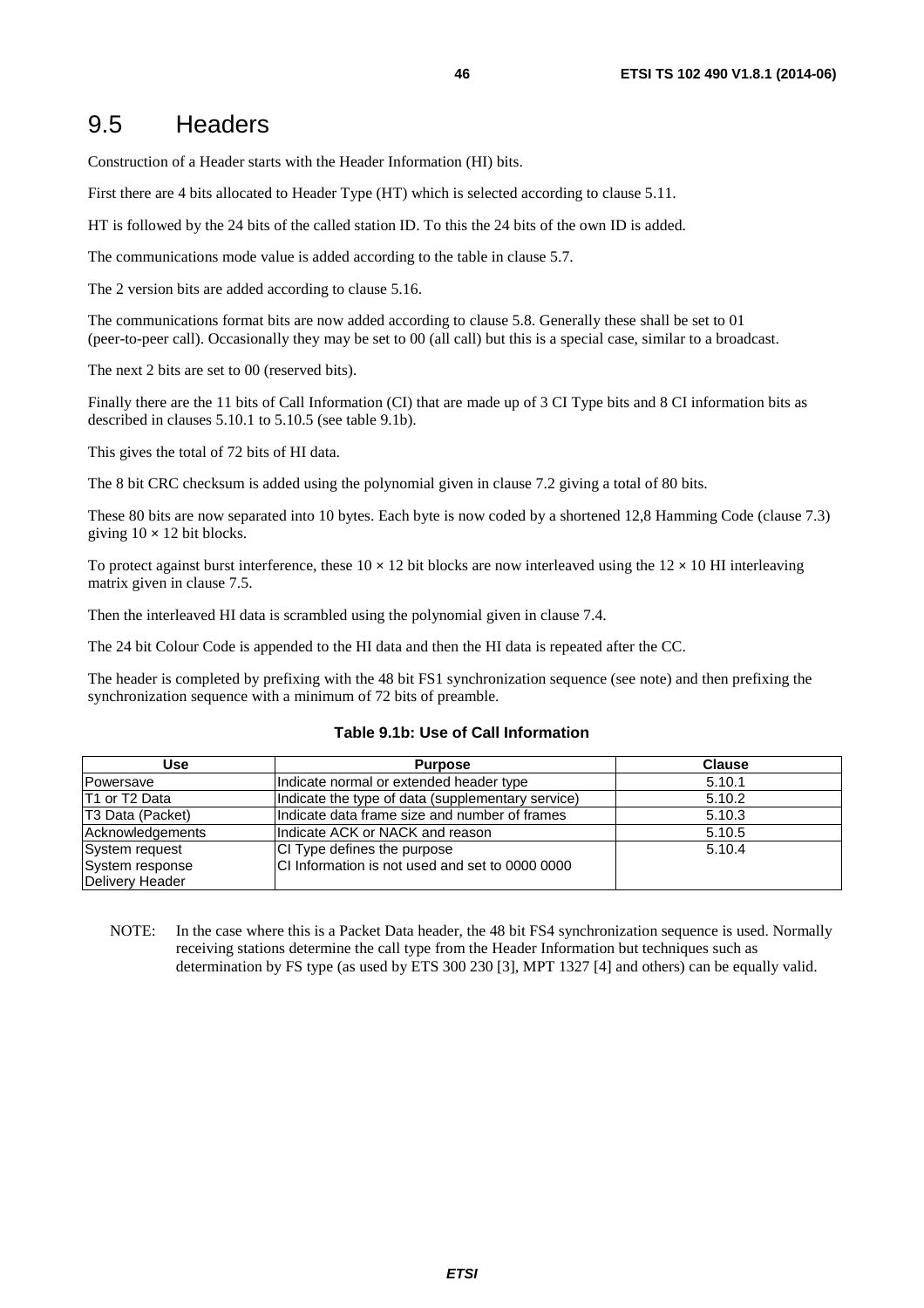<span id="page-46-0"></span>

NOTE: Header Frame Channel Coding.

#### **Figure 10: Header frame coding**

## 9.6 End frames

Construction of the End frame starts with the 17 bits of End data.

The end data starts with the End Type (ET) which is either 00 (normal end frame) or 01 (end frame with status message).

The next 2 bits are the acknowledgement request (ARQ). 00 signifies that no acknowledgement is requested and 01 requires an acknowledgement.

The next 4 bits define any Tx wait time (WAIT) using the values given in clause 5.14.

5 bit of status message shall then follow if ET has been set to 01 (or 5 bits of dummy data if ET = 00).

Finally the 4 reserved bits are set to 0000.

The 7 bit CRC checksum is added using the polynomial given in clause 7.2 giving a total of 24 bits.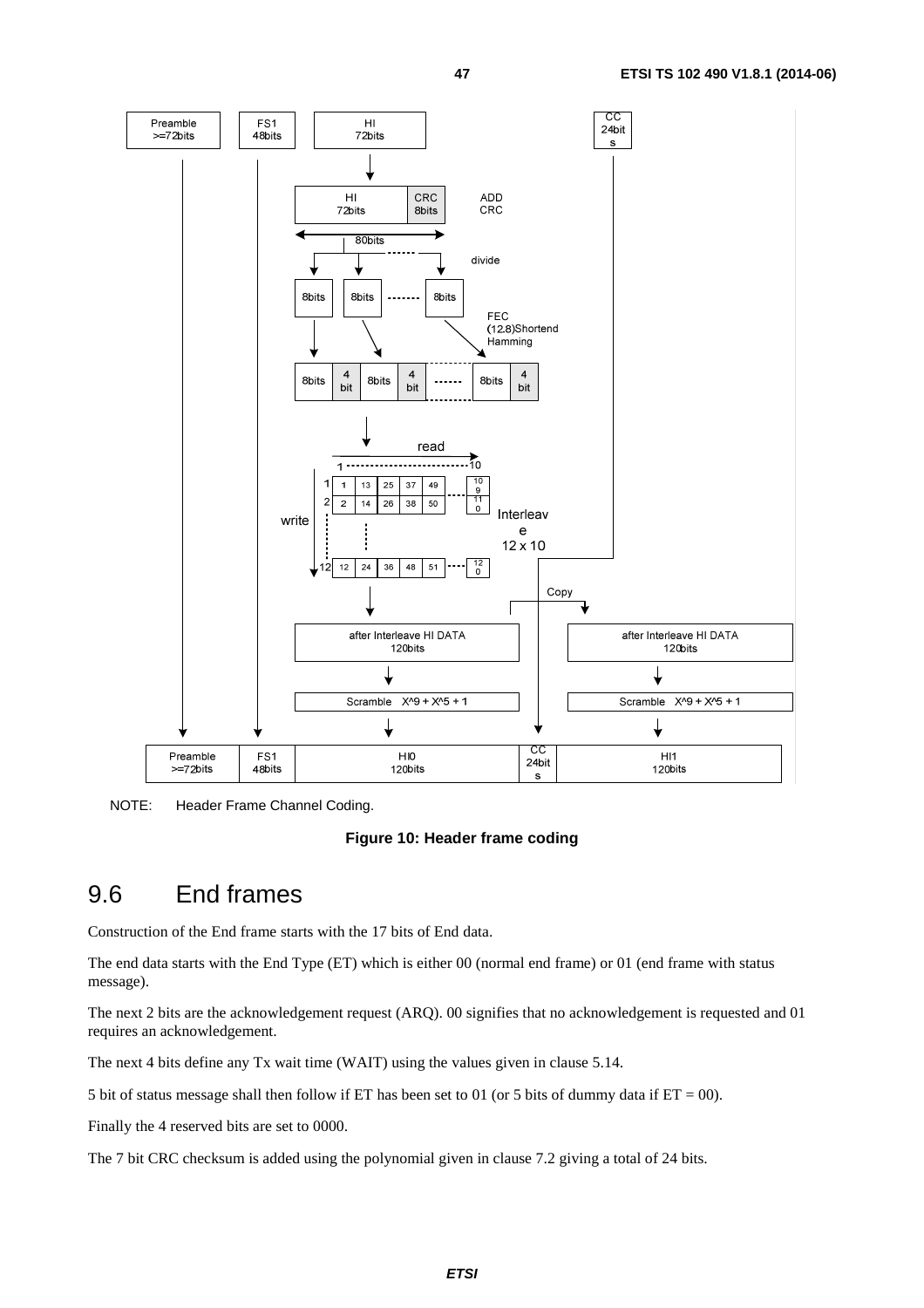<span id="page-47-0"></span>These 24 bits are now separated into 3 bytes. Each byte is now coded by a shortened 12,8 Hamming Code (clause 7.3) giving 3 x 12 bit blocks. These 36 bits are now repeated and each block of 36 bits is scrambled using the polynomial given in clause 7.4.

Finally the 24 bit FS3 synchronization sequence is prefixed to these end data bits.



**Figure 11: End frame coding** 

## 10 Channel access

## 10.1 Listen Before Transmit (LBT)

When accessing a channel to transmit, a radio shall take account of the following types of activity which may already be present on the channel:

- 6,25 kHz FDMA activity;
- other digital protocol activity;
- analogue activity.

When determining whether activity is present on a channel, the radio shall monitor the RSSI level. If after a maximum period of time (T\_ch\_chk) the RSSI level has not exceeded a configurable (within a predefined range) threshold RSSI\_LO, then the radio shall assume that activity is not present on the channel.

RSSI LO shall be set to  $-105$  dBm  $\pm$  3 dB.

If however the RSSI level does exceed this threshold, then the radio shall assume that activity is present on the channel and it shall attempt to become frame synchronized to the activity.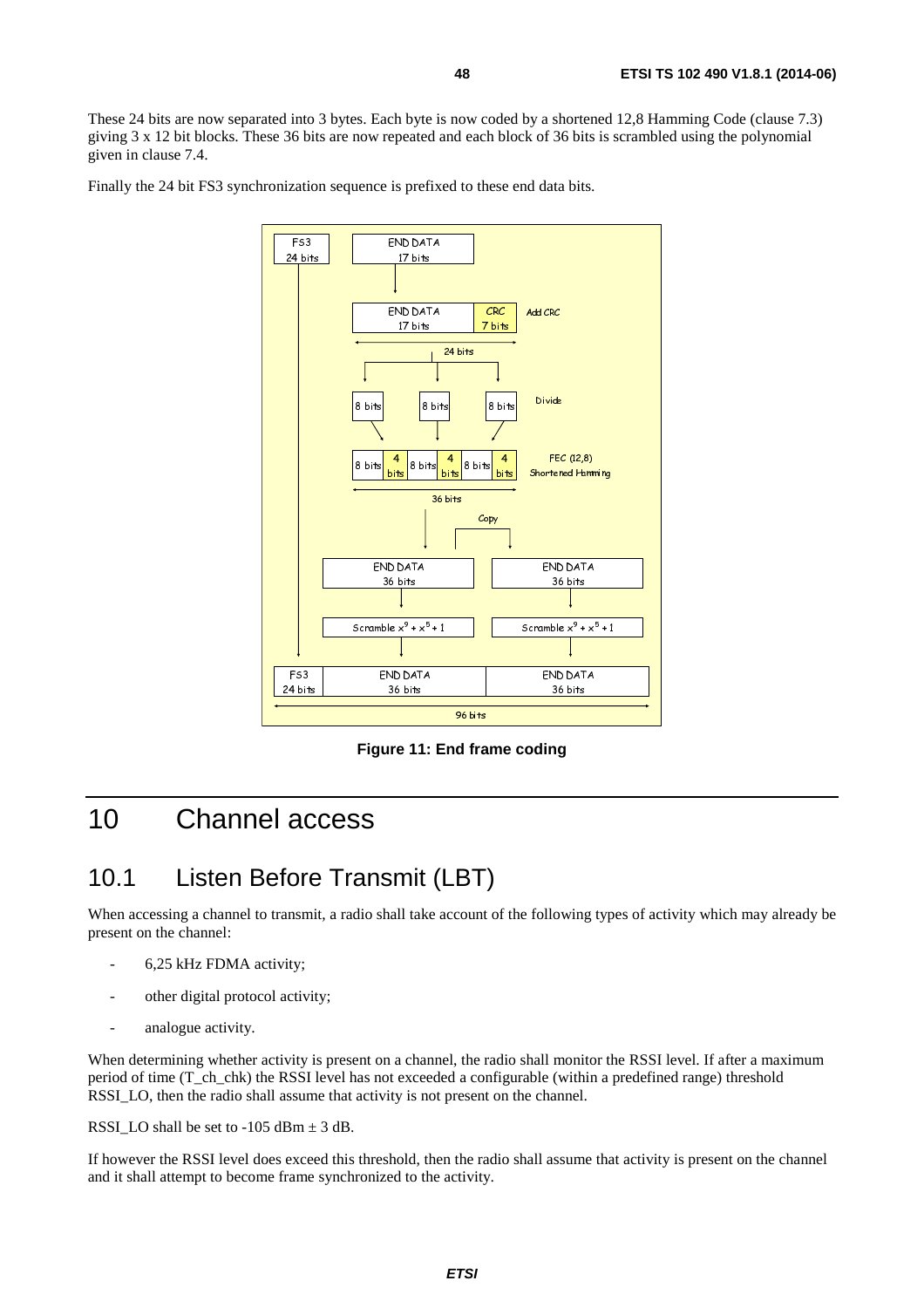<span id="page-48-0"></span>If the radio is successful in becoming frame synchronized to the activity, then the radio shall assume that 6,25 kHz FDMA activity is present on the channel. If the Channel Code is different then the radio shall assume that the activity is interference. If however after a maximum period of time (T\_ch\_free), the radio has not become frame synchronized to the activity, then the radio shall assume that the activity is non-6,25 kHz FDMA activity.

## 10.2 Hang time messages and timers

### 10.2.1 Definition

A voice call shall consist of a series of speech items separated by gaps known as "call hang time periods".

As the protocol is inherently asynchronous, these gaps shall be of random duration but it is possible for a radio involved in a group or talkgroup call to define a minimum call hang time period using Tx WAIT. Tx WAIT commences immediately after the END frame of the transmission that announces a Tx WAIT period.

## 10.2.2 Action by receiving stations

When a transmitting radio involved in a group or talkgroup call announces a non zero Tx WAIT time then PTT activated transmissions shall not be permitted to start during this Tx WAIT time irrespective of any polite or impolite criteria employed.

Where a radio receives a break-in request during the announced Tx Wait time then there shall be some audible prompt to the user to leave the RF channel free for the station that has requested to speak.

### 10.2.3 Break-in requests

When a transmitting station has announced a non-zero Tx WAIT time then this period is available for break-in requests from stations that are involved in the call.

Break-in requests are permitted for group and talkgroup calls. They are not permitted for individual calls or All Calls.

A user that wishes to break-in and use the RF channel shall have pre-keyed a break-in request on their radio. That radio shall not transmit the request until the start of the announced Tx WAIT time. The break-in request transmission shall be of the "connection request" format using one header and one end frame. The Header Type is set to 0001 (connection request) and the Called Station ID remains that of the group or talkgroup call in progress.

## 10.3 Call duration timers

dPMR™ HSs shall have a transmit TimeOut timer which limits the time of a single transmission item. This timer shall be set to the value of 180 seconds whenever the PTT key is pressed and counts down to zero.

If the transmit TimeOut timer expires, then all HSs shall stop transmitting immediately and may not re-transmit until PTT has been released and pressed again.

## 10.4 Transmit admit criteria

### 10.4.1 General admit criteria

Where a radio has been solicited to transmit a response, it may transmit the response within response time [T\_ack] irrespective of whether the channel is "Idle" or "Busy".

Where a radio has received a disconnection request it may immediately assume the channel to be idle.

Where a radio is involved in a voice call that is not terminated by a disconnection request has received no dPMR™ activity for a period of T\_hang then it shall assume the channel to be idle.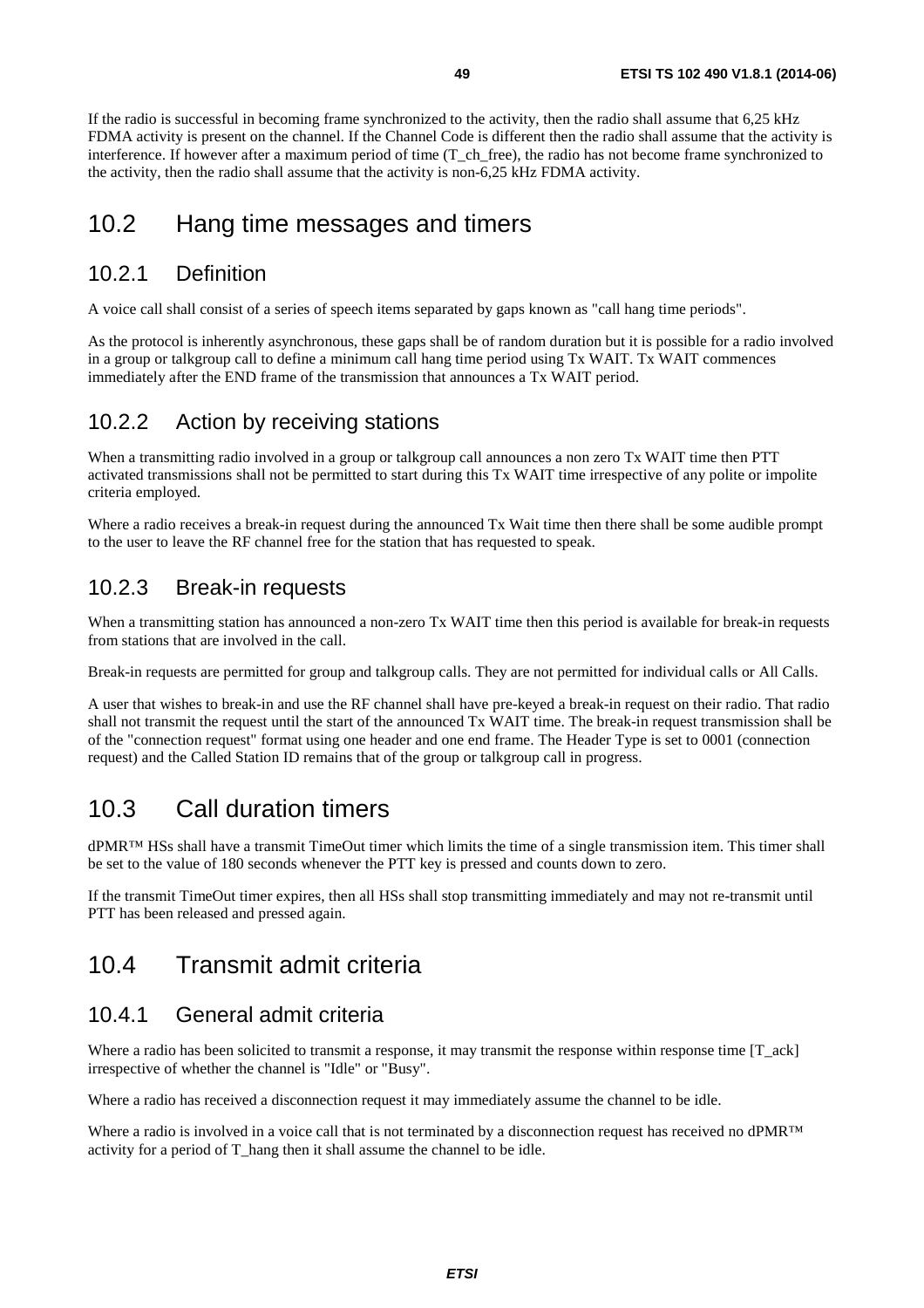<span id="page-49-0"></span>Where a radio is involved in a data call that is not terminated by a disconnection request has received no dPMR<sup>™</sup> activity for a period of T\_hang then it shall assume the transaction has failed.

Radios on the channel and not involved in any call shall just follow the channel access rules of clause 10.1.

### 10.4.2 ISF admit criteria

While a radio is partied to a voice call, it may transmit irrespective of whether the channel is "Idle" or "Busy" with 6,25 kHz FDMA activity pertaining to the same voice call but may not transmit if a Tx WAIT time has been invoked. However, for all other situations including data transmissions, radios shall be configurable to employ the following levels of "politeness" on a channel:

- Polite to own Channel Code: The radio shall refrain from transmitting on a channel while the channel is "Busy" with other 6,25 kHz FDMA activity from radios using the same Channel Code.
- Impolite: The radio shall transmit on a channel regardless of any other activity (either 6,25 kHz FDMA or otherwise) already present on the channel.

### 10.4.3 CSF admit criteria

While a radio is partied to a voice call, it may transmit irrespective of whether the channel is "Idle" or "Busy" with 6,25 kHz FDMA activity pertaining to the same voice call but may not transmit if a Tx WAIT time has been invoked. However, for all other situations including data transmissions, radios shall be configurable to employ the following levels of "politeness" on a channel:

- Polite to own Group or Talkgroup: The radio shall refrain from transmitting on a channel while the channel is "Busy" with other 6,25 kHz FDMA activity from radios within its own group or talkgroup. For all other types of activity already present on the channel, the radio shall transmit regardless.
- Polite to own Channel Code: The radio shall refrain from transmitting on a channel while the channel is "Busy" with other 6,25 kHz FDMA activity from radios using the same Channel Code. For all other types of activity already present on the channel, the radio shall transmit regardless.
- Impolite: The radio shall transmit on a channel regardless of any other activity (either 6,25 kHz FDMA or otherwise) already present on the channel.

On a given channel, not all features may be supported the same level of politeness. So for example, voice transmissions may be configured to be "impolite" while packet data transmissions are configured to be "polite".

## 10.5 Transmission re-tries

Certain transmissions solicit responses and where these responses are not received (e.g. due to collisions, interference, etc.) the transmitting entity may repeat the original transmission a number of times either until the response is received or the transmitting entity gives up.

The waiting times for re-transmission and the maximum number of re-tries are defined in clause 10.6.

## 10.6 Channel access timers and constants

### 10.6.1 Timers

T\_ch\_chk: Channel check timer: 100 ms.

T\_ch\_free: Unsynchronizable activity timer: 200 ms.

T\_ack: Acknowledgement response time: 3 seconds.

T\_hang: Channel free timer: Programmable from 1 to 30 seconds. Default value 10 seconds.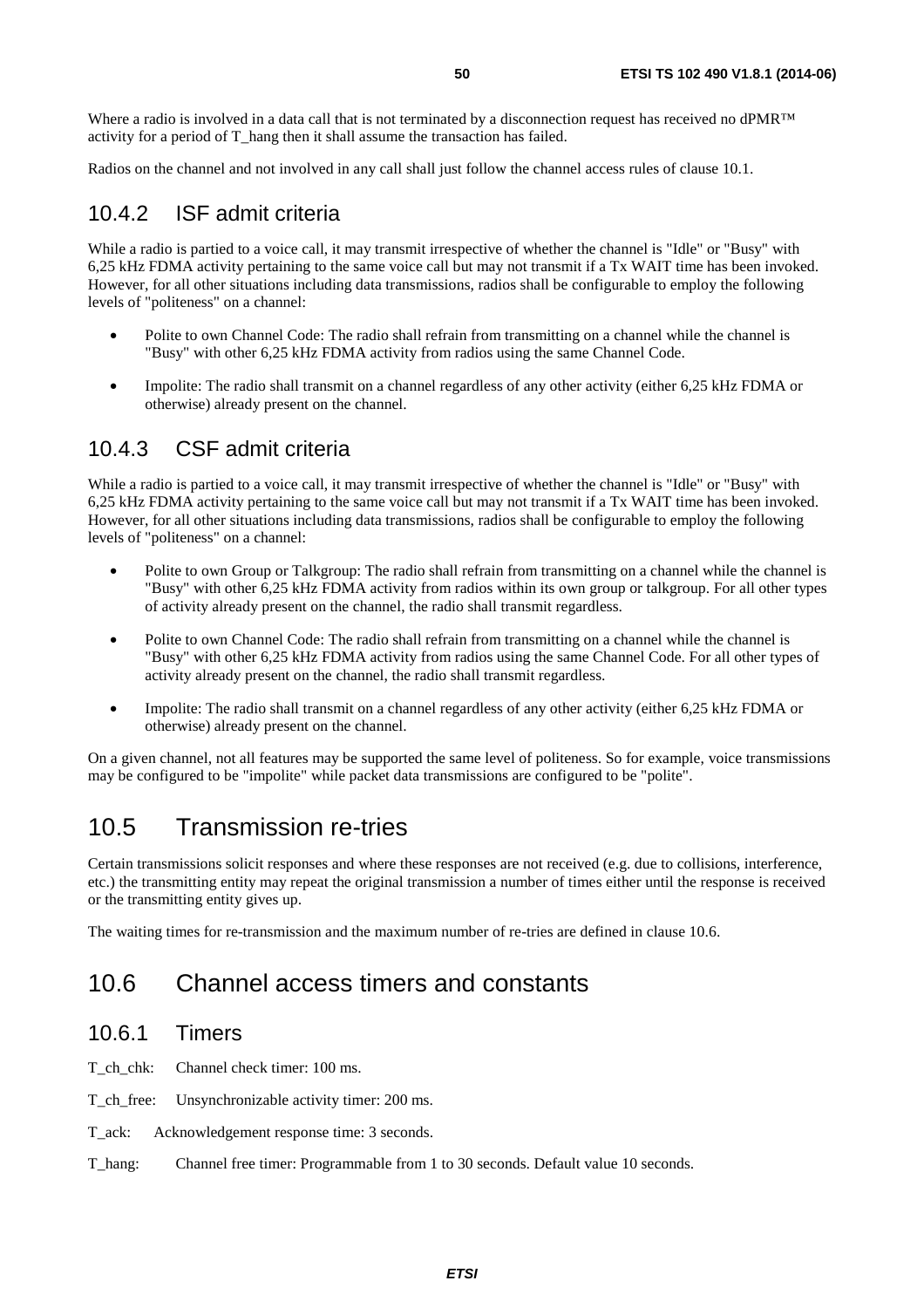### <span id="page-50-0"></span>10.6.2 Constants

Automatic repeats are permitted for acknowledgement (and nack) signalling.

A maximum of four such transmissions are permitted. The time between any such repeated signalling shall be in the range 300 ms to 500 ms.

## 11 Powersave

## 11.1 Transmitted format

Powersave is implemented by using a call set-up procedure of multiple repeated header frames, called Extended Header frames. Each of these extended header frames are numbered and count down to zero, so that radios sampling the channel can calculate exactly when the payload item or signalling shall commence.

In the case of repeated headers for powersave use, the preamble used by each header shall be fixed at 72 bits.

These extended wake-up headers shall be coded according to clauses 5.2 and 5.10.

The 11 bits of Call Information (CI) are used as follows:

- CI Type  $= 111$  (extended wake-up header).
- CI Information uses that last 4 bits to show how many header frames follow the current one:

**Table 11.1: Extended wake up header numbering** 

| Other        | Reserved                 |
|--------------|--------------------------|
| 1111<br>0000 | Extended Header frame 15 |
| ------       |                          |
| 0000<br>0001 | Extended Header frame 1  |
| იიიი<br>ററററ | Normal header frame      |

Radios can be programmed to use up to 15 extended header frames for wake-up purposes. This shall give a maximum response time of 1,2 seconds.



**Figure 12a: Extended header coding**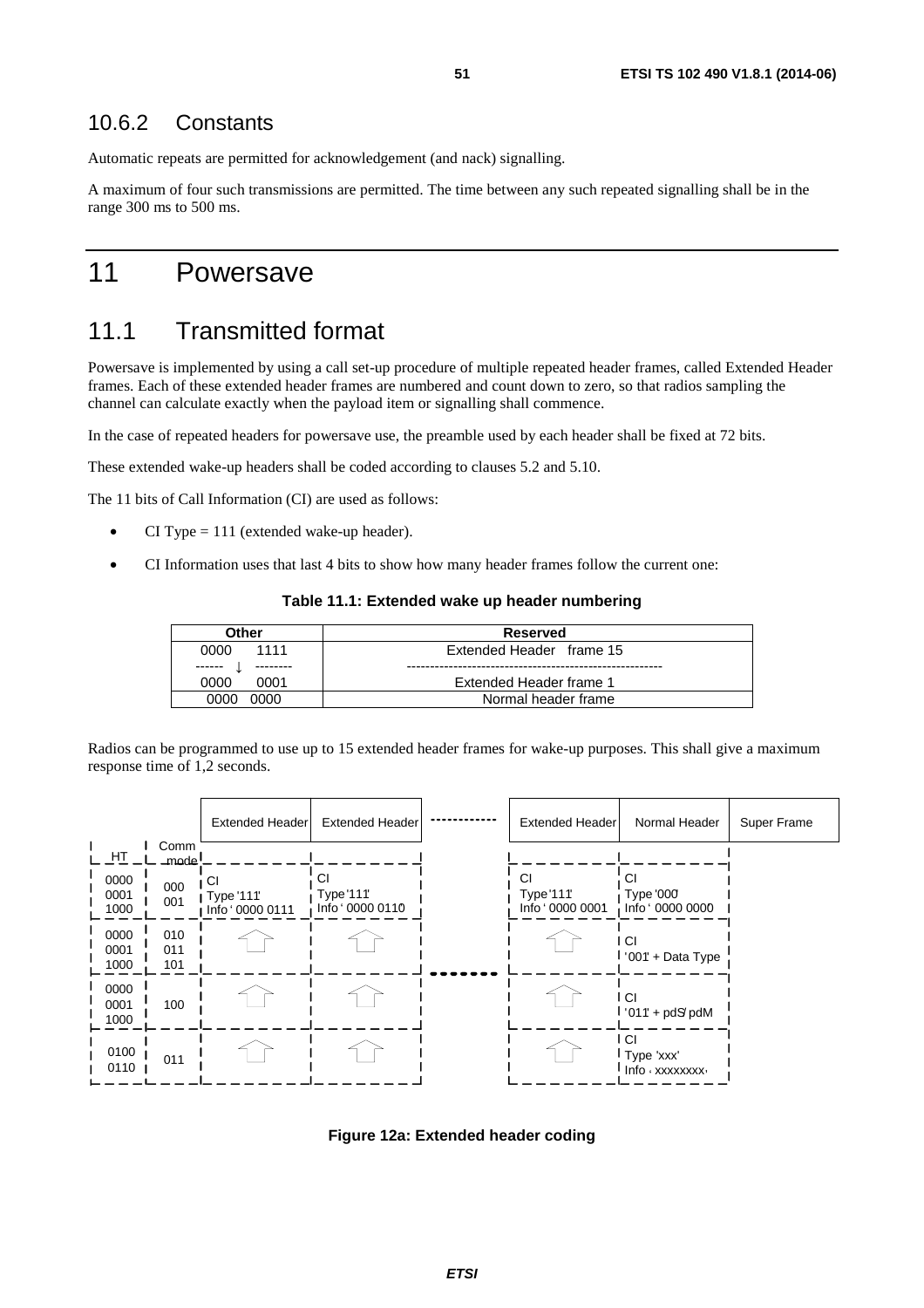### <span id="page-51-0"></span>11.2 Receive format

Radio in standby (sleep) shall be programmed to wake-up and monitor the channel at regular intervals. Each wake-up shall have a minimum duration of  $T$  ch chk (clause 10.6.1). The intervals between successive wake-ups shall be dependent on the number of repeated header frames used in extended wake-up according to clause 11.1.

The maximum sampling interval between wake-ups shall be:

T\_sam =  $(n - 1) \times 80$  ms.

Where T\_sam is the sampling interval and n is the number of extended wake-up headers used.

If the radio wakes and there is no activity on the channel for the duration of T\_ch\_chk it may return to sleep.

If the radio wakes and decodes the dPMR™ activity but the called station ID does not match it may return to sleep.

If the radio wakes and decodes the dPMR<sup>™</sup> activity and the called station ID matches, it shall then be able to calculate from the CI information bits when the payload item or signalling shall commence. Upon completion of the payload item or signalling the radio may return to sleep again.

## 12 Physical Layer

### 12.1 General parameters

The radio shall comply with the essential requirements as stated in EN 301 166-2 [\[1](#page-6-0)].

### 12.1.1 Frequency range

The radio system operates within the RF frequency range of 446,100 MHz to 446,200 MHz as identified in ECC/DEC/ $(05)12$  [\[i.1](#page-6-0)] or within the frequency band 149,01875 MHz to 149,11875 MHz.

### 12.1.2 RF carrier bandwidth

The radio system operates within a 6,25 kHz RF carrier bandwidth.

### 12.1.3 Transmit frequency error

The maximum transmit frequency error from the assigned RF carrier centre shall be within  $\pm 625$  Hz as stated in EN 301 166-2 [\[1](#page-6-0)].

### 12.1.4 Time base clock drift error

The maximum time base clock drift error shall be  $\pm 2$  ppm. This error is the amount of clock drift that is acceptable during a transmission.

### 12.2 Modulation

### 12.2.1 Symbols

The modulation sends 2 400 symbols/sec with each symbol conveying 2 bits of information. The maximum deviation, *D*, of the symbol is defined as:

The maximum deviation,  $D$ , of the symbol is defined as:

 $D = 3h/2T$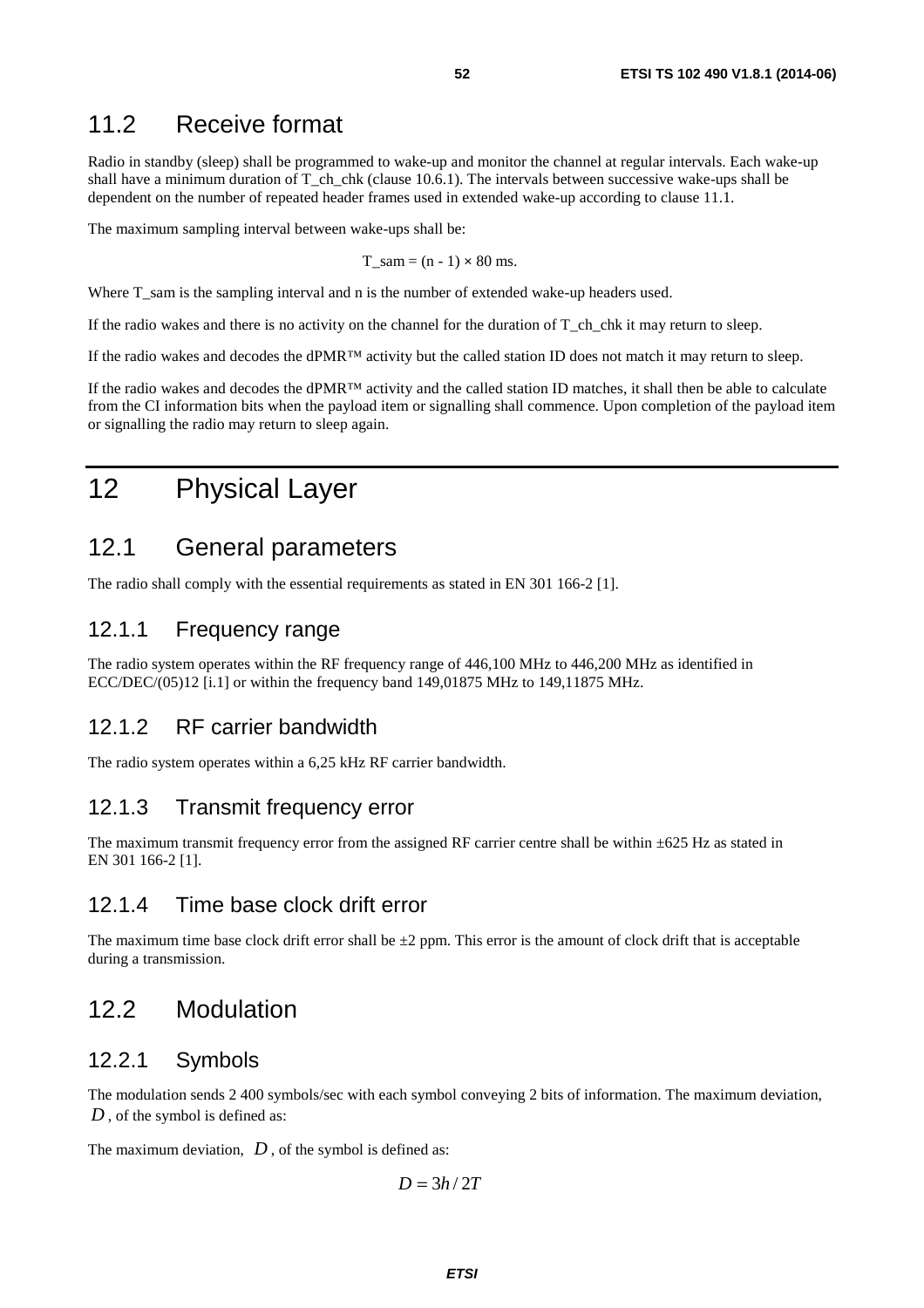<span id="page-52-0"></span>Where:

- *h* is the deviation index defined for the particular modulation; and
- $T$  is the symbol time  $(1/2, 400)$  in seconds.

## 12.2.2 4FSK generation

This clause describes the characteristics of the constant-envelope modulation, entitled 4FSK.

### 12.2.2.1 Deviation index

The deviation index, *h* , for 4FSK is defined to be 0,29. This yields a symbol deviation of 1 050 Hz at the symbol centre. The mapping between symbols and bits is given below.

Information Bits Symbol Mapping to 4FSK Deviation.

| <b>Information Bits</b> |       |        |                       |
|-------------------------|-------|--------|-----------------------|
| Bit 1                   | Bit 0 | Symbol | <b>4FSK Deviation</b> |
|                         |       |        | +1 050 Hz             |
|                         |       |        | +350 Hz               |
|                         |       |        | $-350$ Hz             |
|                         |       |        | -1 050 Hz             |

### **Table 12.1: FSK symbol mapping**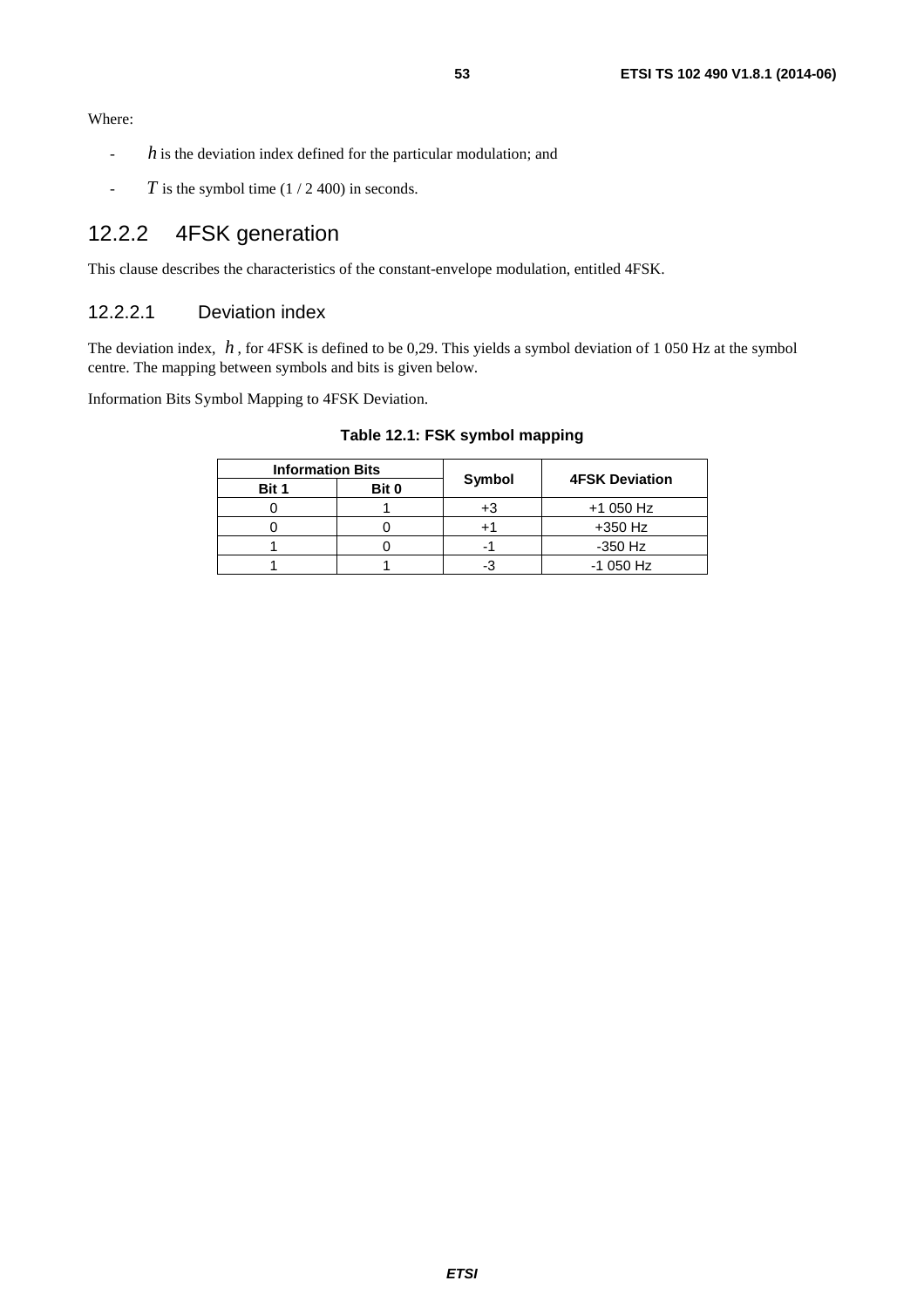<span id="page-53-0"></span>

### 12.2.2.2 Square root raised cosine filter

**Figure 12b**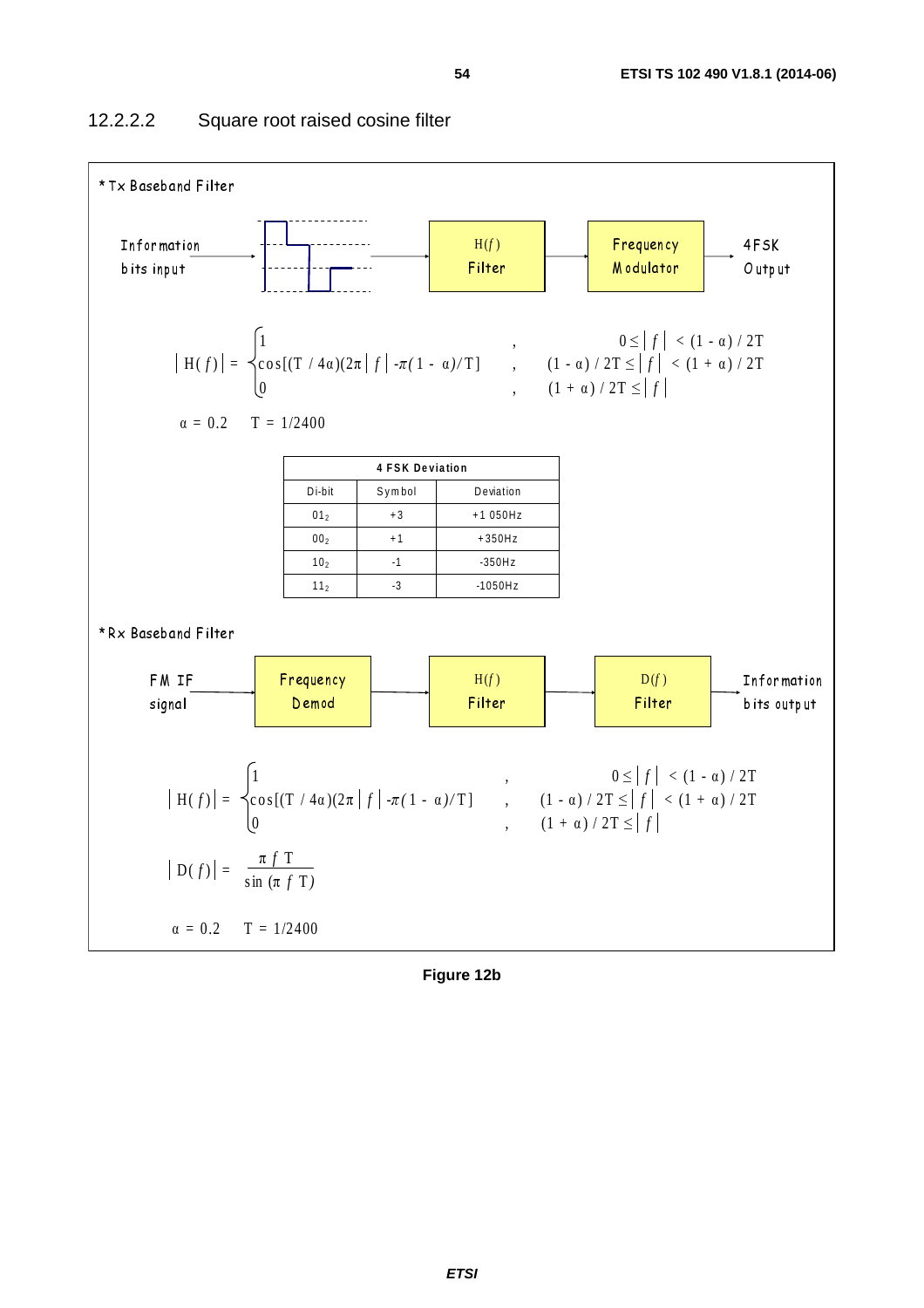### <span id="page-54-0"></span>12.2.2.3 4FSK Modulator

The 4FSK modulator consists of a Square Root Raised Cosine Filter, cascaded with a frequency modulator as shown in figure 13. The Square Root Raised Cosine Filter is described in clause 12.2.2.2.



**Figure 13: 4FSK Modulator**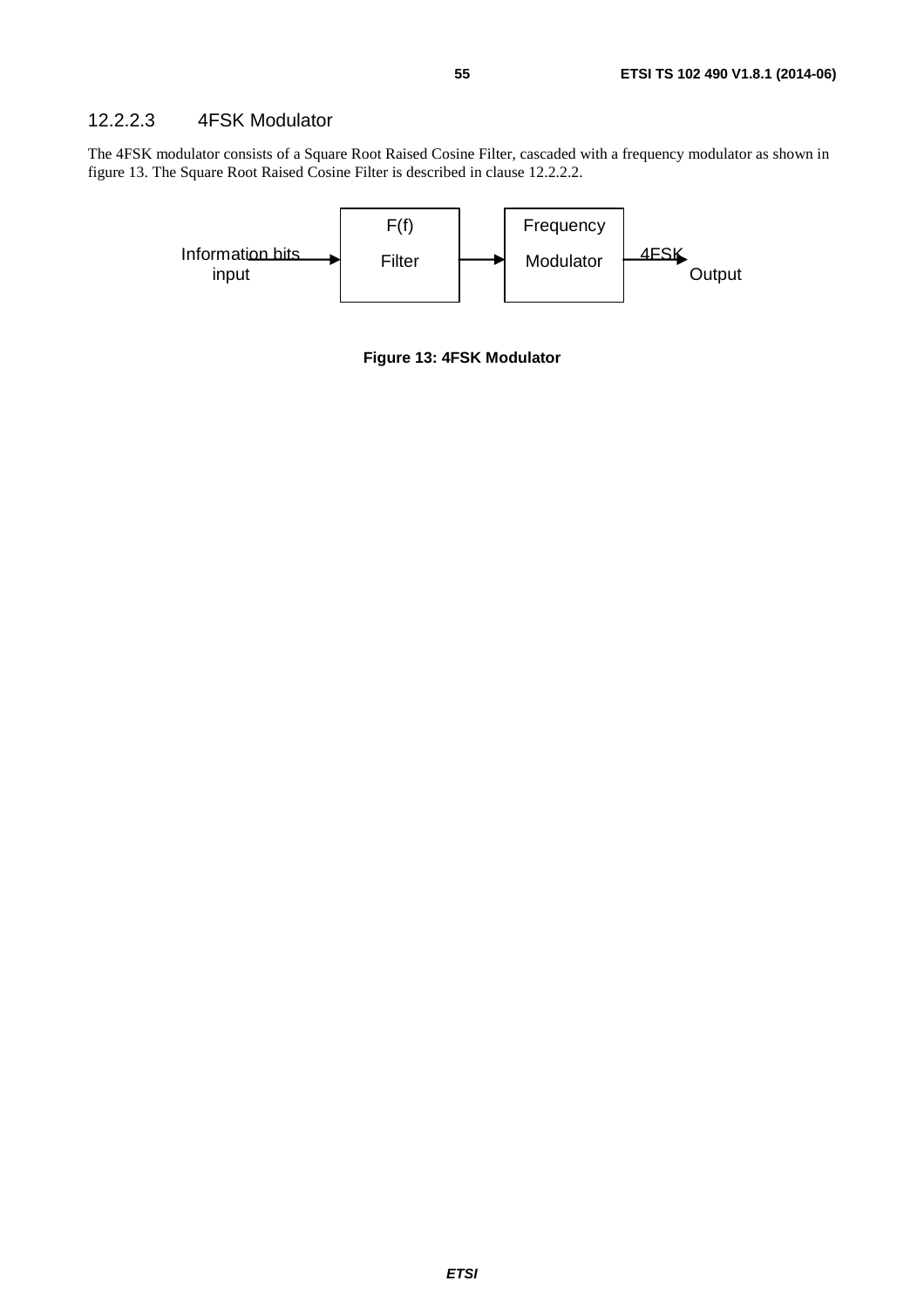## <span id="page-55-0"></span>Annex A (normative): Standard User Interface for CSF radios

It is recognized that manufacturers of MSs shall wish to exercise design independence in their products and, accordingly, the requirements of these annexes are only applicable to equipment where the manufacturer has declared compliance with the "Standard User Interface".

## A.1 Numbering and dialling plan

## A.1.1 Introduction to the numbering and dialling plan

This annex is intended to:

- define the user visible numbering (User Interface domain); and
- dialling in a MS for accessing other  $MS(s)$  over the AI; and
- to describe how the visible user numbering and dial strings may be mapped on to the AI.

The Man Machine Interface (MMI) issues have been addressed in this annex only to the extent of those strictly related to numbering and dialling.

It should be ensured in the MS implementation, that no non-deterministic user input results in an ambiguous call set-up attempt over the Air Interface. For example, if a user inputs a dialled string of digits that is not assigned to any of the presented dialling algorithms, then the MS should not try to establish the call and appropriate feedback or alert should be given to the user.

As not to restrict manufacturer's independence, it is envisaged that dialling selection may be initiated in many ways. Some methods are:

- direct number entry via a keypad;
- mode selection buttons; and
- soft key menu selection.

The dialling method may vary according to the MS terminal type. This annex is applicable to MSs with a basic CCITT number keypad, as shown in figure A.1 and/or with a display capable of displaying the decimal numbers "0" to "9" and the keys "\*" and "#". However, manufacturers may employ other keypad layouts.

|   | $\overline{c}$ | $\mathbf{3}$ |
|---|----------------|--------------|
|   | 5              | 6            |
|   | 8              | 9            |
| × | 0              | #            |

**Figure A.1: CCITT keypad layout**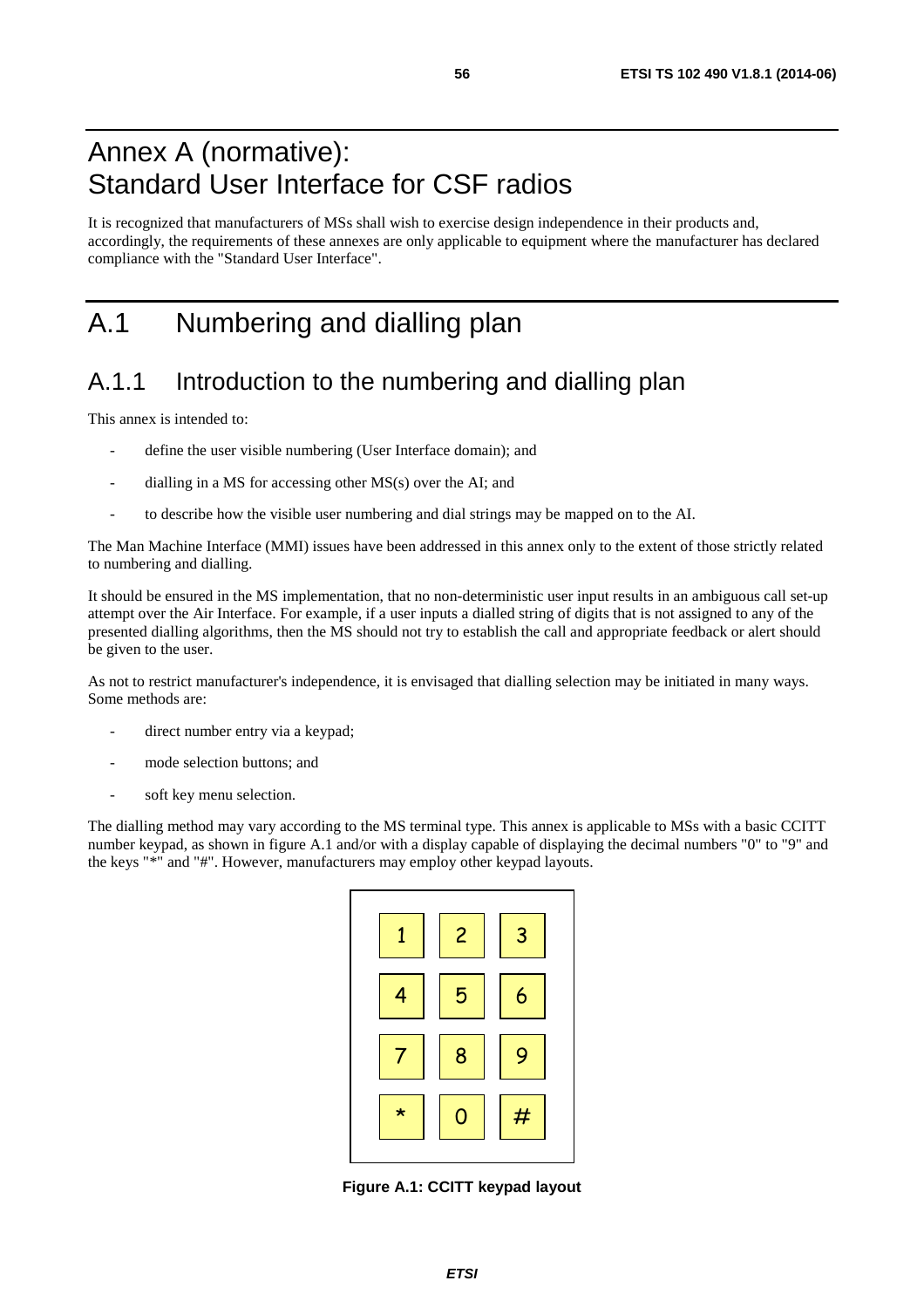<span id="page-56-0"></span>The primary use for the keypad is to enable the user to select the destination address, the type of service, and to initiate calls from the MS. Certain other services may be requested by dialling "call modifier" strings prior to entering the destination address.

The user input in case of establishing a call is defined for the purposes of this annex as two sequential events:

- a) user dials digits; and
- b) user initiates call.

The call initiation is the event, which terminates the user input related to the digits and normally causes a call set-up. The call initiation event itself may be either when the user presses the "#" key or Push-To-Talk (PTT) or other method that may be manufacturer or implementation specific.

NOTE: This definition of the user input for call establishment is valid only for the cases when a user dials a number using the number keypad or selects a number e.g. from a list of predefined numbers. There may be methods to combine all the three events so that e.g. PTT causes a call establishment using a predefined dialling algorithm to a predefined address requiring no explicit dialling event.

Manufacturers may implement barring of certain types of call or restrict calls to certain addresses. However, such constraints are outside the scope of this annex.

The MS may contain predefined parameters prescribing the minimum and maximum length of the user dial string. By limiting the length of the dialled string the address range the MS is able to dial is restricted. The minimum length parameter may be set according to the user needs, e.g. to disable accidental 1-digit dialling.

The (User Interface) address that an individual MS is assigned (its own address) may be defined by the dialled digits another MS would dial to reach that MS rather than the Air Interface binary number. If the algorithm specified in this annex were implemented, an MS individual address would be fully specified by seven decimal digits. Similarly, if a MS was personalized with one or more talkgroup addresses, they may be specified at the user interface by seven decimal digits.

## A.2 Subscriber mapping

## A.2.1 User Interface - Air Interface

Dialled digits are represented in decimal notation and utilize the numbers "0" to "9" and the keys "\*" and "#". For an MS fitted with a keypad, the "#" key may initiate a call (although other initiate methods may be implemented by a manufacturer). Dialled digits that represent a destination address are translated to a form for the Air Interface by a coding algorithm. This is illustrated in figure A.2.



**Figure A.2: Number conversion**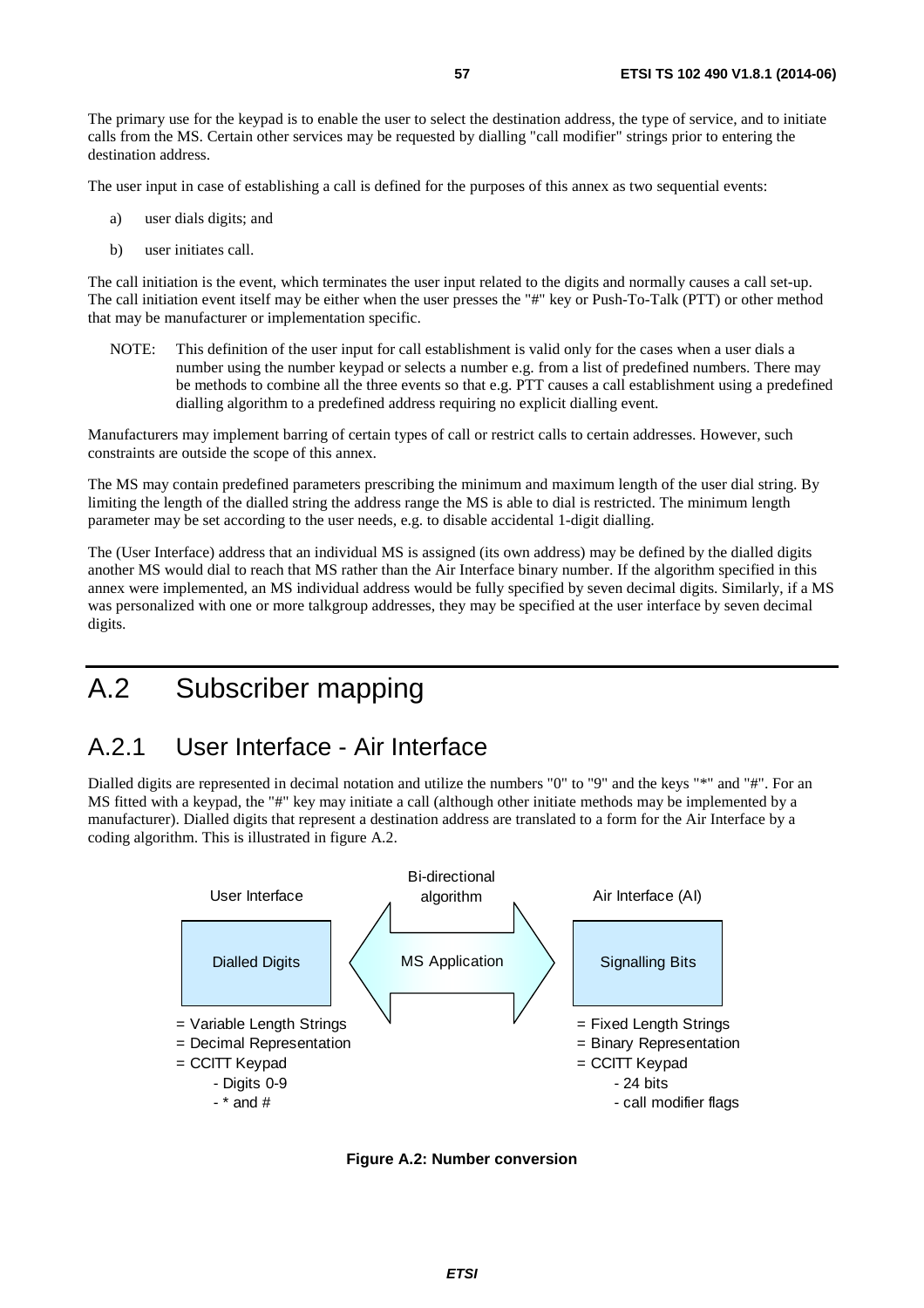<span id="page-57-0"></span>The content of a 24-bit AI MS address field may represent:

- an MS individual address:
- an MS group address.

The Air Interface provides call services for voice and data. The AI also permits the call services to be modified. The application that converts the User Interface to the Air Interface recognizes the "call modifier" and requests the lower layers to set appropriate bits in the PDUs carried between the entities. At the User Interface, the "call modifier" is indicated by preceding the destination address digits with additional "call modifier" digits.

### A.2.1.1 Mapping for MS address space

Each call is made to a numeric or non-numeric address (with "wildcards"). The mapping between the User-Interface domain and the Air Interface uses a reversible coding algorithm.

MS shall establish the call type from analysis of the decoded Air Interface address. There are a number of methods by which a MS may distinguish between talkgroup and individual calls and these are described in the following clauses.

### A.2.1.1.1 The concept of the wildcard character

The MS may discriminate a talkgroup call from an individual call by the use of the "wildcard".

In the User Interface domain structure, if the dialled string represents an MS address, and contains a "\*" in any of the four least significant characters, then that MS address represents a group of MSs. The "\*" character is the "wildcard" and represents all numeric values in that digit position, as defined in example 1 to 3.

- EXAMPLE 1: The user dials "012345<sup>\*</sup>" means that the MS is addressing 10 separate MSs whose individual addresses are "0123450", "0123451", "0123452", "0123453", "0123454", "0123455", "0123456", "0123457", "0123458", and "0123459".
- EXAMPLE 2: The user dials "01234\*6" means the MS is addressing 10 separate MSs whose individual addresses are "0123406", "0123416", "0123426", "0123436", "0123446", "0123456", "0123466", "0123476", "0123486", and "0123496".
- EXAMPLE 3: Wildcards may be combined. The user dials "01234<sup>\*\*</sup>" represents 100 MSs in the range "0123400" to "0123499".

For operators who have no interest in this method of defining talkgroups, the "wildcard" feature may be disabled by MS programming.

### A.2.1.1.2 The concept of stored parameters

The MS equipment may contain predefined parameters prescribing the MS addresses that shall be interpreted as talkgroup addresses. These addresses may be stored as a list programmed during manufacture or before connecting an MS into service.

### A.2.1.1.3 The concept of ad-hoc arrangement

The MS equipment may simply rely on a range of addresses that all equipment is known to be talkgroup addresses.

### A.2.1.1.4 The rules for the sender

The MS codes the dialled user digits to a 24 bit Air Interface address by using the reversible algorithm  $B_2$ .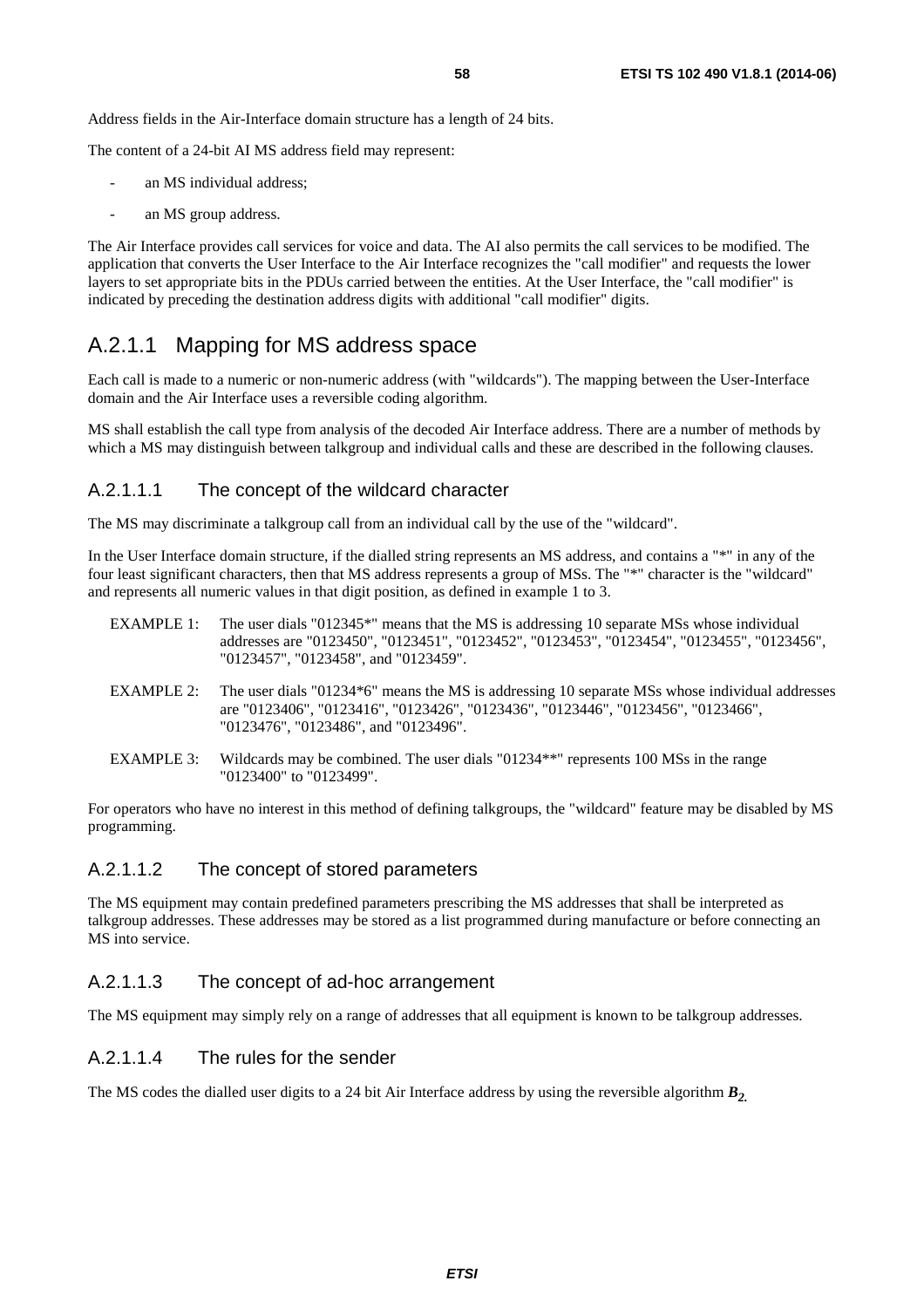### <span id="page-58-0"></span>A.2.1.1.5 The rules for the recipient

These rules determine whether a call is to a talkgroup or individual address and shall be accepted by a MS. (All reference to MS in this clause refer to the recipient.)

MS receives a dPMR™ call.

MS uses the reverse of the  $B_2$  function specified in clause A.2.1.1.6.1 to translate the AI talkgroup address to the User Interface domain.

#### IF digits (User Interface)

contains a "\*" in any of the least significant four characters.

#### **THEN**

each digit received is compared with each corresponding digit of the MS individual address except where the received digit is a "\*". If there is a match on all applicable digits then this MS is party to the talkgroup call.

#### ELSE

(consists of numeric characters only).

#### **THEN**

#### EITHER

The string of digits received is compared with each corresponding string of talkgroup digits that the MS has stored (specifically indicating a talkgroup).

If there is a match then this MS is party to the talkgroup call.

OR

The string of digits received is compared with each corresponding string of individual address digits that the MS has stored.

If there is a match then this MS is party to the individual call.

#### ENDIF

### A.2.1.1.6 Mapping of dialled strings to the AI address space

A MS address is a 7-character numeric string in the range "0000001" to "999\*\*\*\*", these characters are mapped to the Air Interface domain structure bits by the reversible function  $B_2$ .

Addresses may consist of all numeric characters (but the MS shall be able to ascertain the address is a talkgroup address rather than an individual address). Alternatively any of the last four characters may contain one or more "\*" characters that explicitly signifies the address is a talkgroup address.

#### A.2.1.1.6.1 Mapping of numeric dialled strings to the AI address space

#### Table A.1: Dialable address mapping by  $B_2$

| <b>Character</b> |             |     |                      |               |           |  |   | Air Interface |
|------------------|-------------|-----|----------------------|---------------|-----------|--|---|---------------|
|                  |             |     |                      |               |           |  | - | שו            |
|                  | $\sim$<br>- | . . | . .<br>$\mathcal{A}$ | . .<br>∖շ<br> | . .<br>٦۵ |  |   | 24 bits       |

 $K_1, K_2, K_3$  represent decimal symbols in the range 0 to 9.

 $K_4, K_5, K_6, K_7$  represent symbols to base 11 using the digits 0,1,2,3,4,5,6,7,8,9, $*$ .

The "\*" is a symbol that has the value of 10.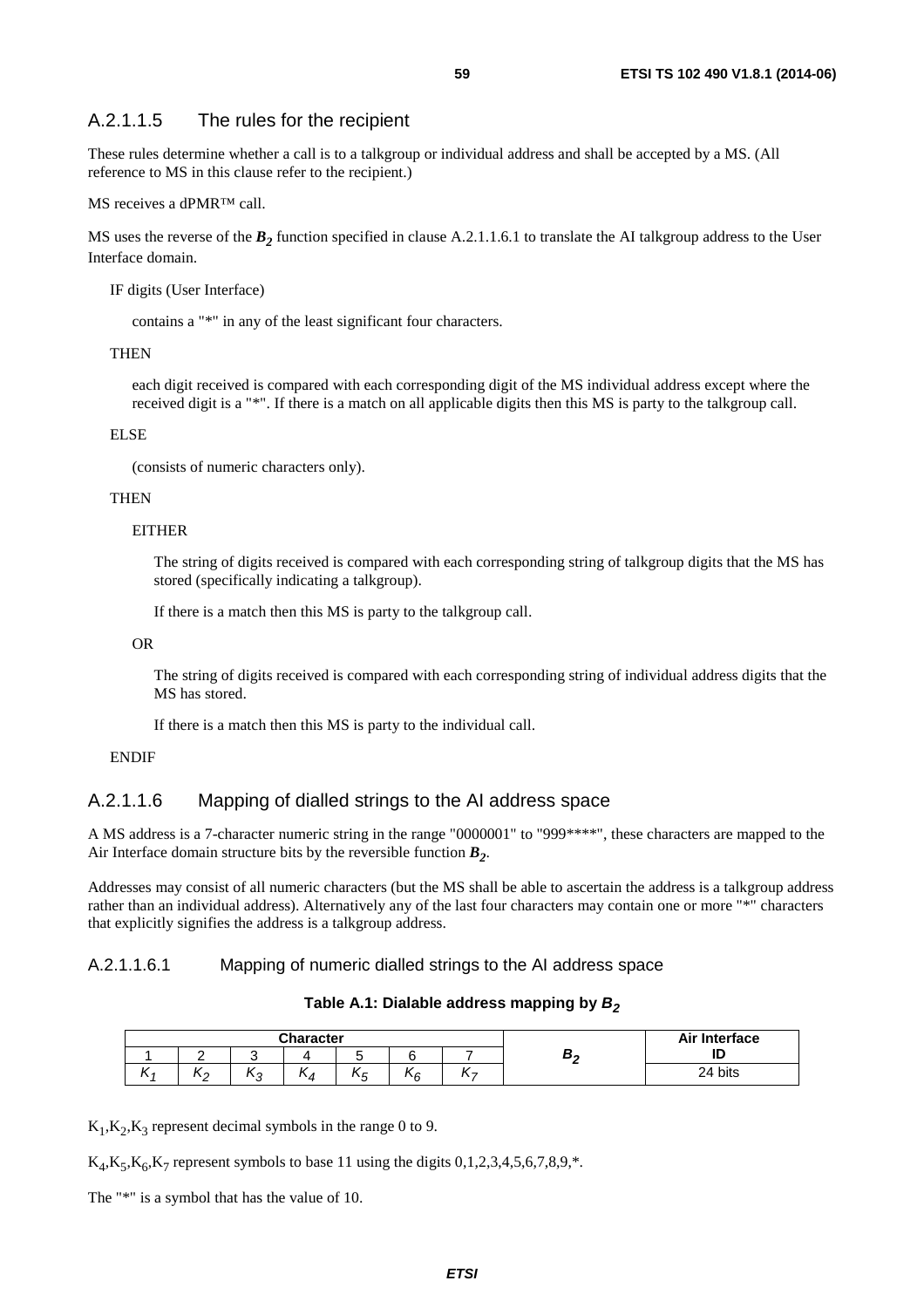<span id="page-59-0"></span>The six least significant user dialled digits  $K_2$  to  $K_7$  in the range "000001" to "999999" are converted to the 20 least significant 20 bits of the AI ID using true decimal to binary conversion. The most significant user dialled digit  $K_1$  is converted to the most significant 4 bits of the AI ID using a true decimal to binary conversion.

$$
B_2=\sum K_1*1464100, K_2*146410, K_3*14641, K_4*1331, K_5*121, K_6*11, K_7
$$

To following steps are needed to convert the dialled digits to an ID in the AI domain:

- a) take the first digit  $(0 to 9)$  and multiply by 1 464 100;
- b) take the second digit (0 to 9), multiply by 146 410;
- c) take the third digit  $(0 to 9)$  and multiply by 14 641;
- d) take the fourth digit (0 to 9) or  $*(*$  has a value of 10) and multiply by 1 331;
- e) take the fifth digit (0 to 9) or  $*(\ast)$  has a value of 10) and multiply by 121;
- f) take the sixth digit (0 to 9) or  $*(\ast)$  has a value of 10) and multiply by 11;
- g) take the seventh digit (0 to 9) or  $*(\ast)$  has a value of 10);
- h) add c) to i); and
- i) convert the sum to a 24-bit binary number.

Examples are shown in table A.2.

| Table A.2: Examples of address translation |  |
|--------------------------------------------|--|
|                                            |  |

| User-Interface | Air-Interface (Hex)  | Air Interface (Binary)                     |
|----------------|----------------------|--------------------------------------------|
| 1234567        | 1B91FD <sub>16</sub> | 0001 1011 1001 0001 1111 1101 <sub>2</sub> |
| 468956*        | 68BF08 <sub>16</sub> | 0110 1000 1011 1111 0000 1000,             |
| 012345*        | $02CO0A_{16}$        | 0000 0010 1100 0000 0000 1010 <sub>2</sub> |
| 0123460        | $02CO0B_{16}$        | 0000 0010 C000 0000 0000 1011 <sub>2</sub> |
| 999****        | DF6767 <sub>16</sub> | 1101 1111 0110 0111 0110 0111,             |

## A.2.2 Addresses

An MS is pre-programmed with at least one individual identity.

An MS is permitted to have multiple individual identities and one or more talkgroup identities.

Where an MS has more than one individual identity then one of these shall be assigned as the primary individual identity. This primary individual identity is the one that shall be used for all forms of abbreviated or masked dialling (clauses A.3.4.1.2 and A.3.4.1.3).

An MS may contain a list of talkgroup identities, which may be pre-programmed or dynamically updated (manually or over the AI).

The User Interface domain maps to the AI address space by the  $B_2$  algorithm.

## A.2.3 Conversion rules

### A.2.3.1 MS addresses

An MS address in the User-Interface structure is defined as 7 characters of which for an individual MS address contain the characters "0" to "9". For a talkgroup address the three most significant contain the characters "0" to "9" and least significant four characters contain the characters "0" to "9" or "\*".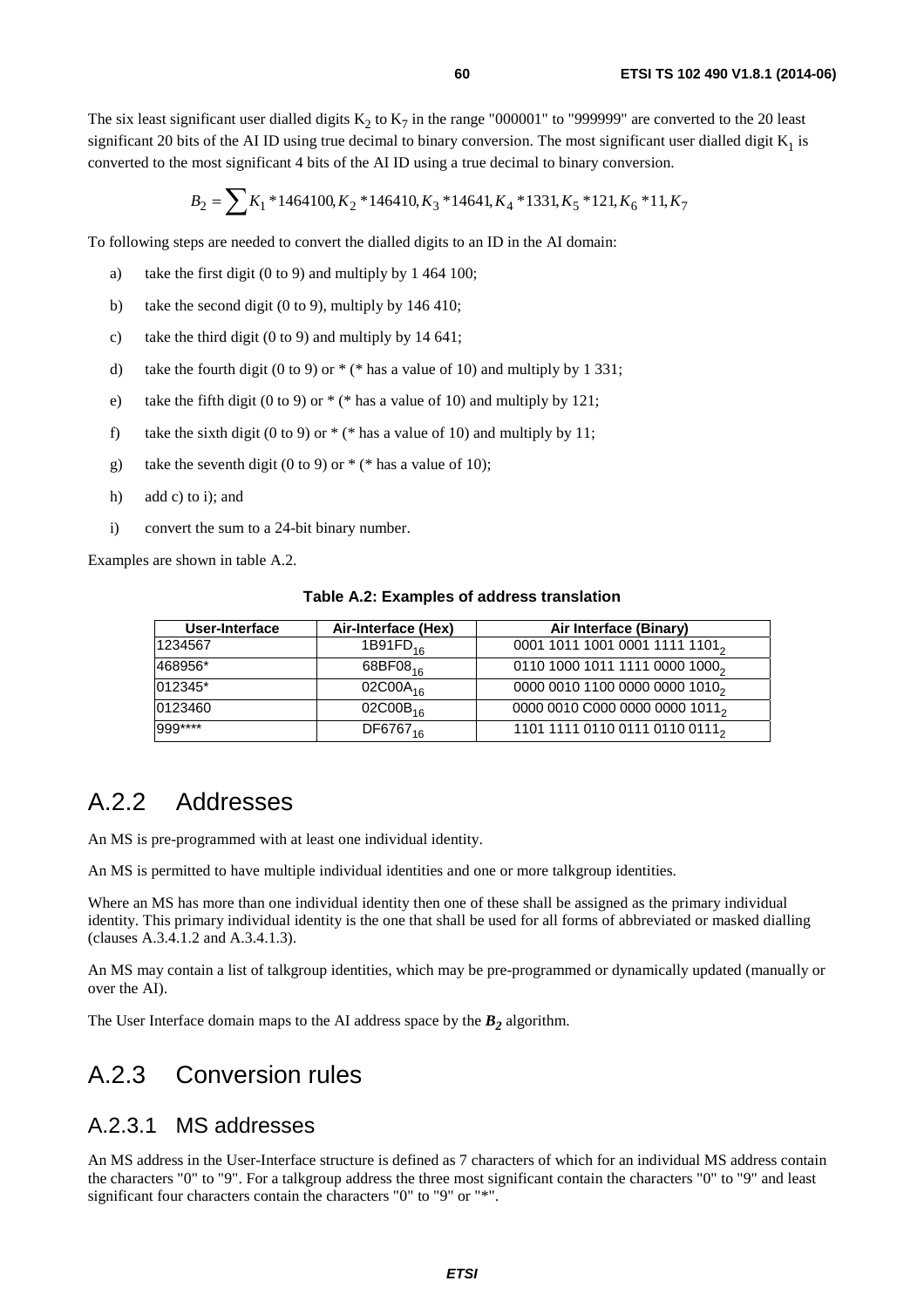## <span id="page-60-0"></span>A.2.3.2 Limiting the length of the destination address

The MS equipment may contain predefined parameters prescribing the minimum and maximum length of the user dial string. By limiting the length of the dialled string, the address range that the MS is able to dial is restricted.

### A.2.3.3 All talkgroup address

The All Call dialled string "n\*\*\*\*\*\*" (All Call within a prefix) is mapped as shown in table A.3.

| <b>User dialled string</b> | Air Interface ID       | <b>Meaning</b>    |
|----------------------------|------------------------|-------------------|
| $\mathsf{M}$ ******        | F8 33 9C <sub>16</sub> | All Talkgroup ID0 |
| $   4 * * * * * *   $      | F8 33 9D <sub>16</sub> | All Talkgroup ID1 |
| etc.                       | etc.                   | etc.              |
| $"Q******"$                | F8 33 A5 <sub>16</sub> | All Talkgroup ID9 |

**Table A.3: Mapping of prefixed All Call to the AI** 

The All Call dialled string: "\*\*\*\*\*\*" is mapped to the All Talkgroup ID10 and addresses all MSs irrespective of their prefix.

**Table A.4: Mapping of all prefix call to the AI** 

| <b>User dialled string</b> | Air Interface ID       | Remark             |
|----------------------------|------------------------|--------------------|
| $11+11+11$                 | F8 33 A6 <sub>16</sub> | All Talkgroup ID10 |

## A.3 User dialling plan

## A.3.1 User numbering

All dialled strings, as defined in the clause A.3 of the present document, are read from left to right and are dialled in the sequence in which they are read. Throughout this clause all representations of dialled strings are underlined.

MSs may only be required to dial sufficient numbers of characters unambiguously define the destination and service required.

### A.3.1.1 Dialling method

To maximize channel utilization, the user should enter a string of digits and then press a button to initiate the call.

The "#" key or a dedicated "send" key is used to initiate the call. The "#" key has an additional purpose of modifying the call type or priority.

### A.3.1.2 Call Type determination

Underlying signalling and system functionality is hidden from the user. MSs determine the call type and function from the length and content of the dialled string.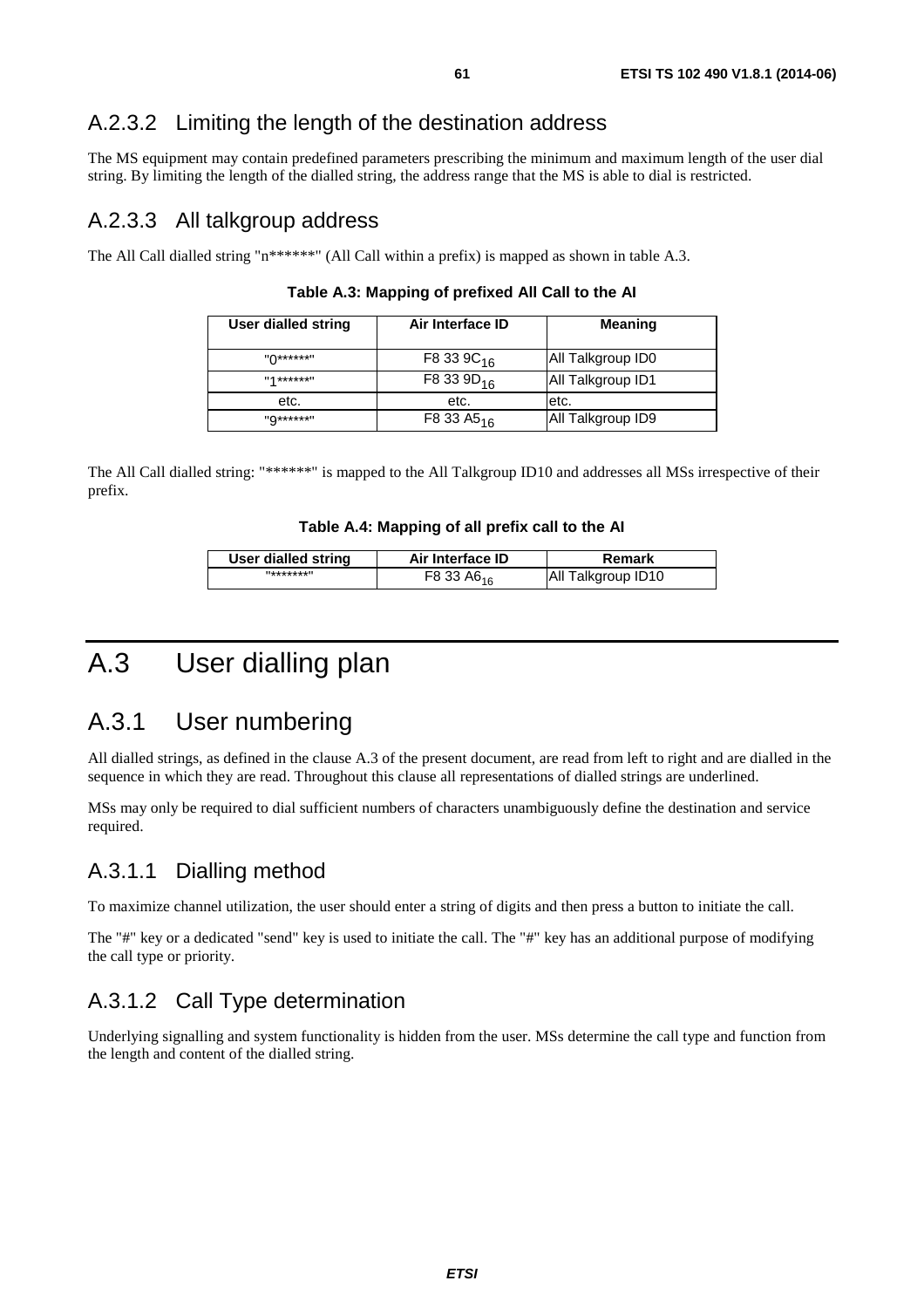### <span id="page-61-0"></span>A.3.1.3 Call modifier strings

Dialled strings that commence with a hash " $#$ " provide secondary uses for the keypad.

Secondary dialling functions may be as follows:

- Status Call;
- Broadcast Call.

Secondary dialling is achieved by the use of call modifier strings in front of the dialled number. These call modifier sequences utilize the "#" and "\*" keys.

## A.3.2 Dialled digits to address mapping

The User-Interface employs 11 symbols "0" to "9" and "\*" and "#".

In the User-Interface domain structure, if the string represents an MS address, and contains a "\*" in any of the four least significant characters, then that MS address represents a group of MSs.

The length of destination MS address dialled digits is in the range from 1 to 7, and is interpreted as the right most digits of the recipient's number. The MSs individual address is used as a base address, and the right-most digits of that number are replaced by the user dialled digits, as shown in example 1 and 2. The resulting number is then converted to the AI ID using the algorithm presented in the annex A.

EXAMPLE 1: An MS whose individual address is "1234567" (in the user domain), dials "43".

| MS source address                              |  |  |  |  |  |  |
|------------------------------------------------|--|--|--|--|--|--|
| Dialled destination                            |  |  |  |  |  |  |
| Full destination address, see note             |  |  |  |  |  |  |
| NOTE:<br>Destination address after processing. |  |  |  |  |  |  |

EXAMPLE 2: This example is a call to a talkgroup, described in clause A.2.1.2.1.

| MS source address                                     |  |  |  |  |  |  |
|-------------------------------------------------------|--|--|--|--|--|--|
| Dialled destination                                   |  |  |  |  |  |  |
| Full destination address, see note                    |  |  |  |  |  |  |
| <b>NOTE:</b><br>Destination address after processing. |  |  |  |  |  |  |

## A.3.3 Storage requirements

### A.3.3.1 MS individual address

An MS is allocated a numeric address in the range in the range "0000001" to "9999999", see note. MSs may be programmed with more than one individual address.

NOTE: The addresses "1000000", "2000000", "3000000", "4000000", "5000000", "6000000", "7000000", "8000000", and "9000000" are not valid.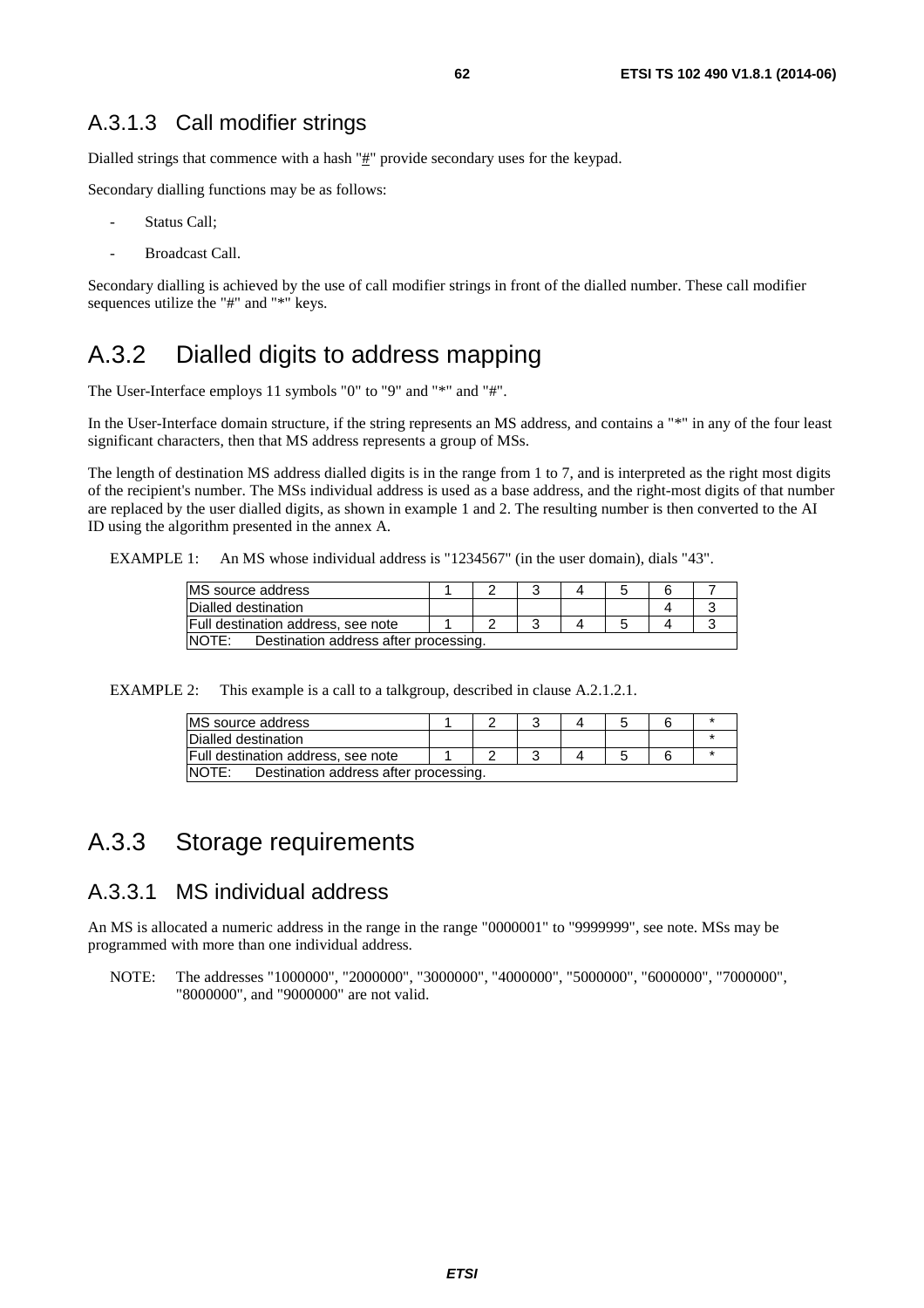### <span id="page-62-0"></span>A.3.3.2 Dialled Talkgroups

Talkgroups may be both all numeric numbers, or may be numbers terminated by up to four consecutive "\*" wildcards as the least significant digits as shown below:

xxxxxx\* is valid xxxxx\*\* is valid xxxx\*\*\* is valid xxx\*\*\*\* is valid

All other combinations in the least significant four digits of the dialled string such as  $xxxxx*x$  are invalid.

### A.3.3.3 All MSs

All units respond to All MSs address "\*\*\*\*\*\*\*#".

All units with prefix "n" respond to the prefixed All MS address "n\*\*\*\*\*\*#" with n=0 to 9.

See clause A.2.3.3 of the present document for the mapping of MS dialled digits " $n^{*****}\#$ ".

### A.3.3.4 Non-dialable numbers

MS Address's "0000000", "1000000", "2000000", "3000000", "4000000", "5000000", "6000000", "7000000", "8000000", "9000000" are not dialable. If the user inputs a dialled string of digits that is not assigned to any of the dialling algorithms, then the MS should not try to establish the call and appropriate feedback given to the user.

### A.3.3.5 Talkgroup recognition

### A.3.3.5.1 All numeric talkgroups

Each MS has storage allocated for numeric talkgroup addresses. The table is populated during MS personalization by the user. The sender (MS) may use entries in this table to establish that the destination address is a talkgroup rather than an individual address.

The talkgroup table contains entries consisting of the full talkgroup address consisting of 7 characters as shown in the example.

EXAMPLE: The sender (MS) whose individual address is "1234561" has the destination "1234567" stored in its talkgroup table. The user enters a single digit "7" as the destination address.

The full destination address is formed from the dialled digit(s) and the MS own individual address.

| MS source address                              |  |  |  |  |  |  |
|------------------------------------------------|--|--|--|--|--|--|
| Dialled destination                            |  |  |  |  |  |  |
| Full (Talkgroup), see note                     |  |  |  |  |  |  |
| Destination address after processing.<br>NOTE: |  |  |  |  |  |  |

The talkgroup table is searched for a match. In this example there is a match so the destination address is a talkgroup addresses

NOTE: System developers are reminded to ensure adequate separation of address fields when using numerical talkgroups such that MS never inadvertently assume individual call actions to a talkgroup.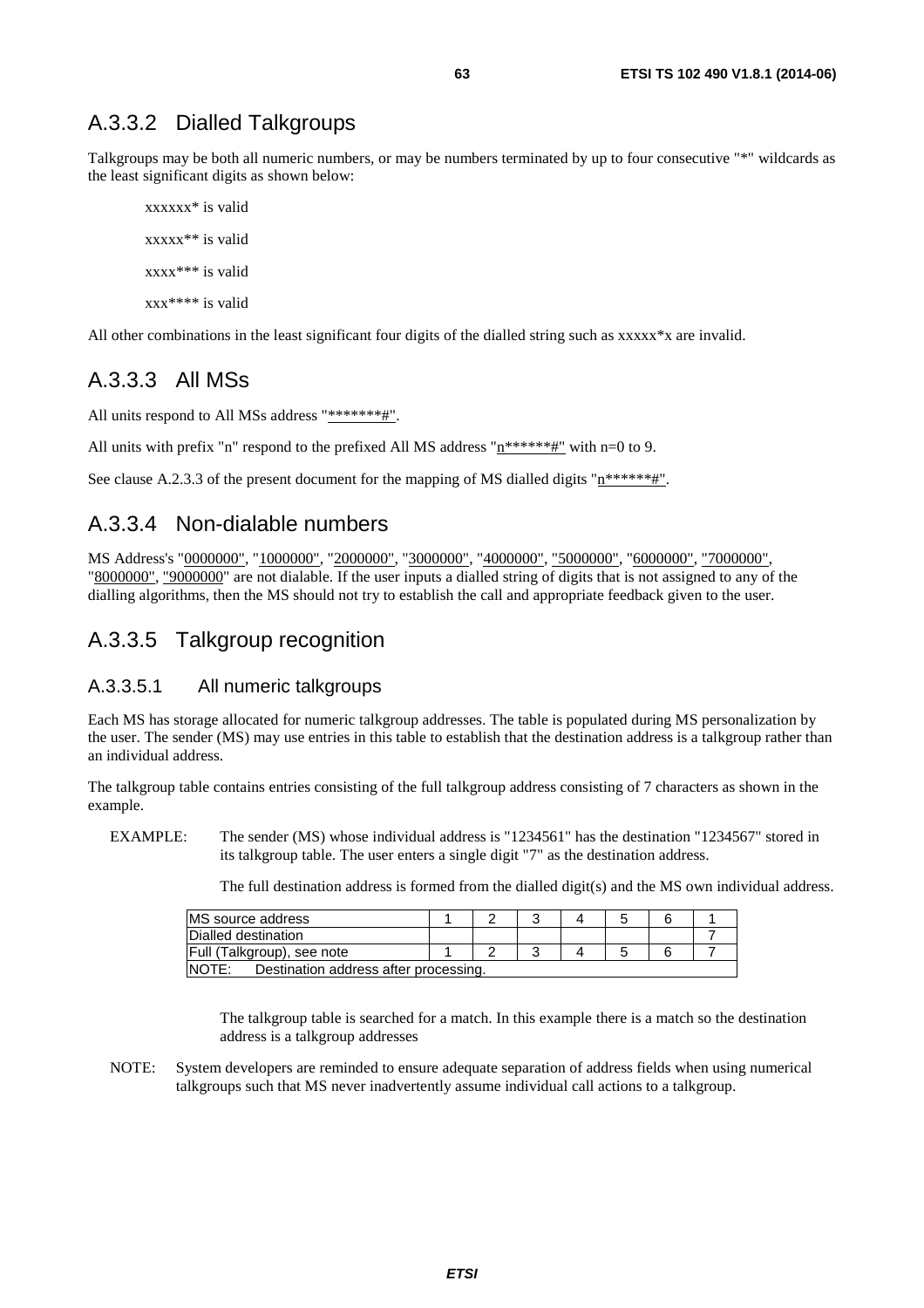### <span id="page-63-0"></span>A.3.3.5.2 Talkgroups defined by wildcards

The dialled string is examined by the initiating MS. If the destination is identified as a talkgroup because the address contains a "wildcard" character in one of the four least significant digits then call set-up procedure is to a talkgroup as shown in the example. Abbreviated dialling minimizes the number of dialled digits. An advantage of using "wildcard" to define talkgroups is that no pre-arrangement is necessary, i.e. there is no need for a talkgroup table or other MS configuration to recognize an address as a talkgroup.

#### EXAMPLE:

| MS source address                                     |  |  |  |  |  |  |
|-------------------------------------------------------|--|--|--|--|--|--|
| Dialled destination                                   |  |  |  |  |  |  |
| Full destination address, see note                    |  |  |  |  |  |  |
| <b>NOTE:</b><br>Destination address after processing. |  |  |  |  |  |  |

### A.3.3.5.3 MS receives a talkgroup call

The recipient MS applies the reverse  $\mathbf{B}_2$  to recover the dialled digits  $K_1$  to  $K_2$ .

- If the received digits contain a "\*" in the digits  $K_4$  to  $K_7$  then:
	- each digit is compared in turn with the corresponding digit of the MS individual identity looking for a match. If an "\*" is encountered then a match for that digit is assumed.
- If the received digits are all numeric then:
	- the digits  $K_1$  to  $K_7$  are compared with each of the entries in the talkgroup table looking for a match (after each entry in the table has been expanded to the full 7 address digits as described in clause A.3.3.5.1).

A match shall exist for the MS to respond to the talkgroup call.

## A.3.4 Dialling procedures

### A.3.4.1 MS calls

### A.3.4.1.1 Seven digit dialling

The user may enter the whole seven digit address to complete the dialled string prior to transmission.

These seven digits may also contain wildcards but if a wildcard is entered it shall only be followed by another wildcard or a # terminator.

### A.3.4.1.2 Abbreviated dialling

Where abbreviated keypad dialling is used in the MS, the MS should insert the more significant characters from the MS individual address to complete the dialled string prior to transmission.

Those digits entered may also include wildcards but if a wildcard is entered it shall only be followed by another wildcard or a # terminator.

If all digits are not dialled the more significant digits from the MS individual address are copied to the dialled string to build a seven digit address so:

For the MS individual address "2112345":

- if the user dials  $6\#$ , the destination address shall be 2112346;
- if the user dials  $56\text{#}$ , the destination address shall be 2112356;
- if the user dials 958#, the destination address shall be  $2112958$ ;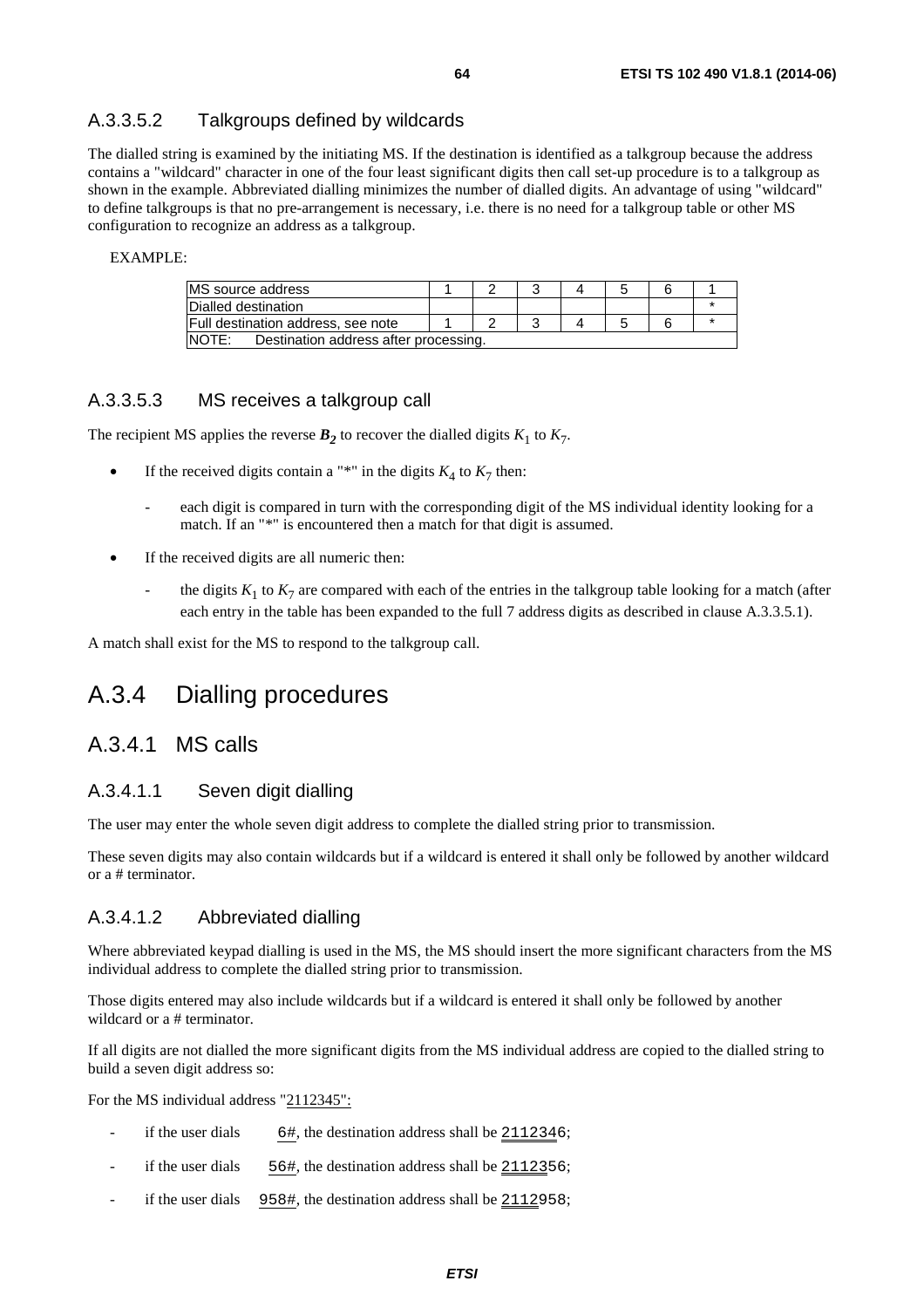<span id="page-64-0"></span>if the user dials  $1385$ #, the destination address shall be  $2111385$ .

(The double underlined characters represent those that have been copied from the MS individual address).

At the Air Interface the calling party address is transferred to the called party. The abbreviated dialling may be applied to display only an abbreviated calling party address on the display of the called party:

- a) The calling party dials a single digit "2".
- b) The MS inserts the more significant digits from its individual address to complete the dialled string prior to transmission - i.e. the destination address becomes "1234562".
- c) The called and calling party addresses are passed across the Air Interface.
- d) The "B" party decodes the called party address and there is a match and the "B" party receives the call.
- e) The "B" party decodes the calling party address and may display only an abbreviated digit(s). In this case a single digit "1".

The abbreviated display is sufficient for the "B" party to know who has called because the "B" party could call the "A" party by the same abbreviated dialling.

By using abbreviated dialling, the dPMR™ dialling plan is appropriate for the smallest and largest fleets.

### A.3.4.1.3 Masked dialling

The number of digits of a dialling string that can be entered may be restricted by MS programming to restrict the number range accessible from the user interface. For example the user interface could mask the most significant digit of an address to prevent the MS from reaching other MSs outside its own prefix.

Where masked dialling is used in the MS, the MS shall insert the characters from its own individual address that correspond to the each of the blocked positions to complete the dialled string prior to transmission.

Masked dialling may also be used in conjunction with abbreviated dialling.

Those digits entered may also include wildcards. MS shall check that the resulting dial string complies with clause A.1.3.3.2.

#### EXAMPLE:

For the MS individual address of 3456789.

The dialling string entry mask is  $[X] [X] [X] [X] [$   $] [ ] [ ] [ ]$ .

The user may only enter digits in those positions not marked with an X.

- If the user enters 888# then the resulting dialling string shall be 3456888.
- If the user enters 8# then the resulting dialling string shall be 3456788.
- If the user enters 88\*# then the resulting dialling string shall be 345688\* (Talkgroup call).

### A.3.4.1.4 Dialling with numbers and wildcards

When a user dials a talkgroup address that contains wildcards the MS shall assume the dialled group ID as its own ID for the duration of this call. Once the call is complete the MS shall revert to normal decoding.

Call completion shall be taken to mean when the calling MS clears the call or the Call Timer expires or a Disconnect Request is sent.

#### EXAMPLE:

For the MS individual address "2112345":

if the user dials  $5***$ #, the destination address shall be  $21125***$ ;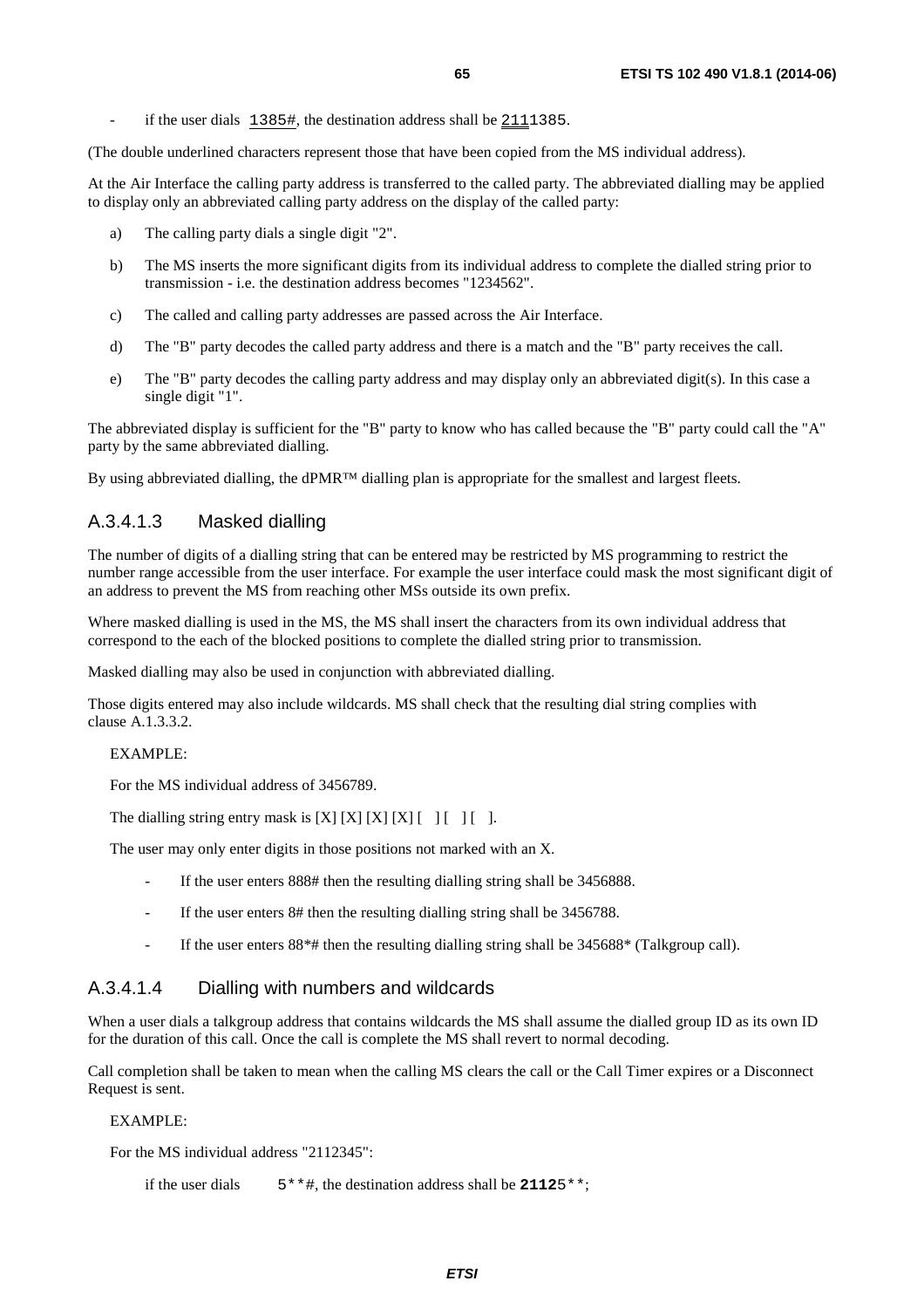if the user dials 2\*#, the destination address shall be **21123**2\*.

<span id="page-65-0"></span>(The **bold** characters represent those that have been copied from the MS individual address).

Neither of these group IDs shall be decoded by the initiating MS under normal rules and the above action ensures that the MS is a party to the subsequent group call.

### A.3.4.2 Call modifiers

Functions such as the modification of call requests to change to type of service request, and the implementation of other facilities (status, broadcast, etc.), are initiated using the syntax in the following clauses. The call modifier is defined by the dialled string by adding extra digits to the dialled destination in the form.

# <call modifier code> \* destination as defined in clauses A.3.4.3.1 to A.3.4.3.7.

**Table A.5: Summary of call modifiers** 

| <b>Dialled Digits</b> | <b>Call Modifier</b>                      |
|-----------------------|-------------------------------------------|
| #1*nn…#               | Broadcast call, clause A.3.4.2.1          |
| #0ss*nn…#             | Status call, clause A.3.4.2.2             |
| #6*nnn#               | Force talkgroup service, clause A.3.4.2.3 |

### A.3.4.2.1 Broadcast call

The MS shall set-up a broadcast call to the destination talkgroup nn by dialling " $#1*nn#$ ".

**The broadcast call shall be a normal group call but with the Communications Format set to "Call All (Broadcast)".** 

EXAMPLE 1: "#1\*112345\*#" should make a broadcast talkgroup call to MS address "112345\*".

NOTE: The dialled string " $\#1*\text{nnn}$ ". " $\#$ " should generate an error if the address is not a talkgroup address.

EXAMPLE 2: If the MS calling party address is "1234567". "#1\*\*#" should make a broadcast talkgroup call to "123456\*" (i.e. to "1234560", "1234561", etc., "1234569").

### A.3.4.2.2 Status call

The string "#0ss\*nnn#" causes the MS to set up a status call to the destination address nnn. The status digits "ss" are numeric in the range 0 to 31.

The status call shall have the Header frame + End frame format of a status response call.

Entry of a status value of greater than 31 shall generate an error warning to the user.

### A.3.4.2.3 Force talkgroup service

The string "#6\*nnn..#" causes the MS to set up a talkgroup call to destination talkgroup nnn. where nnn. is a numeric string of length from 1 to 7 digits.

EXAMPLE: To make a talkgroup call from MS 1122345 to talkgroup MSs 1122356 dial "#6\*1122356#". In this case dialling "#6\*56#" would achieve the same result.

### A.3.4.3 Call set-up abandon or call complete

"\##" may be dialled after digits and a terminator have been entered on the keyboard. If the radio unit has not transmitted a call request, it shall abandon the call.